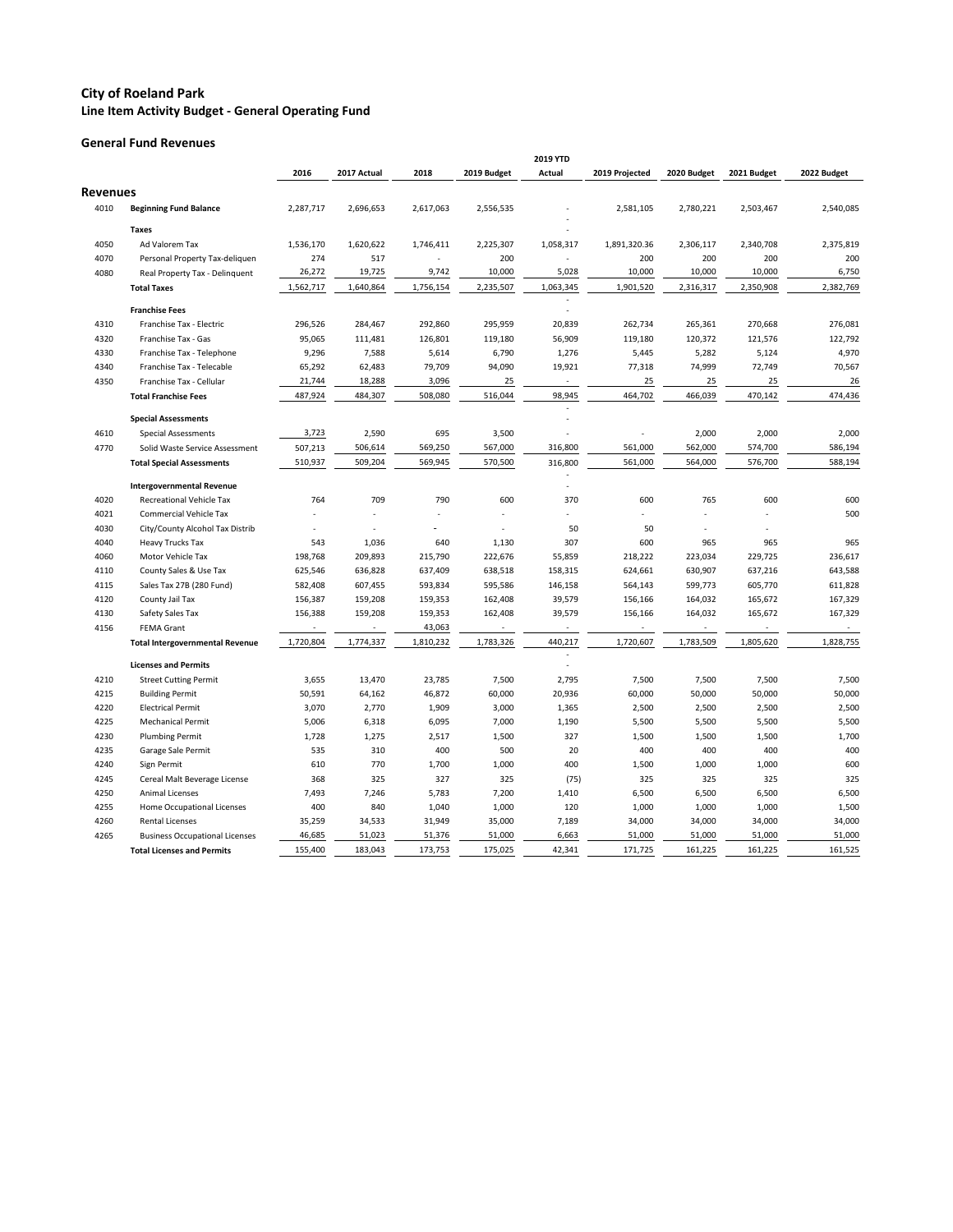#### **General Fund Revenues**

|          |                                    |                |                          |                          |                | 2019 YTD                 |                          |                          |                          |                          |
|----------|------------------------------------|----------------|--------------------------|--------------------------|----------------|--------------------------|--------------------------|--------------------------|--------------------------|--------------------------|
|          |                                    | 2016           | 2017                     | 2018                     | 2019 Budget    | Actual                   | 2019 Projected           | 2020 Budget              | 2021 Budget              | 2022 Budget              |
|          | <b>Fines and Forfeitures</b>       |                |                          |                          |                |                          |                          |                          |                          |                          |
| 4410     | Fine                               | 359,655        | 311,722                  | 312,964                  | 317,988        | 79,577                   | 319,223                  | 325,608                  | 332,120                  | 338,762                  |
| 4415     | <b>Court Costs</b>                 | 6,748          | 24,202                   | 30,722                   | 30,000         | 7,619                    | 30,000                   | 30,000                   | 30,000                   | 17,500                   |
| 4420     | <b>State Fees</b>                  | 18,507         | 20,260                   | 23,411                   | 26,000         | 9,308                    | 24,000                   | 24,000                   | 24,000                   | 24,000                   |
| 4430     | <b>Bonds &amp; Forfeitures</b>     |                |                          | 19,529                   | 2,000          | 500                      | 2,000                    | 2,000                    | 2,000                    | 2,000                    |
| 4440     | Alcohol/Drug State Reimbursement   | 201            | $\overline{\phantom{a}}$ | $\overline{\phantom{a}}$ | $\sim$         | $\overline{\phantom{a}}$ | $\overline{\phantom{a}}$ | $\overline{\phantom{a}}$ | $\overline{\phantom{a}}$ | $\sim$                   |
|          | <b>Total Fines and Forfeitures</b> | 385,110        | 356,183                  | 386,627                  | 375,988        | 97,004                   | 375,223                  | 381,608                  | 388,120                  | 382,262                  |
|          | <b>Other Sources</b>               |                |                          |                          |                |                          |                          |                          |                          |                          |
| 4393     | <b>Bullet Proof Vest Grant</b>     | 1,620          | 1,224                    | 1,616                    | 2,500          |                          | 2,500                    | 1,500                    | 1,500                    | 1,500                    |
| 4530     | <b>Reimbursed Expense</b>          | 16,348         | 14,598                   | 1,390                    | 14,000         | 623                      | 14,000                   | 14,000                   | 14,000                   | 14,000                   |
| 4531     | <b>SRO Reimbursement</b>           | $\blacksquare$ | $\sim$                   | 12,683                   |                | 25,366                   | 76,099                   | 79,904                   | 82,302                   | 84,771                   |
| 4710     | Apt Tower Lease Payment            | 19,684         | 27,413                   | 23,085                   | 23,718         | 5,930                    | 23,718                   | 24,430                   | 25,163                   | 25,918                   |
| 4713     | Voicestream Wireless Payment       | 19,684         | 27,413                   | 23,085                   | 23,718         | 5,930                    | 23,718                   | 24,430                   | 25,163                   | 25,918                   |
| 4716     | Clearwire Tower Lease Paymt        | 19,684         | 27,413                   | 23,085                   | 23,718         | 5,930                    | 23,718                   | 24,430                   | 25,163                   | 25,918                   |
| 4720     | Plans & Spec's                     | 2,011          | 700                      | 2,575                    | 2,000          | 425                      | 2,000                    | 2,000                    | 2,000                    | 2,000                    |
| 4725     | <b>Police Reports</b>              | 5,423          | 5,224                    | 6,785                    | 5,500          | 1,644                    | 5,500                    | 5,500                    | 5,500                    | 5,500                    |
| 4755     | 3rd Floor Lease Revenues           | 39,960         | 41,425                   | 22,650                   | 42,027         | 5,267                    | 21,195                   | 42,328                   | 42,745                   | 42,745                   |
| 4767     | 1% for Art                         | 81             | $\overline{\phantom{a}}$ | $\sim$                   | $\blacksquare$ | 36,378                   | 36,378                   | $\blacksquare$           |                          | $\overline{\phantom{a}}$ |
| 4768     | Service Line Agreement             | 2,441          | 2,627                    | 2,605                    | 2,400          | 2,965                    | 2,965                    | 2,965                    | 2,965                    | 2,965                    |
| 4775     | <b>RPPOA Contract</b>              | 31,875         | 31,875                   | 31,875                   | 31,875         |                          | 31,875                   | 31,875                   | 31,875                   | 31,875                   |
| 4780     | Sale of Assets                     | 20,931         | $\overline{\phantom{a}}$ | 16,039                   | 15,000         |                          | 15,000                   | 7,000                    | 6,500                    | 9,500                    |
| 4787     | RP Community Foundation Donatior   | 7,238          | 543                      | 26,881                   | 1,000          |                          | 33,500                   | 60,000                   | 1,000                    | 1,000                    |
| 4795     | Miscellaneous                      | 12,695         | 5,998                    | 2,506                    | 5,000          | 74                       | 162,000                  | 5,000                    | 5,000                    | 12,700                   |
|          | <b>Total Other Sources</b>         | 199,674        | 186,453                  | 196,860                  | 192,458        | 90,532                   | 474,168                  | 325,363                  | 270,875                  | 286,309                  |
|          | Interest                           |                |                          |                          |                |                          |                          |                          |                          |                          |
| 45104512 | Interest on Investment             | 5,107          | 21,557                   | 83,578                   | 56,100         | 14,613                   | 85,000                   | 80,000                   | 80,000                   | 80,000                   |
|          | <b>Total Interest</b>              | 5,107          | 21,557                   | 83,578                   | 56,100         | 14,613                   | 85,000                   | 80,000                   | 80,000                   | 80,000                   |
|          |                                    |                |                          |                          |                |                          |                          |                          |                          |                          |
|          | <b>Transfer-In</b>                 |                |                          |                          |                |                          |                          |                          |                          |                          |
|          | Transfer from 27C Fund             |                |                          |                          |                |                          | 11,344                   | 22,688                   | 24,276                   | 25,975                   |
| 4850     | Transfer from 27D Fund             | 125,000        |                          |                          |                |                          |                          |                          |                          |                          |
| 4865     | Transfer in from TIF Funds         |                |                          |                          |                |                          | 194,500                  | 150,000                  |                          |                          |
|          | <b>Total Transfer-In</b>           | 125,000        |                          |                          |                |                          | 205,844                  | 172,688                  | 24,276                   | 25,975                   |
|          | Total                              | 7,440,390      | 5,155,948                | 5,485,228                | 5,904,947      | 2,163,797                | 5,959,790                | 6,250,748                | 6,127,867                | 6,210,226                |
|          | <b>Total Resources</b>             | 5,152,673      | 7,852,601                | 8,102,291                | 8,461,482      | 2,163,797                | 8,540,896                | 9,030,968                | 8,631,334                | 8,750,312                |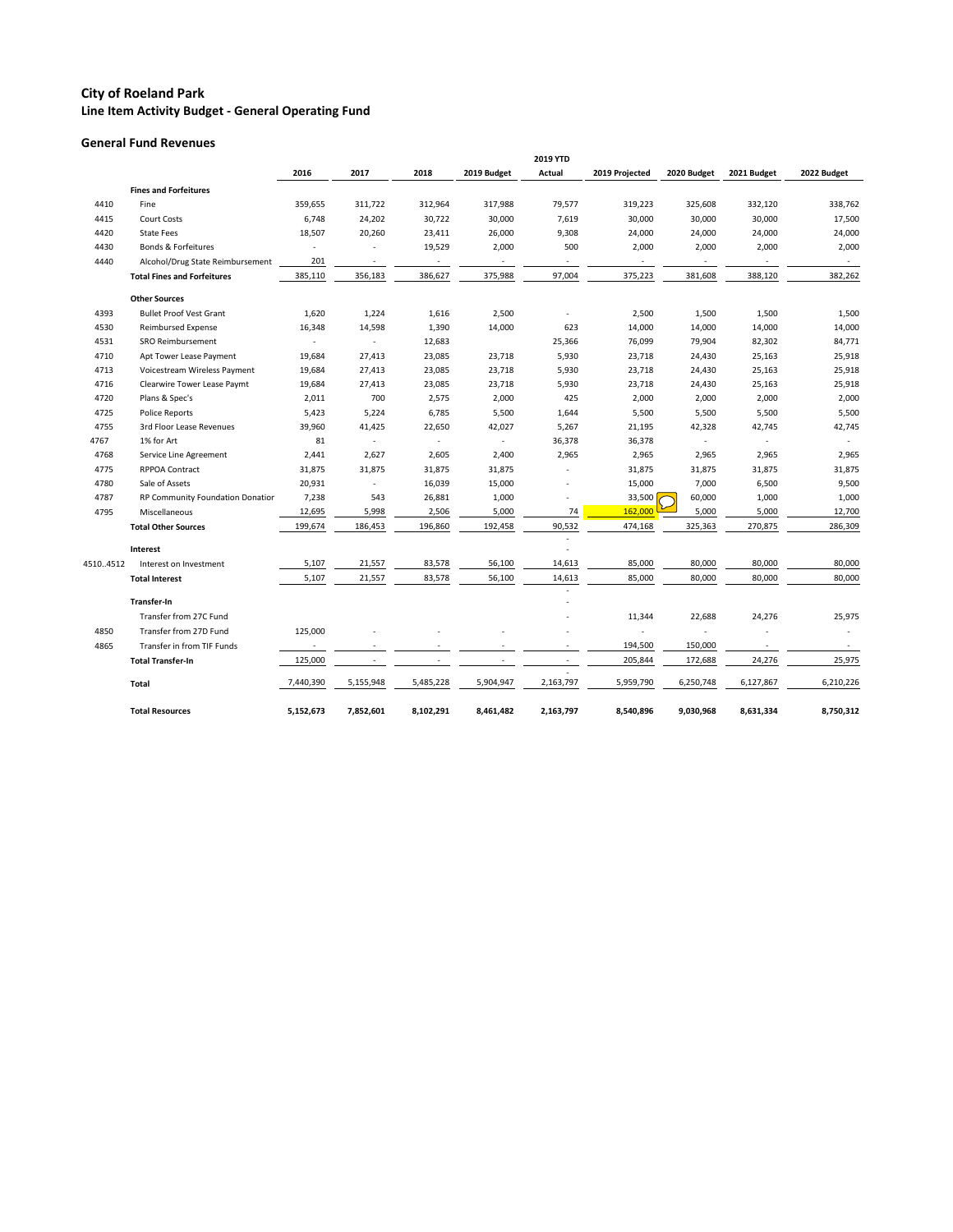#### **City of Roeland Park Construction Construction Construction Construction Construction Construction Construction Line Item Activity Budget - General Operating Fund**

#### **General Overhead**

|      |                                   | 2016                     | 2017                     | 2018                     | 2019 Budget              | 2019 YTD Actual          | 2019 Projected | 2020 Budget    | 2021 Budget    | 2022 Budget |
|------|-----------------------------------|--------------------------|--------------------------|--------------------------|--------------------------|--------------------------|----------------|----------------|----------------|-------------|
| В    | <b>Contracted Services</b>        |                          |                          |                          |                          |                          |                |                |                |             |
| 5201 | Electric                          | 25,158                   | 22,417                   | 22,316                   | 17,340                   | 2,217                    | 17,340         | 17,860         | 18,396         | 18,948      |
| 5202 | Telephone                         | 10,632                   | 2,528                    | 541                      | 1,000                    | 112                      | 1,000          | 1,000          | 1,000          | 1,000       |
| 5203 | Printing & Advertising            | 869                      | 1,476                    | 687                      | 1,800                    | 5                        | 1,800          | 1,800          | 1,800          | 1,800       |
| 5204 | Legal Printing                    | 3,647                    | 1,190                    | 4,959                    | 3,000                    | 471                      | 3,000          | 3,000          | 3,000          | 3,000       |
| 5205 | Postage & Mailing Permits         | 10,295                   | 4,770                    | 7,537                    | 6,000                    | $\blacksquare$           | 6,000          | 6,000          | 6,000          | 6,000       |
| 5206 | Travel Expense & Training         | $\blacksquare$           | 65                       | $\blacksquare$           | $\overline{\phantom{a}}$ | 200                      |                |                |                |             |
| 5208 | Newsletter                        | 2,474                    | 9,024                    | 15,030                   | 9,400                    | 2,214                    | 12,600         | 12,600         | 12,600         | 12,600      |
| 5209 | <b>Professional Services</b>      | 17,804                   | 28,170                   | 51,581                   | 102,600                  | 8,572                    | 187,240        | 59,450         | 59,450         | 59,450      |
| 5210 | Maintenance & Repair Building     | 16,137                   | 10,855                   | 11,482                   | 10,000                   | 1,186                    | 12,000         | 10,600         | 10,600         | 10,600      |
| 5211 | Maintenace & Repair Equipment     | 106                      | 1,365                    | 2,831                    | $\overline{\phantom{a}}$ | 72                       | 200            | 200            | 200            | 200         |
| 5212 | <b>Utility Asst</b>               | 15,000                   | 15,000                   | 15,000                   | 15,000                   |                          | 15,000         | 15,000         | 15,000         | 15,000      |
| 5213 | <b>Audit Fees</b>                 | 38,850                   | 38,475                   | 43,391                   | 42,500                   |                          | 33,900         | 37,775         | 38,531         | 40,384      |
| 5214 | <b>Other Contracted Services</b>  | 66,393                   | 39,492                   | 64,625                   | 76,600                   | 15,306                   | 60,770         | 65,280         | 65,280         | 65,280      |
| 5215 | City Attorney                     | 96,643                   | 105,299                  | 81,257                   | 94,860                   | 10,000                   | 94,860         | 94,400         | 96,288         | 98,213      |
| 5216 | <b>Special Prosecutor Fees</b>    |                          |                          | $\overline{\phantom{a}}$ |                          |                          |                |                |                | $\sim$      |
| 5217 | <b>Public Art</b>                 |                          |                          |                          |                          |                          | 25,000         | 25,000         | 25,000         | 25,000      |
| 5218 | IT & Communication                | 23,096                   | 20,920                   | 23,707                   | 26,850                   | 1,308                    | 25,759         | 26,496         | 27,026         | 27,566      |
| 5219 | <b>Meeting Expense</b>            | 282                      | 866                      | 1,284                    | 2,000                    | 332                      | 1,500          | 1,500          | 1,500          | 1,500       |
| 5220 | Street Light Repair & Maintenance | 38,166                   | 37,976                   | 35,440                   | 40,000                   | 7,081                    | 40,000         | 40,000         | 40,000         | 40,000      |
| 5222 | <b>Traffic Signal Expense</b>     | 184,576                  | 187,430                  | 171,703                  | 191,246                  | 25,186                   | 188,458        | 192,227        | 66,371         | 68,363      |
| 5230 | Art Commissioner                  | 1,200                    | 1,200                    | 1,200                    | 1,200                    | 300                      | 1,200          | 1,200          |                | 1,200       |
| 5232 |                                   | 3,930                    | 3,930                    | 4,285                    | 4,371                    | 4,285                    | 4,371          | 4,771          | 1,200<br>4,866 | 4,964       |
| 5233 | <b>United Community Services</b>  | $\sim$                   |                          | 4,500                    | 9,000                    | 9,000                    | 9,000          | 9,000          | 9,000          | 9,000       |
| 5234 | JoCo Home Repair - Minor          | 12,000                   |                          | 8,000                    | 8,000                    | 8,000                    | 8,000          | 8,000          | 8,000          | 8,000       |
|      | JoCo Home Repair - Major          |                          |                          |                          |                          |                          |                |                |                |             |
| 5237 | <b>Community Events</b>           | 481                      | 2,090                    | 7,349                    | 4,000                    | 4,246                    | 8,700          | 8,800          | 8,800          | 8,800       |
| 5248 | <b>Strategic Planning</b>         | 17,925                   | 7,420                    | 1,127                    | 3,000                    |                          |                | $\blacksquare$ |                |             |
| 5249 | <b>Branding Implementation</b>    | $\overline{\phantom{a}}$ | $\sim$                   | 9,884                    |                          |                          | 4,000          | 1,000          | 1,000          | 1,000       |
| 5250 | Insurance & Surety Bonds          | 37,162                   | 40,682                   | 42,391                   | 47,867                   |                          | 42,922         | 45,068         | 47,322         | 49,688      |
| 5252 | Elections - City                  | $\omega$                 | 8,806                    | $\blacksquare$           | 15,000                   | 1,525                    | 15,463         | 5,500          |                |             |
| 5253 | <b>Public Relations</b>           | 1,072                    | 2,266                    | 2,128                    | 3,500                    |                          | 3,500          | 4,500          | 3,500          | 3,500       |
| 5254 | Miscellaneous Charges             | 4,940                    | $\overline{\phantom{a}}$ | 1,827                    | 1,000                    | $\overline{\phantom{a}}$ | 1,000          | 1,000          | 8,000          | 8,000       |
| 5256 | <b>Committee Funds</b>            | 2,901                    | 4,013                    | 4,000                    | 5,000                    | 2,056                    | 5,000          | 5,000          | 5,000          | 5,000       |
| 5257 | <b>Property Tax Payments</b>      | 7,621                    | 2,762                    | 6,061                    | 12,155                   |                          | 6,364          | 6,682          | 12,500         | 12,750      |
| 5258 | RPPOA Common Area Expenses        | 33,847                   | 33,847                   | 33,847                   | 33,847                   | 33,847                   | 33,847         | 33,847         | 33,847         | 33,847      |
| 5265 | Computer System R&M               | 260                      | 220                      | 426                      | 5,000                    |                          | 500            | 500            | 500            | 500         |
| 5266 | Computer Software                 | 17,879                   | 18,099                   | 24,606                   | 22,500                   | 1,475                    | 35,008         | 31,616         | 31,616         | 31,616      |
| 5267 | <b>Employee Related Expenses</b>  |                          | 3,658                    | 4,178                    | 7,000                    | 1,315                    | 7,000          | 7,000          | 7,000          | 7,000       |
| 5273 | Neighbors Helping Neighbors       |                          |                          |                          | 10,000                   |                          | 10,000         | 10,000         | 10,000         | 10,000      |
| 5282 | Property Tax Rebate Program       | $\overline{\phantom{a}}$ |                          |                          | 15,000                   |                          | 5,000          | 7,500          | 10,000         | 12,500      |
| 5283 | RP Com Foundation Grant Exp.      | 7,554                    | 518                      | 26,881                   | 1,000                    | 860                      | 33,500         | 60,000         | 1,000          | 1,000       |
| 5285 | Pool Operations                   | 159,477                  | 172,466                  | 144,526                  | 150,000                  |                          |                |                |                |             |
| 5287 | Water                             | 1,382                    | 1,091                    | 1,335                    | 1,500                    | 167                      | 1,500          | 1,500          | 1,500          | 1,500       |
| 5288 | Waste Water                       | 1,537                    | 1,041                    | 1,923                    | 1,700                    |                          | 2,000          | 2,000          | 2,000          | 2,000       |
| 5289 | Natural Gas                       | 1,639                    | 3,129                    | 3,034                    | 3,000                    | 1,066                    | 3,150          | 3,182          | 3,213          | 3,245       |
| 5292 | Fireworks                         | 2,000                    | 2,210                    | 2,105                    | 2,500                    |                          | 2,500          | 2,500          | 2,500          | 2,500       |
| В    | <b>Contracted Services Total</b>  | 864,933                  | 836,766                  | 888,982                  | 1,007,335                | 142,403                  | 969,951        | 870,353        | 700,406        | 712,514     |
|      |                                   |                          |                          |                          |                          |                          |                |                |                |             |
| C    | <b>Commodities</b>                |                          |                          |                          |                          |                          |                |                |                |             |
| 5301 | <b>Office Supplies</b>            | 8,120                    | 6,549                    | 6,671                    | 7,500                    | 817                      | 7,000          | 7,000          | 7,000          | 7,000       |
| 5304 | Janitorial Supplies               | 1,431                    | 1,720                    | 1,219                    | 2,000                    | 250                      | 2,000          | 2,000          | 2,000          | 3,000       |
| 5305 | Dues, Subscriptions, & Books      | 14,159                   | 16,218                   | 16,263                   | 18,100                   | 8,517                    | 12,261         | 12,640         | 12,640         | 12,640      |
| 5306 | Materials                         | 48                       | 1,991                    | $\overline{\phantom{a}}$ | $\overline{\phantom{a}}$ |                          |                |                |                |             |
| 5307 | <b>Other Commodities</b>          |                          | 561                      | 101                      | 5,000                    |                          | 3,000          |                |                |             |
| 5311 | Pool Equipment                    | 18,772                   |                          | $\overline{\phantom{a}}$ | $\overline{\phantom{a}}$ |                          |                |                |                |             |
| C    | <b>Commodities Total</b>          | 42,529                   | 27,039                   | 24,253                   | 32,600                   | 9,584                    | 24,261         | 21,640         | 21,640         | 22,640      |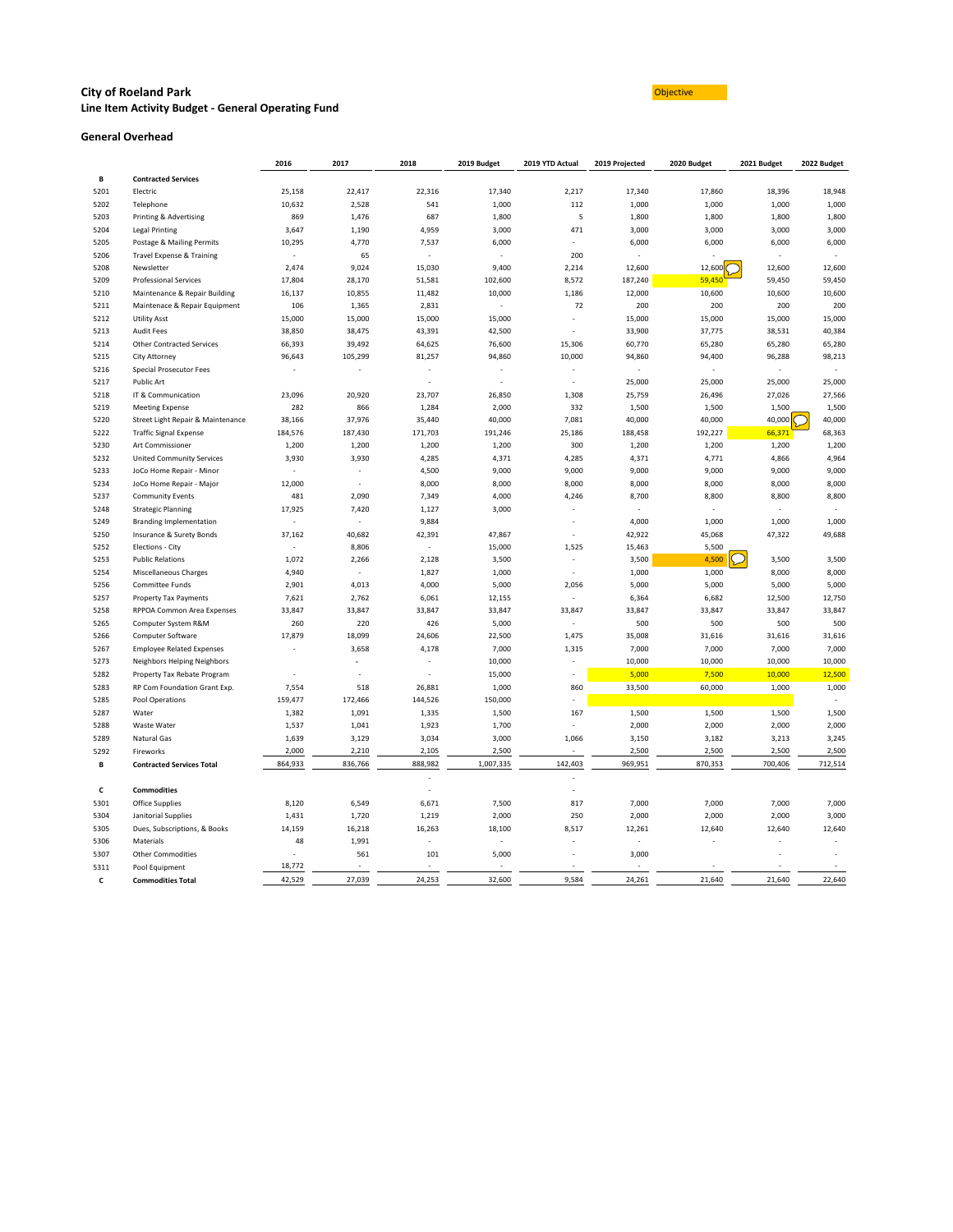### **General Overhead**

|                                      | 2016                          | 2017                                                     | 2018      | 2019 Budget | 2019 YTD Actual | 2019 Projected | 2020 Budget | 2021 Budget | 2022 Budget |
|--------------------------------------|-------------------------------|----------------------------------------------------------|-----------|-------------|-----------------|----------------|-------------|-------------|-------------|
| <b>Debt Service</b>                  |                               |                                                          |           |             |                 |                |             |             |             |
| Lease/purchase-pool                  | 189,000                       | 198,000                                                  | 148,500   |             |                 |                |             |             |             |
| Lease/purchase Pool Interest         | 19,530                        | 13,860                                                   | 5,940     |             |                 |                |             |             |             |
| Bond Principal 2014-1                |                               |                                                          |           |             |                 |                |             |             |             |
| Bond Interest 2014-1                 |                               |                                                          |           |             |                 |                |             |             |             |
| <b>Debt Service Total</b>            | 208,530                       | 211,860                                                  | 154,440   |             |                 |                |             |             |             |
|                                      |                               |                                                          |           |             |                 |                |             |             |             |
| <b>Non-Expenditure Appropriation</b> |                               |                                                          |           |             |                 |                |             |             |             |
| TIF Fund Expenditure                 |                               |                                                          |           | 322,400     |                 |                | 321,415     | 331,057     | 270,000     |
| Non-Expen. Appropriation Total       |                               |                                                          |           | 322,400     |                 |                | 321,415     | 331,057     | 270,000     |
|                                      |                               |                                                          |           |             |                 |                |             |             |             |
| <b>Transfers</b>                     |                               |                                                          |           |             |                 |                |             |             |             |
| <b>Transfer of Funds</b>             |                               |                                                          | 8,000     |             |                 |                |             |             |             |
| Transfer to Bond Pymnt Fund-200      | 117,228                       |                                                          |           | 25,000      |                 |                | 75,000      |             |             |
| Transfer to TIF 2 Fund- 450          |                               | 53,000                                                   | 283,500   | 122,000     | 6,250           |                |             |             |             |
| Transfer to TIF 3C Fund-510          |                               |                                                          |           |             | 30,500          |                |             |             |             |
|                                      |                               | 551,250                                                  | 275,000   | 200,000     | 50,000          | 200,000        | 565,000     | 230,000     | 200,000     |
| Transfer To Aquatic Fund-220         |                               |                                                          |           |             |                 | 420,000        | 420,000     | 285,000     | 285,000     |
| Transfer to Equip Reserve Fund-360   | 69,471                        | 142,960                                                  | 112,051   | 119,888     | 29,973          | 44,700         | 3,650       | 800         | 2,400       |
| <b>Transfers Total</b>               | 186,699                       | 747,210                                                  | 678,551   | 466,888     | 116,723         | 664,700        | 1,063,650   | 515,800     | 487,400     |
|                                      |                               | 1,822,875                                                | 1,746,226 | 1,829,223   |                 | 1,658,912      |             |             | 1,492,554   |
|                                      | <b>Total General Overhead</b> | Transfer to Special Intrastructure Fund-27D<br>1,302,691 |           |             |                 | 268,710        |             | 2,277,058   | 1,568,903   |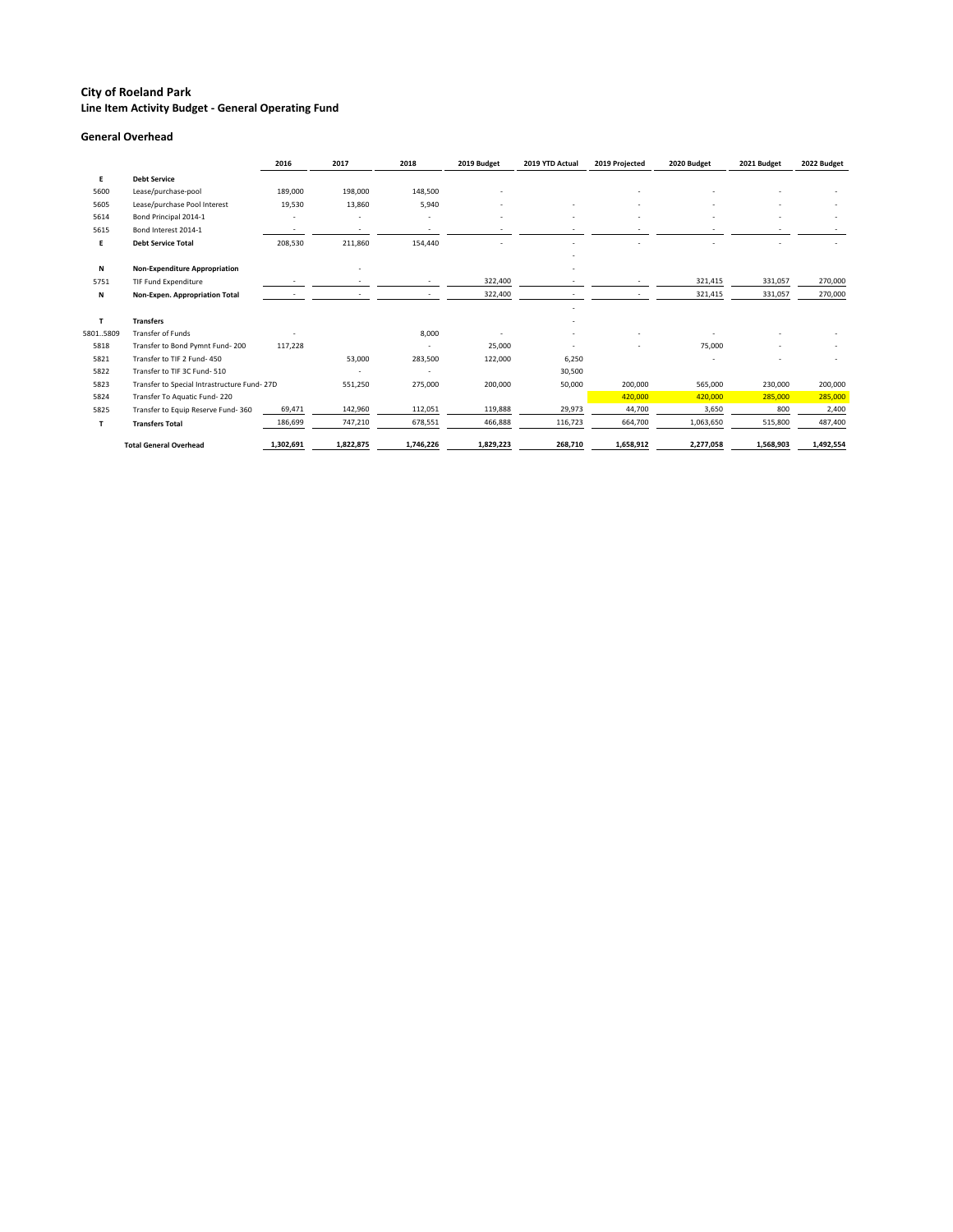**Line Item Activity Budget - General Operating Fund**

### **Police Department**

|      |                                      | 2016                     | 2017                     | 2018                     | 2019 Budget              | 2019 YTD Actual          | 2019 Projected           | 2020 Budget     | 2021 Budget | 2022 Budget |
|------|--------------------------------------|--------------------------|--------------------------|--------------------------|--------------------------|--------------------------|--------------------------|-----------------|-------------|-------------|
|      | Police                               |                          |                          |                          |                          |                          |                          |                 |             |             |
| Α    | <b>Salaries &amp; Benefits</b>       |                          |                          |                          |                          |                          |                          |                 |             |             |
| 5101 | Salaries - Regular                   | 814,365                  | 810,326                  | 848,688                  | 883,000                  | 190,808                  | 900,000                  | 936,500         | 973,960     | 1,012,918   |
| 5102 | Salaries-Overtime                    | 35,683                   | 29,020                   | 50,122                   | 37,000                   | 14,683                   | 38,000                   | 39,400          | 40,976      | 42,615      |
| 5104 | Salaries - Part-time                 | 10,504                   | 17,036                   | 27,127                   | 21,000                   | 15,765                   | 25,000                   | 22,300          | 23,192      | 24,120      |
| Α    | <b>Salaries &amp; Benefits Total</b> | 860,552                  | 856,381                  | 925,937                  | 941,000                  | 221,257                  | 963,000                  | 998,200         | 1,038,128   | 1,079,653   |
|      |                                      |                          |                          |                          |                          |                          |                          |                 |             |             |
| В    | <b>Contracted Services</b>           |                          |                          |                          |                          |                          |                          |                 |             |             |
| 5202 | Telephone                            | 6,067                    | 6,576                    | 7,299                    | 7,000                    | 1,898                    | 7,000                    | 7,000           | 7,000       | 8,000       |
| 5203 | Printing & Advertising               |                          |                          | 421                      | 250                      |                          | 250                      | 250             | 250         | 1,500       |
| 5205 | Postage & Mailing Permits            | 53                       | 56                       | 70                       | 100                      | $\overline{\phantom{a}}$ | 100                      | 100             | 100         | 800         |
| 5206 | Travel Expense & Training            | 3,134                    | 4,985                    | 5,867                    | 7,000                    | 2,228                    | 7,000                    | 9,000           | 9,000       | 9,000       |
| 5207 | Medical Expense & Drug Testing       | 587                      | 1,166                    | 1,226                    | 1,000                    |                          | 1,000                    | 1,000           | 1,000       | 1,000       |
| 5210 | Maintenance & Repair Building        | $\overline{\phantom{a}}$ | 140                      | $\overline{\phantom{a}}$ | 200                      |                          | 200                      | 200             | 200         | 200         |
| 5211 | Maintenace & Repair Equipment        | 2,074                    | 2,015                    | 791                      | 4,500                    | 60                       | 4,500                    | 4,500           | 4,500       | 8,000       |
| 5214 | <b>Other Contracted Services</b>     | 12,708                   | 12,576                   | 17,850                   | 21,130                   | 2,367                    | 14,171                   | 13,831          | 13,831      | 13,831      |
| 5217 | Mental Health Corresponder           | $\overline{\phantom{a}}$ |                          |                          | $\blacksquare$           |                          | 19,428                   | 20,011          | 20,611      | 21,230      |
| 5219 | <b>Meeting Expense</b>               |                          | 25                       | 51                       | 100                      |                          | 100                      | 100             | 100         | 100         |
| 5224 | Laundry Service                      | 2,373                    | 1,952                    | 2,065                    | 3,100                    | 129                      | 3,100                    | 3,100           | 3,100       | 3,100       |
| 5236 | <b>Community Policing</b>            | 337                      | 238                      | 523                      | 500                      |                          | 500                      | 500             | 500         | 500         |
| 5238 | Animal Control                       | 55,883                   | 55,777                   | 55,442                   | 47,125                   |                          | 40,000                   | 41,200          | 42,436      | 43,709      |
| 5250 | Insurance & Surety Bonds             | 25                       | 150                      | 62                       | 150                      |                          | 150                      | 150             | 150         |             |
| 5254 | Miscellaneous Charges                | 186                      | 174                      | 12,499                   | 500                      |                          | 500                      | 500             | 500         | 1,000       |
| 5260 | Vehicle Maintenance                  | 8,794                    | 6,905                    | 43                       | 8,500                    | 8,079                    | 15,000                   | 10,000          | 11,000      | 12,000      |
| 5265 | Computer System R&M                  |                          |                          |                          |                          |                          |                          |                 |             |             |
| 5266 | <b>Computer Software</b>             | $\overline{\phantom{a}}$ | $\overline{\phantom{a}}$ | $\overline{\phantom{a}}$ | $\overline{\phantom{a}}$ | $\overline{\phantom{a}}$ | $\overline{\phantom{a}}$ |                 |             |             |
| В    | <b>Contracted Services Total</b>     | 92,219                   | 92,736                   | 104,207                  | 101,155                  | 14,760                   | 112,999                  | 111,442         | 114,278     | 123,970     |
|      |                                      |                          |                          |                          |                          |                          |                          |                 |             |             |
| C    | <b>Commodities</b>                   |                          |                          |                          |                          |                          |                          |                 |             |             |
| 5301 | <b>Office Supplies</b>               | 113                      | 107                      | 16                       | 200                      | 27                       | 200                      | 200             | 200         |             |
| 5302 | Motor Fuels & Lubricants             | 17,974                   | 19,697                   | 24,812                   | 22,050                   | 4,739                    | 22,050                   | 23,153          | 24,311      | 25,527      |
| 5305 | Dues, Subscriptions, & Books         | 1,069                    | 630                      | 395                      | 1,050                    |                          | 1,005                    | 1,005           | 1,005       | 1,005       |
| 5306 | Materials                            | $\overline{\phantom{a}}$ | 453                      | 318                      | 500                      | 224                      | 500                      | 500             | 500         | 2,000       |
| 5307 | <b>Other Commodities</b>             | 1,030                    | 2,980                    | 901                      | 3,000                    | 1,507                    | 3,000                    | 3,00 $\sqrt{\}$ | 3,000       | 3,000       |
| 5308 | Clothing & Uniforms                  | 10,955                   | 7,272                    | 9,125                    | 10,000                   |                          | 10,000                   | 11,000          | 10,000      | 10,000      |
| 5309 | Amunition                            |                          | 1,906                    | 1,837                    | 2,500                    |                          | 2,500                    | 2,500           | 2,500       | 2,500       |
| 5310 | <b>Training Supplies</b>             | 203                      | 462                      |                          | 500                      | 455                      | 500                      | 500             | 500         | 500         |
| C    | <b>Commodities Total</b>             | 31,344                   | 33,507                   | 37,403                   | 39,800                   | 6,952                    | 39,755                   | 41,858          | 42,016      | 44,532      |
|      |                                      |                          |                          |                          |                          |                          |                          |                 |             |             |
| T    | <b>Transfers</b>                     |                          |                          |                          |                          |                          |                          |                 |             |             |
| 5825 | Transfer to Equip Reserve Fund       | 87,380                   | 3,500                    | 24,000                   | 70,320                   | 17,580                   | 70,320                   | 28,242          | 107,367     | 101,495     |
| T    | <b>Transfers Total</b>               | 87,380                   | 3,500                    | 24,000                   | 70,320                   | 17,580                   | 70,320                   | 28,242          | 107,367     | 101,495     |
|      |                                      |                          |                          |                          |                          |                          |                          |                 |             |             |
|      | <b>Total Police</b>                  | 1,071,495                | 986,124                  | 1,091,548                | 1,152,275                | 260,548                  | 1,186,074                | 1,179,742       | 1,301,789   | 1,349,650   |
|      |                                      |                          |                          |                          |                          |                          |                          |                 |             |             |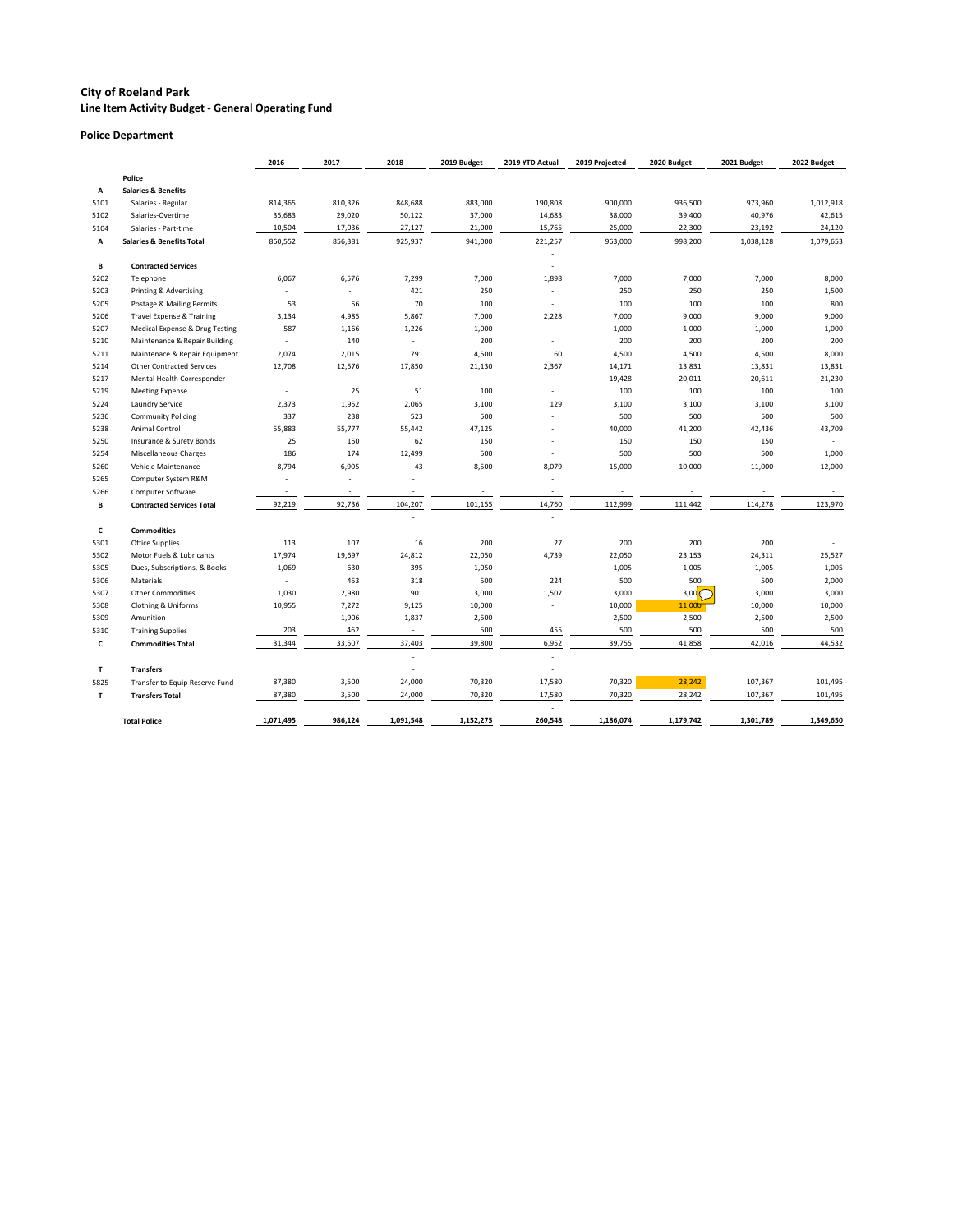|      |                                      | 2016           | 2017                     | 2018                     | 2019 Budget              | 2019 YTD Actual          | 2019 Projected           | 2020 Budget              | 2021 Budget | 2022 Budget |
|------|--------------------------------------|----------------|--------------------------|--------------------------|--------------------------|--------------------------|--------------------------|--------------------------|-------------|-------------|
|      | Court                                |                |                          |                          |                          |                          |                          |                          |             |             |
| Α    | <b>Salaries &amp; Benefits</b>       |                |                          |                          |                          |                          |                          |                          |             |             |
| 5101 | Salaries - Regular                   | 40,398         | 42,576                   | 43,740                   | 45,700                   | 10,532                   | 45,700                   | 47,600                   | 49,504      | 51,484      |
| 5102 | Salaries-Overtime                    | 335            | 1,046                    | 1,730                    | 1,000                    | 265                      | 1,000                    | 1,000                    | 1,000       | 1,000       |
| 5108 | Salaries - Judge                     | 14,762         | 13,638                   | 14,200                   | 15,000                   | 3,750                    | 15,000                   | 15,655                   | 16,281      | 16,932      |
| 5109 | Salaries - Prosecutor                | 12,266         | 11,195                   | 11,730                   | 12,500                   | 3,125                    | 12,500                   | 12,930                   | 13,447      | 13,985      |
| Α    | <b>Salaries &amp; Benefits Total</b> | 67,760         | 68,454                   | 71,400                   | 74,200                   | 17,672                   | 74,200                   | 77,185                   | 80,232      | 83,401      |
|      |                                      |                |                          |                          |                          |                          |                          |                          |             |             |
| В    | <b>Contracted Services</b>           |                |                          |                          |                          |                          |                          |                          |             |             |
| 5202 | Telephone                            | 135            |                          |                          | 180                      |                          | 180                      | 180                      | 180         | 180         |
| 5203 | Printing & Advertising               | 180            | 360                      | 380                      | 400                      |                          | 400                      | 400                      | 400         | 400         |
| 5206 | Travel Expense & Training            | $\blacksquare$ | 29                       | 80                       | 200                      |                          | 200                      | 200                      | 200         | 200         |
| 5209 | <b>Professional Services</b>         | 3,916          | 7,638                    | 6,342                    | 7,000                    | 600                      | 7,000                    | 7,000                    | 7,000       | 7,000       |
| 5211 | Maintenace & Repair Equipment        | $\blacksquare$ | $\overline{\phantom{a}}$ | $\overline{\phantom{a}}$ | 200                      |                          | 200                      | 200                      | 200         | 200         |
| 5219 | <b>Meeting Expense</b>               |                |                          |                          | 100                      |                          | 100                      | 100                      | 100         | 100         |
| 5227 | Prisoner Care                        | 5,005          | 3,360                    | 3,360                    | 5,000                    |                          | 5,000                    | 5,500                    | 6,000       | 6,000       |
| 5228 | Fees Due State of Kansas             | 25,839         | 23,756                   | 22,114                   | 27,000                   | 4,446                    | 27,000                   | 27,000                   | 27,000      | 27,000      |
| 5250 | Insurance & Surety Bonds             | $\blacksquare$ | 75                       | $\overline{\phantom{a}}$ | 25                       | $\overline{\phantom{a}}$ | 25                       | 25                       | 25          | 25          |
| 5254 | Miscellaneous Charges                | 16             | $\blacksquare$           | $\sim$                   | 200                      | 750                      | 200                      | 200                      | 200         | 200         |
| 5266 | Computer Software                    | $\blacksquare$ | 2,513                    | 3,320                    | 2,613                    | $\overline{\phantom{a}}$ | 2,613                    | 11,947                   | 11,947      | 11,947      |
| 5269 | Alcohol / Drug State Fees            | 150            | $\overline{\phantom{a}}$ | $\sim$                   | $\overline{\phantom{a}}$ | $\overline{\phantom{a}}$ | $\sim$                   | $\overline{\phantom{a}}$ | $\sim$      | $\sim$      |
| В    | <b>Contracted Services Total</b>     | 35,241         | 37,730                   | 35,596                   | 42,918                   | 5,796                    | 42,918                   | 52,752                   | 53,252      | 53,252      |
|      |                                      |                |                          |                          |                          |                          |                          |                          |             |             |
| C    | <b>Commodities</b>                   |                |                          |                          |                          |                          |                          |                          |             |             |
| 5301 | <b>Office Supplies</b>               |                |                          |                          |                          |                          | $\overline{\phantom{m}}$ |                          |             |             |
| 5305 | Dues, Subscriptions, & Books         | 255            | 115                      | 50                       | 250                      | 50                       | 250                      | 250                      | 250         | 250         |
| 5308 | Clothing & Uniforms                  | 200            | $\sim$                   | $\sim$                   | 250                      | $\sim$                   | $\sim$                   | 50                       | 50          | 50          |
| C    | <b>Commodities Total</b>             | 455            | 115                      | 50                       | 500                      | 50                       | 250                      | 300                      | 300         | 300         |
| E.   | <b>Capital Outlay</b>                |                |                          |                          |                          |                          |                          |                          |             |             |
| 5410 | <b>Technology Upgrades</b>           |                |                          |                          |                          |                          | 61,271                   |                          |             |             |
| E.   | <b>Capital Outlay Total</b>          |                |                          |                          |                          |                          | 61,271                   |                          |             |             |
|      | <b>Total Court</b>                   | 103,456        | 106,299                  | 107,046                  | 117,618                  | 23,518                   | 178,639                  | 130,237                  | 133,784     | 136,953     |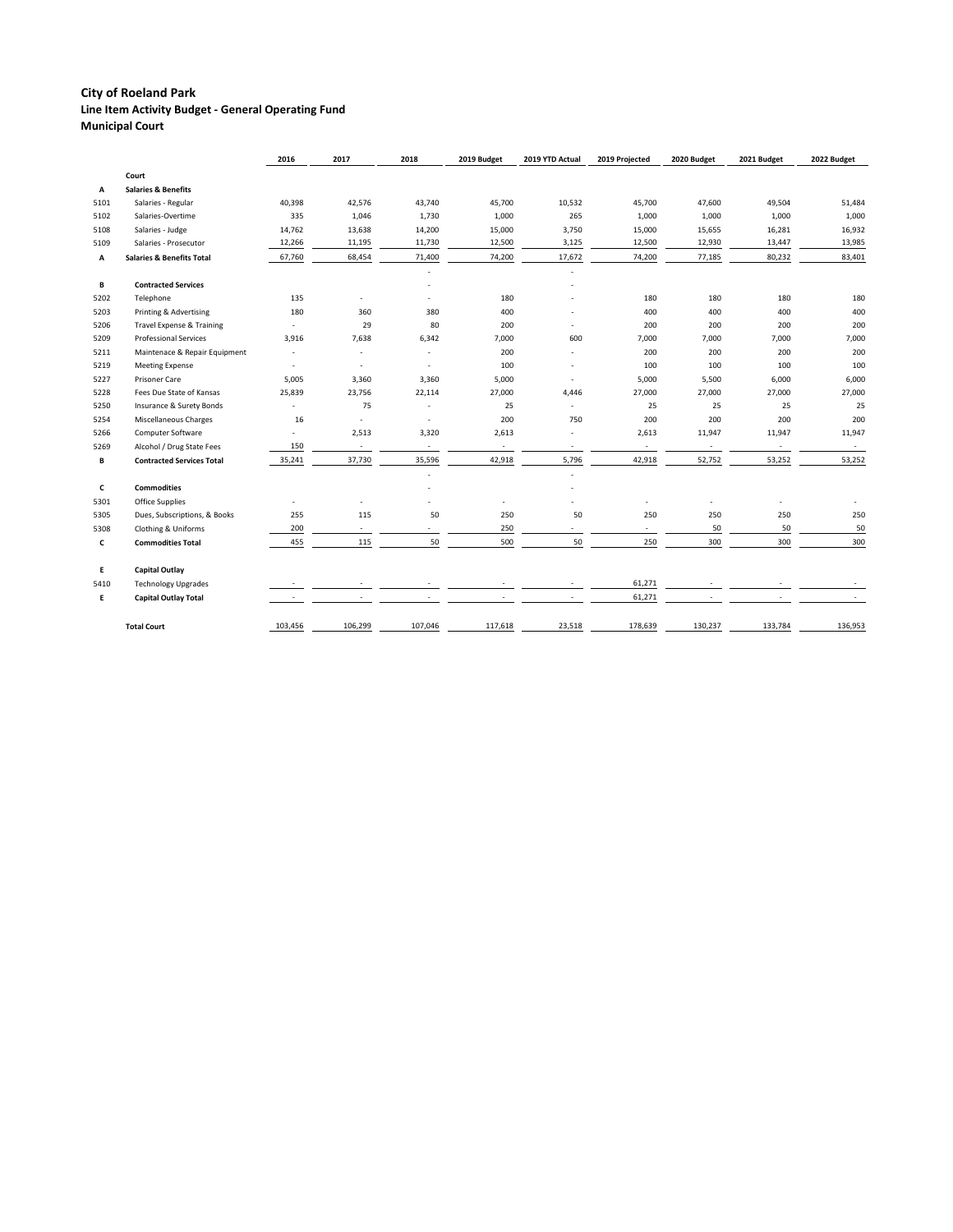### **Neighborhood Services**

|      |                                      | 2016                     | 2017                     | 2018                     | 2019 Budget              | 2019 YTD Actual | 2019 Projected | 2020 Budget              | 2021 Budget              | 2022 Budget |
|------|--------------------------------------|--------------------------|--------------------------|--------------------------|--------------------------|-----------------|----------------|--------------------------|--------------------------|-------------|
| Α    | <b>Salaries &amp; Benefits</b>       |                          |                          |                          |                          |                 |                |                          |                          |             |
| 5101 | Salaries - Regular                   | 100,274                  | 104,128                  | 104,211                  | 109,000                  | 25,127          | 109,000        | 113,600                  | 118,144                  | 122,870     |
| 5102 | Salaries-Overtime                    | 933                      | $\sim$                   | 317                      | 1,000                    | 11              | 1,000          | 1,000                    | 1,000                    | 1,000       |
| Α    | <b>Salaries &amp; Benefits Total</b> | 101,206                  | 104,128                  | 104,528                  | 110,000                  | 25,138          | 110,000        | 114,600                  | 119,144                  | 123,870     |
|      |                                      |                          |                          |                          |                          |                 |                |                          |                          |             |
| B    | <b>Contracted Services</b>           |                          |                          |                          |                          |                 |                |                          |                          |             |
| 5202 | Telephone                            | 315                      | 1,300                    | 1,620                    | 1,320                    | 420             | 1,680          | 1,680                    | 1,680                    | 1,680       |
| 5203 | Printing & Advertising               | 125                      | 1,221                    | $\overline{\phantom{a}}$ | 1,000                    |                 | 1,000          | 1,000                    | 1,000                    | 1,000       |
| 5206 | Travel Expense & Training            | 1,867                    | 482                      | 360                      | 3,060                    |                 | 1,100          | 1,100                    | 1,100                    | 1,100       |
| 5207 | Medical & Drug Testing               | $\sim$                   | 58                       | $\sim$                   | $\sim$                   |                 |                | $\sim$                   |                          |             |
| 5214 | <b>Other Contracted Services</b>     | 9,925                    | 9,263                    | 1,988                    | 5,500                    |                 | 5,500          | 5,500                    | 5,500                    | 5,500       |
| 5219 | <b>Meeting Expense</b>               | $\overline{\phantom{a}}$ | 113                      | 71                       | 200                      | 59              | 200            | 200                      | 200                      | 200         |
| 5260 | Vehicle Maintenance                  | 326                      | 1,049                    | 230                      | 1,100                    | 101             | 1,100          | 1,100                    | 1,100                    | 1,100       |
| В    | <b>Contracted Services Total</b>     | 12,558                   | 13,485                   | 4,269                    | 12,180                   | 580             | 10,580         | 10,580                   | 10,580                   | 10,580      |
|      |                                      |                          |                          | $\sim$                   |                          |                 |                |                          |                          |             |
| C    | <b>Commodities</b>                   |                          |                          |                          |                          |                 |                |                          |                          |             |
| 5301 | <b>Office Supplies</b>               |                          | $\overline{\phantom{a}}$ |                          | $\overline{\phantom{a}}$ |                 |                | $\overline{\phantom{a}}$ |                          |             |
| 5302 | Motor Fuels & Lubricants             | 1,480                    | 577                      | 452                      | 636                      | 107             | 636            | 668                      | 701                      | 736         |
| 5305 | Dues, Subscriptions, & Books         | 712                      | $\overline{\phantom{a}}$ | 50                       | 500                      |                 | 500            | 500                      | 500                      | 500         |
| 5307 | <b>Other Commodities</b>             | $\overline{\phantom{a}}$ | 275                      |                          | $\overline{a}$           |                 | $\overline{a}$ | $\overline{\phantom{a}}$ | $\overline{\phantom{a}}$ |             |
| 5308 | Clothing & Uniforms                  | 172                      | $\blacksquare$           | $\blacksquare$           | 300                      | $\sim$          | 300            | 300                      | 300                      | 300         |
| c    | <b>Commodities Total</b>             | 2,363                    | 852                      | 502                      | 1,436                    | 107             | 1,436          | 1,468                    | 1,501                    | 1,536       |
|      |                                      |                          |                          |                          |                          |                 |                |                          |                          |             |
| E.   | <b>Capital Outlay</b>                |                          |                          |                          |                          |                 |                |                          |                          |             |
| 5403 | Office Equipment                     |                          | 1,428                    |                          | 2,000                    |                 | 2,000          |                          |                          | 1,000       |
| E.   | <b>Capital Outlay Total</b>          | $\sim$                   | 1,428                    | $\sim$                   | 2,000                    |                 | 2,000          |                          |                          | 1,000       |
| T    | <b>Transfers</b>                     |                          |                          |                          |                          |                 |                |                          |                          |             |
| 5825 | Transfer to Equip Reserve Fund       |                          |                          |                          |                          |                 |                |                          |                          | 26,000      |
| T    | <b>Transfers Total</b>               |                          |                          |                          |                          |                 |                |                          |                          | 26,000      |
|      | <b>Total Neighborhood Services</b>   | 116,128                  | 119,893                  | 109,298                  | 125,616                  | 25,825          | 124,016        | 126,648                  | 131,225                  | 162,986     |
|      |                                      |                          |                          |                          |                          |                 |                |                          |                          |             |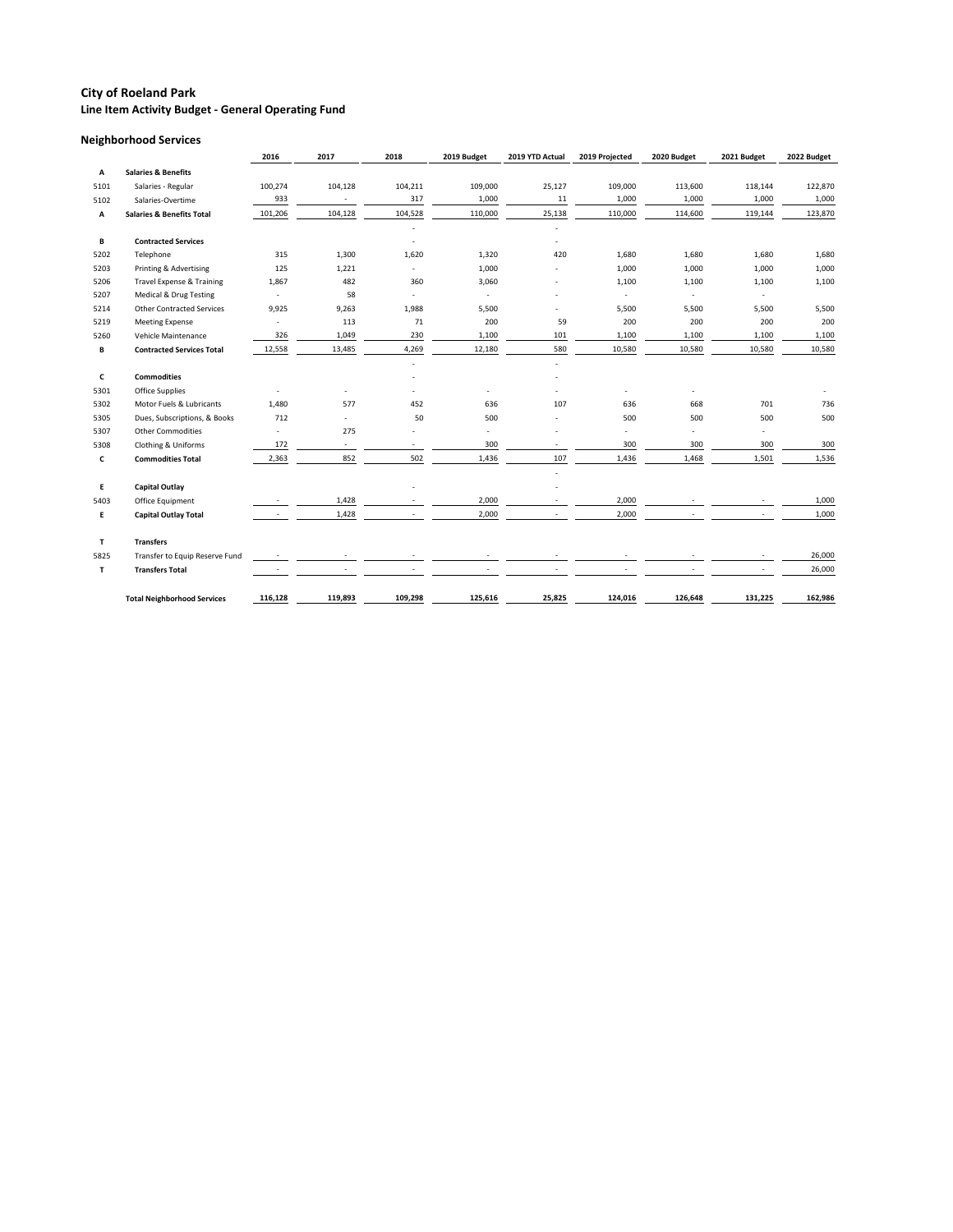#### **Administration Department**

|             |                                      | 2016    | 2017    | 2018                     | 2019 Budget              | 2019 YTD Actual | 2019 Projected | 2020 Budget              | 2021 Budget              | 2022 Budget |
|-------------|--------------------------------------|---------|---------|--------------------------|--------------------------|-----------------|----------------|--------------------------|--------------------------|-------------|
| Α           | <b>Salaries &amp; Benefits</b>       |         |         |                          |                          |                 |                |                          |                          |             |
| 5101        | Salaries - Regular                   | 232,998 | 236,355 | 242,159                  | 254,000                  | 63,636          | 254,000        | 270,100                  | 280,904                  | 292,140     |
| 5102        | Salaries-Overtime                    |         | $\sim$  |                          |                          |                 |                |                          |                          |             |
| 5104        | Salaries - Part-time                 | 25,868  | 33,024  | 30,387                   | 36,000                   | 4,545           | 36,000         | 39,500                   | 41,080                   | 42,723      |
| 5107        | Salaries - Intern                    | 5,123   | 5,712   | 3,442                    | 8,100                    | $\sim$          | 8,100          | 11,700                   | 11,700                   | 11,700      |
| Α           | <b>Salaries &amp; Benefits Total</b> | 263,989 | 275,091 | 275,988                  | 298,100                  | 68,182          | 298,100        | 321,300                  | 333,684                  | 346,563     |
|             |                                      |         |         |                          |                          |                 |                |                          |                          |             |
| B           | <b>Contracted Services</b>           |         |         |                          |                          |                 |                |                          |                          |             |
| 5202        | Telephone                            | 1,920   | 1,920   | 1,920                    | 1,920                    | 480             | 1,920          | 1,920                    | 1,920                    | 1,920       |
| 5205        | Postage & Mailing Permits            | 293     | 285     | $\overline{\phantom{a}}$ |                          |                 |                | $\overline{\phantom{a}}$ |                          |             |
| 5206        | <b>Travel Expense &amp; Training</b> | 4,905   | 4,884   | 6,541                    | 6,850                    | 864             | 7,800          | 7,570                    | 7,570                    | 7,570       |
| 5214        | <b>Other Contracted Services</b>     | 3,113   | 1,800   | 1,696                    | 2,500                    |                 | 2,500          | 2,500                    | 2,500                    | 3,000       |
| 5226        | Car Allowance                        | 5,400   | 5,400   | 5,400                    | 5,400                    | 1,350           | 5,400          | 5,400                    | 5,400                    | 5,400       |
| 5250        | Insurance & Surety Bonds             | $\sim$  | 75      |                          | 75                       |                 |                | $\blacksquare$           |                          |             |
| 5254        | Miscellaneous Charges                | 462     | $\sim$  | $\overline{\phantom{a}}$ | 500                      | $\sim$          | 500            | 500                      | 500                      | 500         |
| В           | <b>Contracted Services Total</b>     | 16,221  | 14,364  | 15,708                   | 17,245                   | 2,717           | 18,120         | 17,890                   | 17,890                   | 18,390      |
|             |                                      |         |         |                          |                          |                 |                |                          |                          |             |
| $\mathbf c$ | <b>Commodities</b>                   |         |         |                          |                          |                 |                |                          |                          |             |
| 5305        | Dues, Subscriptions, & Books         | 1,463   | 1,967   | 1,645                    | 2,300                    | 315             | 2,449          | 2,500                    | 2,500                    | 2,500       |
| 5308        | <b>Clothing &amp; Uniforms</b>       | $\sim$  | $\sim$  | $\overline{\phantom{a}}$ | $\overline{\phantom{a}}$ | $\sim$          | $\sim$         | 500                      | $\overline{\phantom{a}}$ | 500         |
| C           | <b>Commodities Total</b>             | 1,463   | 1,967   | 1,645                    | 2,300                    | 315             | 2,449          | 3,000                    | 2,500                    | 3,000       |
|             |                                      |         |         |                          |                          |                 |                |                          |                          |             |
| E.          | <b>Capital Outlay</b>                |         |         |                          |                          |                 |                |                          |                          |             |
| 5403        | Office Equipment                     |         | 1,240   |                          | 1,000                    |                 | 1,000          | 500                      | 500                      | 500         |
| E.          | <b>Capital Outlay Total</b>          |         | 1,240   |                          | 1,000                    |                 | 1,000          | 500                      | 500                      | 500         |
|             | <b>Total Administration</b>          | 281,673 | 292,662 | 293,340                  | 318,645                  | 71,213          | 319,669        | 342,690                  | 354,574                  | 368,453     |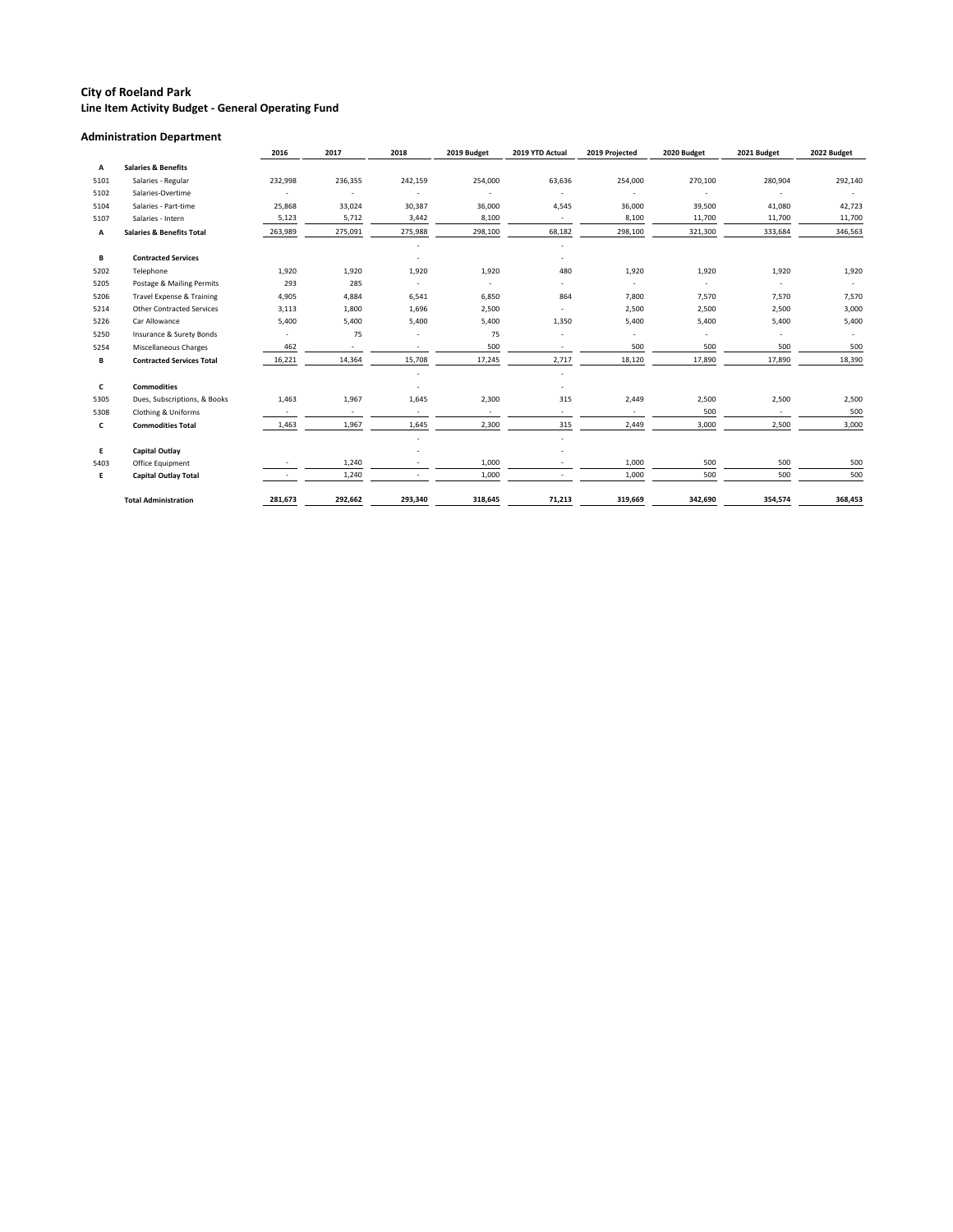#### **Public Works**

|              |                                      | 2016                     | 2017                     | 2018                                       | 2019 Budget | 2019 YTD Actual          | 2019 Projected           | 2020 Budget | 2021 Budget | 2022 Budget |
|--------------|--------------------------------------|--------------------------|--------------------------|--------------------------------------------|-------------|--------------------------|--------------------------|-------------|-------------|-------------|
| Α            | <b>Salaries &amp; Benefits</b>       |                          |                          |                                            |             | 25%                      |                          |             |             |             |
| 5101         | Salaries - Regular                   | 252,758                  | 263,347                  | 276,859                                    | 247,880     | 62,760                   | 268,120.00               | 272,858     | 283,772.77  | 295,124     |
| 5102         | Salaries-Overtime                    | 8,447                    | 4,978                    | 9,166                                      | 10,200      | 7,485                    | 10,200                   | 8,000       | 8,320       | 8,653       |
| 5107         | Intern                               |                          |                          | $\overline{\phantom{a}}$                   | 6,300       |                          |                          | 6,300       | 6,300       | 6,300       |
| Α            | <b>Salaries &amp; Benefits Total</b> | 261,205                  | 268,325                  | 286,025                                    | 264,380     | 70,244                   | 278,320                  | 287,158     | 298,393     | 310,077     |
|              |                                      |                          |                          |                                            |             |                          |                          |             |             |             |
| В            | <b>Contracted Services</b>           |                          |                          |                                            |             |                          |                          |             |             |             |
| 5201         | Electric                             | 27,067                   | 26,011                   | 8,641                                      | 6,324       | 627                      | 8,400                    | 8,568       | 8,739       | 8,914       |
| 5202         | Telephone                            | 1,435                    | 2,393                    | 1,780                                      | 2,000       | 405                      | 1,830                    | 1,830       | 1,830       | 1,830       |
| 5203         | Printing & Advertising               | 91                       | 74                       | 836                                        | 300         | 145                      | 800                      | 800         | 800         | 800         |
| 5206         | Travel Expense & Training            | 7,773                    | 7,686                    | 14,021                                     | 7,500       | 73                       | 7,500                    | 8,000       | 8,000       | 8,000       |
| 5207         | Medical Expense & Drug Testing       | 780                      | 578                      | 404                                        | 800         | 202                      | 800                      | 800         | 800         | 800         |
| 5210         | Maintenance & Repair Building        | 5,336                    | 3,311                    | 1,600                                      | 3,500       | 957                      | 3,500                    | 3,500       | 3,500       | 3,500       |
| 5211         | Maintenace & Repair Equipment        | 13,323                   | 14,255                   | 49,281                                     | 25,000      | 2,527                    | 25,000                   | 25,000      | 25,000      | 25,000      |
| 5214         | <b>Other Contracted Services</b>     | 32,232                   | 32,916                   | 33,695                                     | 33,000      | 87                       | 35,384                   | 35,658      | 35,658      | 35,658      |
| 5219         | <b>Meeting Expense</b>               |                          | 90                       | 257                                        | 400         | 40                       | 400                      | 400         | 400         |             |
| 5221         | Maintenance Streets-contract         | 94,961                   | 209,491                  | 107,575                                    | 210,000     | $\blacksquare$           | 210,000                  | 210,000     | 210,000     | 210,000     |
| 5259         | <b>Traffic Control Signs</b>         | 4,308                    | 6,845                    | 2,997                                      | 4,500       | 22                       | 4,500                    | 4,500       | 4,500       | 4,500       |
| 5260         | Vehicle Maintenance                  | 4,854                    | 4,428                    | 7,518                                      | 6,500       | 1,090                    | 6,500                    | 7,000       | 7,500       | 7,500       |
| 5262         | <b>Grounds Maintenance</b>           | 18,633                   | 9,615                    | 14,830                                     | 24,000      |                          | 24,000                   |             |             |             |
| 5263         | <b>Tree Maintenance</b>              | 12,977                   | 33,782                   | 34,926                                     | 25,000      | 25,717                   | 40,000                   | 46,000      | 46,000      | 10,000      |
| 5266         | <b>Computer Software</b>             | 1,959                    | 400                      | 400                                        | 400         |                          | 400                      | 400         | 400         | 3,300       |
| 5287         | Water                                | 6,934                    | 4,971                    | 4,415                                      | 6,500       | 837                      | 6,500                    | 6,500       | 6,500       | 6,500       |
| 5288         | Waste Water                          | 2,989                    | 1,887                    | 1,937                                      | 3,200       | 159                      | 3,200                    | 3,200       | 3,200       | 3,200       |
| 5289         | Natural Gas                          | 2,793                    | 6,429                    | 5,246                                      | 5,800       | 1,148                    | 5,800                    | 5,800       | 5,800       | 5,800       |
| 5290         | <b>Street Light Electric</b>         | $\blacksquare$           |                          | 21,496                                     | 24,378      | 2,598                    | 24,378                   | 24,866      | 25,363      | 25,870      |
| В            | <b>Contracted Services Total</b>     | 238,445                  | 365,161                  | 311,854                                    | 389,102     | 36,634                   | 408,892                  | 392,822     | 393,990     | 361,172     |
|              |                                      |                          |                          |                                            |             |                          |                          |             |             |             |
| C            | <b>Commodities</b>                   |                          |                          |                                            |             |                          |                          |             |             |             |
| 5302         | Motor Fuels & Lubricants             | 6,961                    | 10,572                   | 16,900                                     | 11,025      | 5,099                    | 11,025                   | 11,576      | 12,155      | 12,763      |
| 5304         | Janitorial Supplies                  | 450                      | 540                      | 248                                        | 750         | 95                       | 760                      | 760         | 760         | 760         |
| 5305         | Dues, Subscriptions, & Books         | 1,168                    | 289                      | 700                                        | 760         | 384                      | 760                      | 760         | 760         | 750         |
| 5306         | Materials                            | 5,567                    | 5,010                    | 2,394                                      | 4,500       | 907                      | 4,500                    | 4,500       | 4,500       | 4,500       |
| 5308         | <b>Clothing &amp; Uniforms</b>       | 3,912                    | 3,527                    | 3,141                                      | 4,000       | 395                      | 4,000                    | 4,000       | 4,000       | 4,000       |
| 5318         | Tools                                | 1,172                    | 3,978                    | 2,410                                      | 2,500       | 720                      | 2,500                    | 2,500       | 2,500       | 2,500       |
| C            | <b>Commodities Total</b>             | 19,294                   | 23,916                   | 25,793                                     | 23,535      | 7,600                    | 23,545                   | 24,096      | 24,675      | 25,273      |
|              |                                      |                          |                          | $\overline{\phantom{a}}$                   |             |                          |                          |             |             |             |
| E.           | Capital Outlay                       |                          |                          | $\overline{\phantom{a}}$                   |             |                          |                          |             |             |             |
| 5403         | Office Equipment                     | 430                      | 135                      | 1,605                                      | 1,500       |                          | 1,500                    | 1,500       | 1,500       | 1,500       |
| 5425         | <b>Other Capital Outlay</b>          | 1,466                    | 135                      | 2,831                                      | 3,000       |                          | 28,000                   | 3,000       | 3,000       | 3,000       |
| 5455         | Roeland Park Trail Project           | $\overline{\phantom{a}}$ | $\overline{\phantom{a}}$ | $\sim$                                     | $\sim$      | $\overline{\phantom{a}}$ | $\overline{\phantom{a}}$ | $\sim$      | $\sim$      | $\sim$      |
| E.           | <b>Capital Outlay Total</b>          | 1,896                    | 270                      | 4,435                                      | 4,500       | $\sim$                   | 29,500                   | 4,500       | 4,500       | 4,500       |
| T.           | <b>Transfers</b>                     |                          |                          | $\blacksquare$<br>$\overline{\phantom{a}}$ |             | $\blacksquare$           |                          |             |             |             |
| 5825         | Transfer to Equip Reserve Fund       | 112,500                  | 12,500                   | 166,500                                    | 49,200      | 12,300                   | 24,200                   | 12,500      | 64,000      |             |
| $\mathbf{T}$ | <b>Transfers Total</b>               | 112,500                  | 12,500                   | 166,500                                    | 49,200      | 12,300                   | 24,200                   | 12,500      | 64,000      |             |
|              |                                      |                          |                          |                                            |             |                          |                          |             |             |             |
|              | <b>Total Public Works</b>            | 633,340                  | 670,173                  | 794,608                                    | 730,717     | 126,779                  | 764,457                  | 721,076     | 785,558     | 701,022     |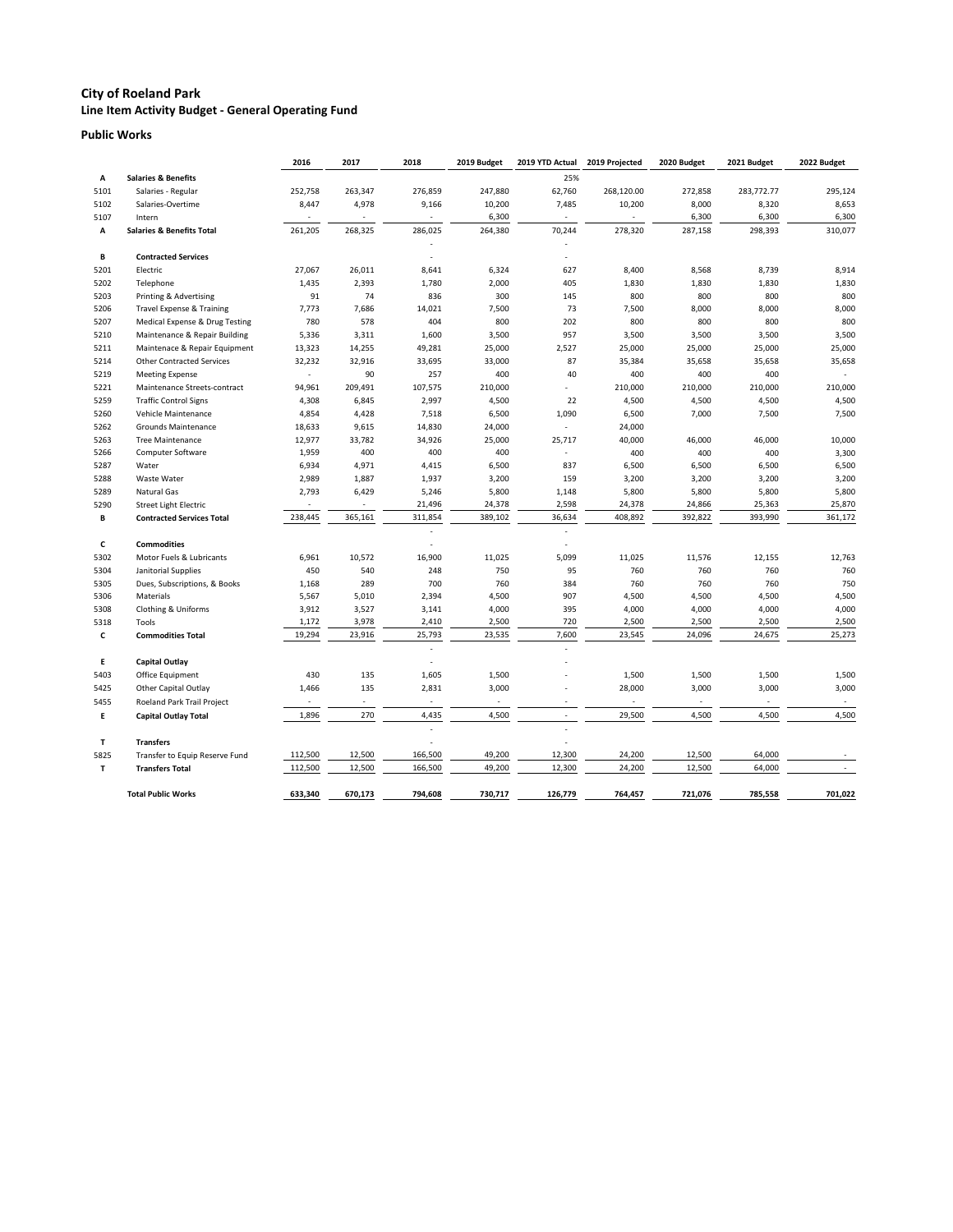#### **Employee Benefits**

|      |                                      | 2016    | 2017    | 2018    | 2019 Budget | 2019 YTD Actual | 2019 Projected | 2020 Budget | 2021 Budget | 2022 Budget |
|------|--------------------------------------|---------|---------|---------|-------------|-----------------|----------------|-------------|-------------|-------------|
|      | <b>Employee Benefits</b>             |         |         |         |             |                 |                |             |             |             |
| A    | <b>Salaries &amp; Benefits</b>       |         |         |         |             |                 |                |             |             |             |
| 5122 | <b>FICA City Contribution</b>        | 128,278 | 129,253 | 135,176 | 140,000     | 31,241          | 140,000        | 157,730     | 164,039     | 170,601     |
| 5123 | <b>KPERS City Contribution</b>       | 73,984  | 67,632  | 80,530  | 86,800      | 27,399          | 86,800         | 95,325      | 99,138      | 103,104     |
| 5124 | Ks Unemployment Insurance            | 1,155   | 629     | 1,389   | 1,800       | 215             | 1,800          | 1,985       | 2,064       | 2,147       |
| 5125 | <b>Worker's Compensation</b>         | 36,527  | 46,910  | 44,105  | 45,869      | 46,776          | 46,776         | 53,810      | 55,962      | 58,200      |
| 5126 | Health/Dental/Vision Insurance       | 277,245 | 291,775 | 282,049 | 367,200     | 112,018         | 374,022        | 460,130     | 492,339     | 526,803     |
| 5127 | <b>Health Savings Account</b>        | 26,178  | 34,746  | 41,180  | 50,860      | 10,107          | 50,860         | 60,160      | 60,160      | 60,160      |
| 5128 | 401A City Contribution               | 4,800   | 5,184   | 6,725   | 5,720       | 1,592           | 5,720          | 7,280       | 7,571       | 7,874       |
| 5130 | City Paid Life/ST Disability         | 9,217   | 9,749   | 10,543  | 9,900       | 637             | 10,600         | 10,900      | 10,900      | 10,900      |
| 5131 | <b>KP&amp;F City Contribution</b>    | 163,115 | 146,899 | 174,043 | 193,000     | 62,288          | 193,000        | 203,000     | 211,120     | 219,565     |
| 5133 | Wellness Incentive                   | 750     | (375)   |         | 2,000       |                 | 2,000          | 2,000       | 2,000       | 2,000       |
| A    | <b>Salaries &amp; Benefits Total</b> | 721,250 | 732,402 | 775,739 | 903,149     | 292,274         | 911,578        | 1,052,320   | 1,105,293   | 1,161,352   |
|      | <b>Total Employee Benefits</b>       | 721,250 | 732,402 | 775,739 | 903,149     | 292,274         | 911,578        | 1,052,320   | 1,105,293   | 1,161,352   |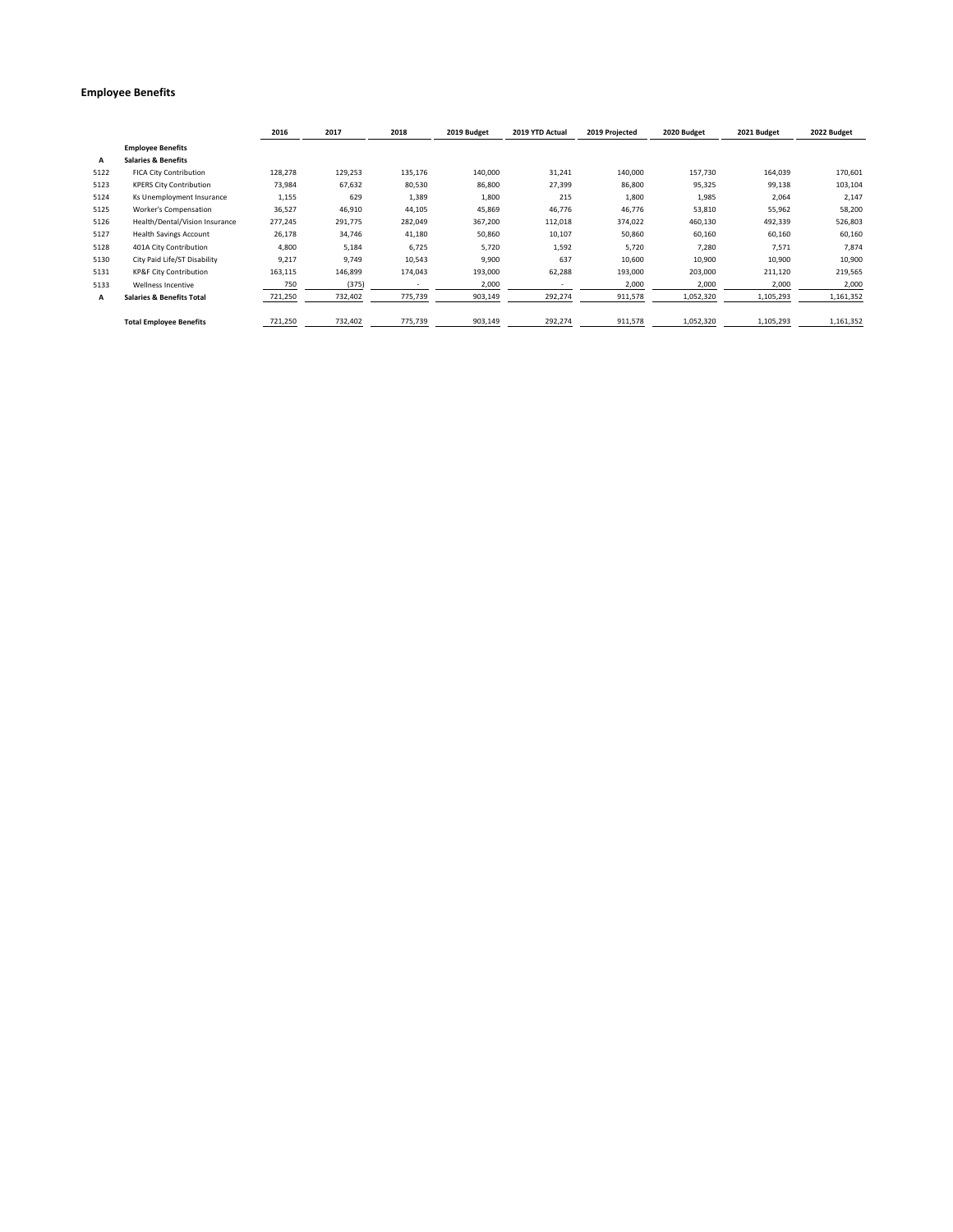**Line Item Activity Budget - General Operating Fund**

#### **Governing Body**

|      |                                      | 2016                     | 2017                     | 2018                                                 | 2019 Budget | 2019 YTD Actual          | 2019 Projected | 2020 Budget | 2021 Budget | 2022 Budget |
|------|--------------------------------------|--------------------------|--------------------------|------------------------------------------------------|-------------|--------------------------|----------------|-------------|-------------|-------------|
|      | <b>City Council</b>                  |                          |                          |                                                      |             |                          |                |             |             |             |
| Α    | <b>Salaries &amp; Benefits</b>       |                          |                          |                                                      |             |                          |                |             |             |             |
| 5103 | Salaries - Elected Officials         | 45,356                   | 46,980                   | 46,920                                               | 46,920      | 10,455                   | 46,920         | 46,920      | 46,920      | 46,920      |
| Α    | <b>Salaries &amp; Benefits Total</b> | 45,356                   | 46,980                   | 46,920                                               | 46,920      | 10,455                   | 46,920         | 46,920      | 46,920      | 46,920      |
| B    | <b>Contracted Services</b>           |                          |                          | $\overline{\phantom{a}}$<br>$\overline{\phantom{a}}$ |             |                          |                |             |             |             |
| 5203 | Printing & Advertising               | $\overline{\phantom{a}}$ | $\sim$                   | $\overline{\phantom{a}}$                             |             |                          |                |             |             |             |
| 5206 | Travel Expense & Training            | 3,620                    | 5,502                    | 6,106                                                | 7,700       | 223                      | 7,700          | 7,700       | 7,700       | 7,700       |
| 5251 | Mayor Expenses                       | 498                      | 721                      | 999                                                  | 1,000       | 197                      | 1,000          | 1,000       | 1,000       | 1,000       |
| 5276 | Conference & Seminars                |                          | $\overline{\phantom{a}}$ | $\overline{\phantom{a}}$                             |             | $\overline{\phantom{a}}$ |                |             |             |             |
| В    | <b>Contracted Services Total</b>     | 4,117                    | 6,224                    | 7,105                                                | 8,700       | 420                      | 8,700          | 8,700       | 8,700       | 8,700       |
|      |                                      |                          |                          | $\overline{\phantom{a}}$                             |             | $\overline{\phantom{a}}$ |                |             |             |             |
| C    | <b>Commodities</b>                   |                          |                          | $\overline{\phantom{0}}$                             |             |                          |                |             |             |             |
| 5305 | Dues, Subscriptions, & Books         | 390                      | 409                      | 799                                                  | 900         | 50                       | 810            | 810         | 810         | 810         |
| C    | <b>Commodities Total</b>             | 390                      | 409                      | 799                                                  | 900         | 50                       | 810            | 810         | 810         | 810         |
|      | <b>Total City Council</b>            | 49,863                   | 53,613                   | 54,823                                               | 56,520      | 10,925                   | 56,430         | 56,430      | 56,430      | 56,430      |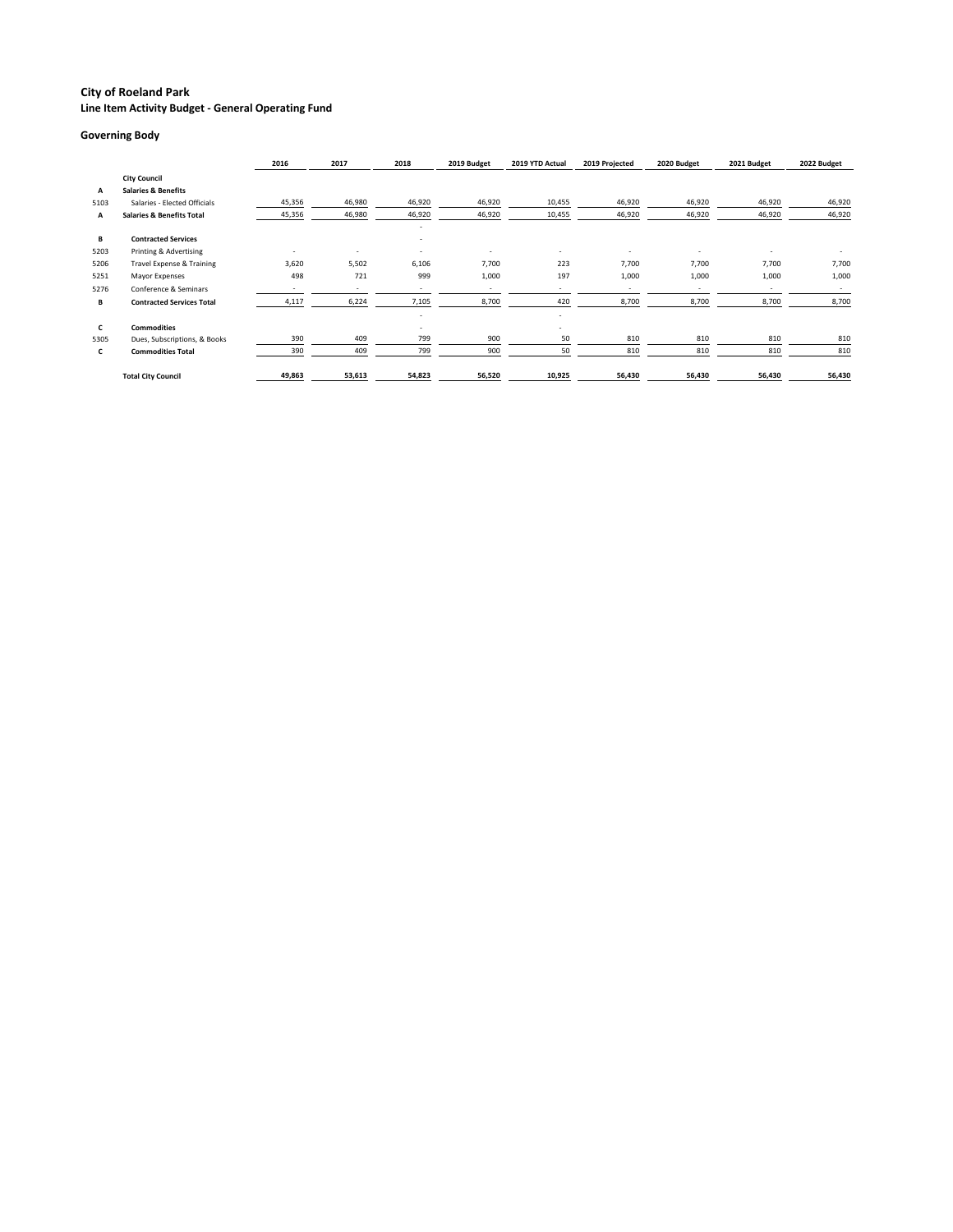**Line Item Activity Budget - General Operating Fund**

#### **Parks & Recreation**

|              |                                      | 2016 | 2017 | 2018 | 2019 Budget | 2019 YTD Actual | 2019 Projected | 2020 Budget | 2021 Budget | 2022 Budget              |
|--------------|--------------------------------------|------|------|------|-------------|-----------------|----------------|-------------|-------------|--------------------------|
|              | <b>Parks &amp; Recreation</b>        |      |      |      |             |                 |                |             |             |                          |
| Α            | <b>Salaries &amp; Benefits</b>       |      |      |      |             |                 |                |             |             |                          |
| 5101         | Salaries - Regular                   |      |      |      |             |                 |                | 57,900      | 60,216      | 62,625                   |
| 5102         | Salaries - Overtime                  |      |      |      |             |                 |                |             |             | $\sim$                   |
| Α            | <b>Salaries &amp; Benefits Total</b> |      |      |      |             |                 |                | 57,900      | 60,216      | 62,625                   |
| В            | <b>Contracted Services</b>           |      |      |      |             |                 |                |             |             |                          |
| 5211         | Maintenace & Repair Equipment        |      |      |      |             |                 |                |             |             |                          |
| 5235         | Leaf Program Disposal Fees           |      |      |      |             |                 |                |             |             |                          |
| 5240         | <b>Equipment Rental</b>              |      |      |      |             |                 |                |             |             |                          |
| 5262         | Grounds Maintenance                  |      |      |      |             |                 |                | 25,000      | 24,000      | 24,000                   |
| В            | <b>Contracted Services Total</b>     |      |      |      |             |                 |                | 25,000      | 24,000      | 24,000                   |
| $\mathsf{C}$ | <b>Commodities</b>                   |      |      |      |             |                 |                |             |             |                          |
| 5302         | Motor Fuels & Lubricants             |      |      |      |             |                 |                |             |             |                          |
| 5825         | Transfer to Equip Reserve Fund       |      |      |      |             |                 |                |             |             |                          |
| $\mathsf{C}$ | <b>Commodities Total</b>             |      |      |      |             |                 |                |             |             | $\overline{\phantom{a}}$ |
|              | <b>Total Parks &amp; Recreation</b>  |      |      |      |             |                 |                | 82,900      | 84,216      | 86,625                   |
| Notes:       |                                      |      |      |      |             |                 |                |             |             |                          |

\*Parks and Recreation Superintendent position added in 2020.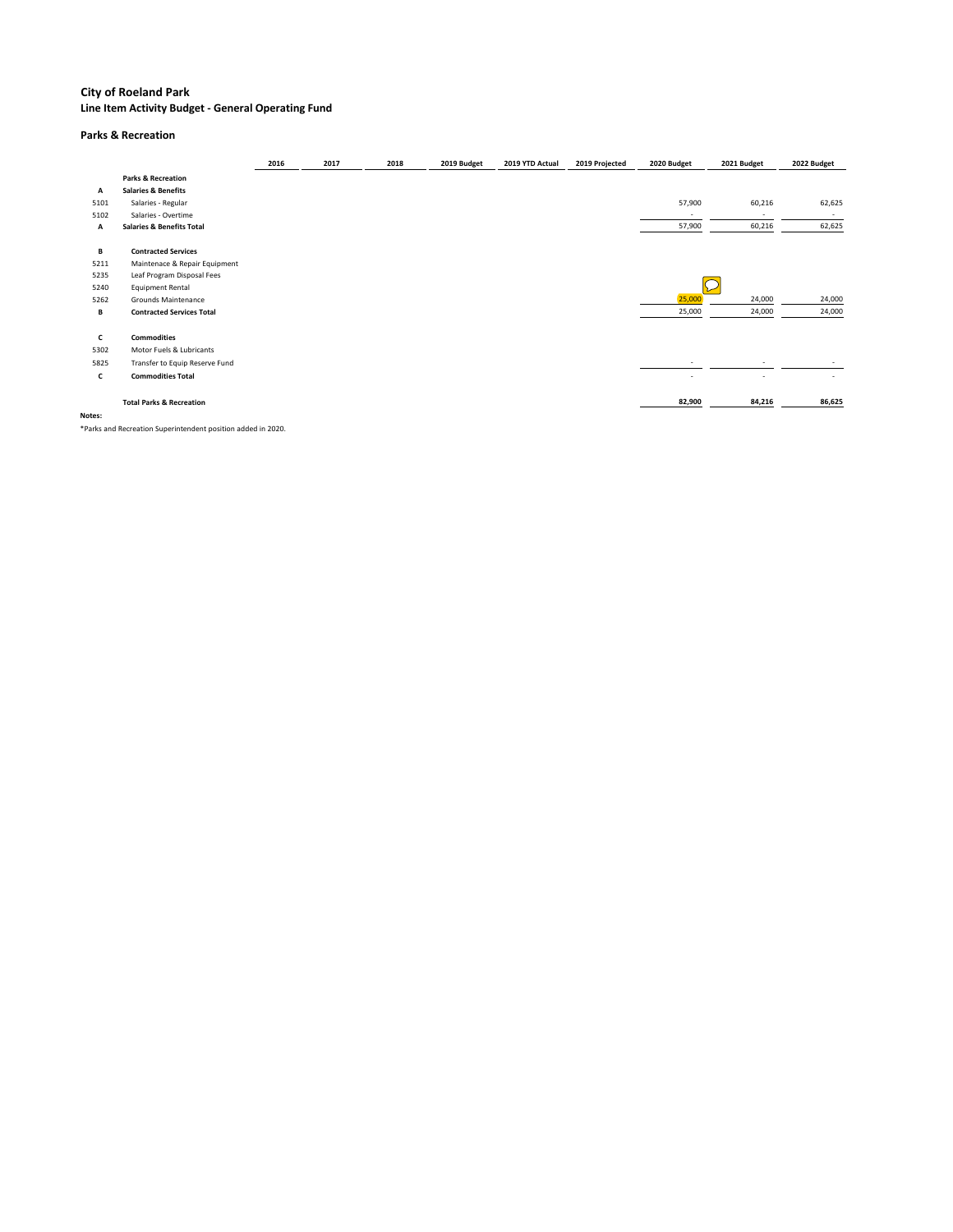**Line Item Activity Budget - General Operating Fund**

#### **Solid Waste**

|      |                                      | 2016    | 2017                     | 2018                     | 2019 Budget | 2019 YTD Actual | 2019 Projected | 2020 Budget | 2021 Budget | 2022 Budget |
|------|--------------------------------------|---------|--------------------------|--------------------------|-------------|-----------------|----------------|-------------|-------------|-------------|
|      | <b>Solid Waste</b>                   |         |                          |                          |             |                 |                |             |             |             |
| Α    | <b>Salaries &amp; Benefits</b>       |         |                          |                          |             |                 |                |             |             |             |
| 5101 | Salaries - Regular                   | 25,091  | 19,919                   | 8,638                    | 42,640      |                 | 17,400         | 17,400      | 18,096      | 18,820      |
| 5102 | Salaries - Overtime                  |         | 5,435                    | 695                      |             |                 |                |             |             |             |
| Α    | <b>Salaries &amp; Benefits Total</b> | 25,091  | 25,354                   | 9,333                    | 42,640      |                 | 17,400         | 17,400      | 18,096      | 18,820      |
|      |                                      |         |                          |                          |             |                 |                |             |             |             |
| В    | <b>Contracted Services</b>           |         |                          | $\overline{\phantom{a}}$ |             |                 |                |             |             |             |
| 5211 | Maintenace & Repair Equipment        | 73      |                          | 4,489                    | 8,000       |                 | 8,000          | 8,000       | 8,000       | 8,000       |
| 5235 | Leaf Program Disposal Fees           | 20,849  | 8,405                    | 13,725                   | 10,000      | 4,130           | 10,000         | 10,000      | 10,000      | 10,000      |
| 5240 | <b>Equipment Rental</b>              |         |                          | $\overline{\phantom{a}}$ | 500         |                 | 500            | 500         | 500         | 500         |
| 5271 | Compost Bin Rebate Program           |         |                          | $\overline{\phantom{a}}$ | 3,000       |                 | 3,000          | 500         | 500         | 500         |
| 5272 | Solid Waste Contract                 | 414,502 | 414,794                  | 518,287                  | 519,000     | 129,516         | 519,000        | 519,000     | 529,380     | 539,968     |
| В    | <b>Contracted Services Total</b>     | 435,424 | 423,199                  | 536,501                  | 540,500     | 133,646         | 540,500        | 538,000     | 548,380     | 558,968     |
|      |                                      |         |                          | $\overline{\phantom{a}}$ |             |                 |                |             |             |             |
| C    | <b>Commodities</b>                   |         |                          |                          |             |                 |                |             |             |             |
| 5302 | Motor Fuels & Lubricants             | 3,325   | 2,941                    | 2,724                    | 3,000       |                 | 3,000          | 3,000       | 3,000       | 3,000       |
| 5825 | Transfer to Equip Reserve Fund       |         | $\overline{\phantom{a}}$ |                          |             |                 |                |             |             |             |
| C    | <b>Commodities Total</b>             | 3,325   | 2,941                    | 2,724                    | 3,000       |                 | 3,000          | 3,000       | 3,000       | 3,000       |
|      | <b>Total Solid Waste</b>             | 463,840 | 451,495                  | 548,557                  | 586,140     | 133,646         | 560,900        | 558,400     | 569,476     | 580,787     |

| <b>Total Expenditures</b>                                                                        | 4,743,737 | 5,235,538 | 5,521,185 | 5,819,903 | 5,760,675 | 6,527,501  | 6,091,248 | 6,096,814 |
|--------------------------------------------------------------------------------------------------|-----------|-----------|-----------|-----------|-----------|------------|-----------|-----------|
| <b>Ending Fund Balance</b>                                                                       | 2,696,653 | 2,617,063 | 2,581,105 | 2,641,579 | 2,780,221 | 2,503,467  | 2,540,085 | 2,653,499 |
| Change In Ending Fund Balance                                                                    |           |           | (35, 957) | 60,474    | 163,158   | (138, 112) | 36,618    | 113,414   |
| 25% of Annual Operating Expenses (Reserve<br>Benchmark)                                          |           |           | 1,096,421 | 1,173,399 | 1,174,421 | 1,221,674  | 1,214,506 | 1,248,980 |
| Reserve For Loss of Wal Mart                                                                     |           |           | 1,410,000 | 1,410,000 | 1,410,000 | 1,410,000  | 1,410,000 | 1,410,000 |
| <b>Ending Fund Balance In Excess of Wal Mart Reserve</b><br>and 25% of Operating Expense Reserve |           |           | 74,684    | 58,180    | 195,799   | (128, 207) | (84, 421) | (5,481)   |
| <b>Operating Expenses</b>                                                                        |           |           | 4,385,684 | 4,693,595 | 4,697,684 | 4,886,694  | 4,858,024 | 4,995,919 |
| Unrestricted Ending Fund Balance as a % of Annual<br><b>Operating Expenses</b>                   |           |           | 27%       | 26%       | 29%       | 22%        | 23%       | 25%       |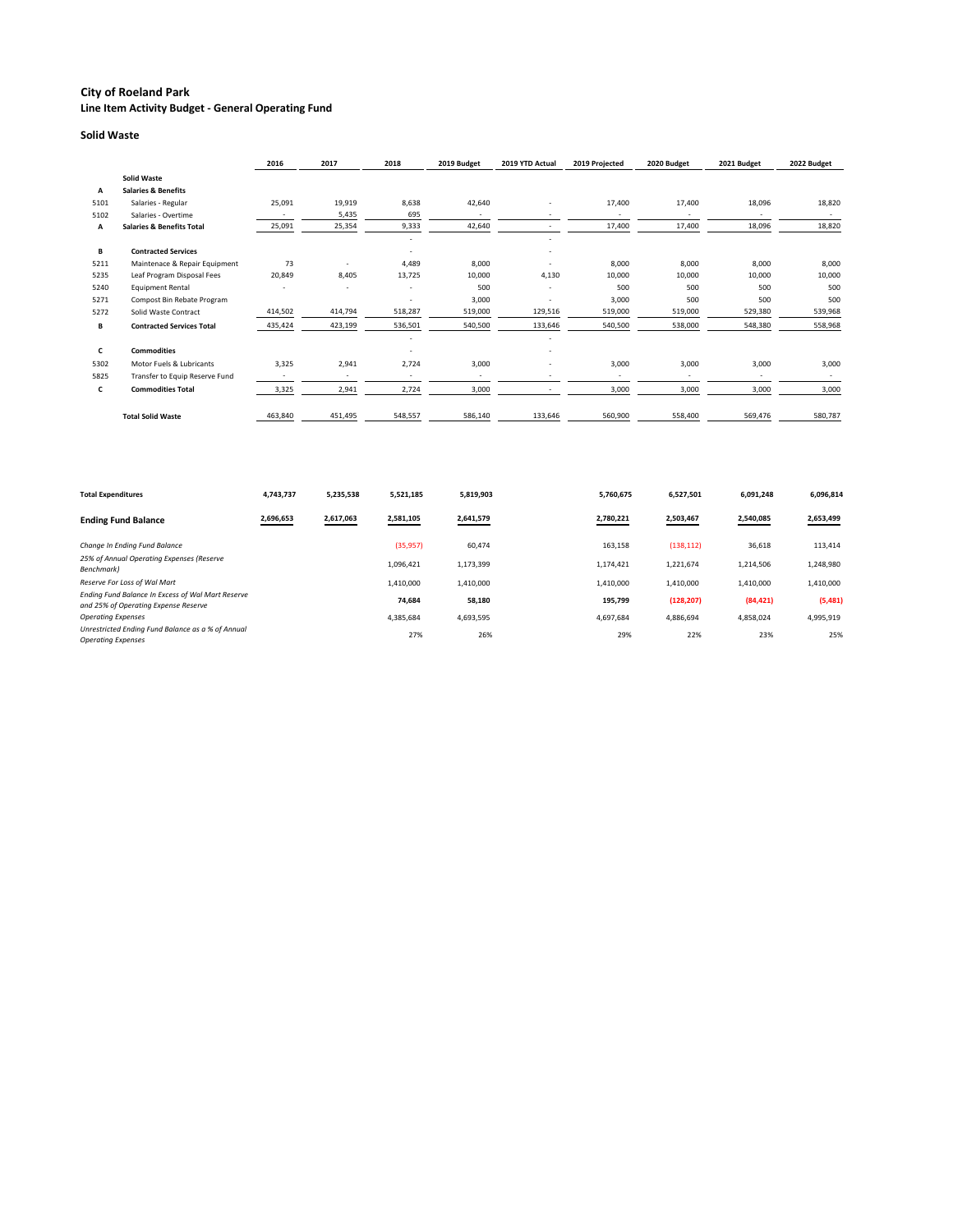**Line Item Activity Budget- General Fund**

**Restricted for Special Law Enforcement Fund**

|                     |                                  | 2016                           | 2017             |    | 2018        |    | 2019 Budget              | 2019 YTD Actual  |     | 2019 Projected | 2020 Budget              |     | 2021 Budget | 2022 Budget |
|---------------------|----------------------------------|--------------------------------|------------------|----|-------------|----|--------------------------|------------------|-----|----------------|--------------------------|-----|-------------|-------------|
| <b>Revenues</b>     |                                  |                                |                  |    |             |    |                          |                  |     |                |                          |     |             |             |
| 4010                | <b>Beginning Fund Balance</b>    | \$<br>$8,213$ \$               | $7,913$ \$       |    | $8,913$ \$  |    | $8,913$ \$               | $\sim$           | \$  | $8,913$ \$     | $9,913$ \$               |     | $10,913$ \$ | 11,913      |
|                     | Other                            |                                |                  |    |             |    |                          |                  |     |                |                          |     |             |             |
| 4432                | Spec. Law Enforcement Revenues   | \$<br>$\overline{\phantom{a}}$ | \$<br>$1,000$ \$ |    | 400 \$      |    | $1,000 \leq$             | $6,450$ \$       |     | $10,000$ \$    | $1,000 \leq$             |     | $1,000$ \$  | 1,002       |
| 4433                | K9 Contributions                 |                                | $\blacksquare$   |    | 25,218      | -S | $\overline{\phantom{a}}$ | $\sim$           |     |                | $\overline{\phantom{a}}$ |     | $\sim$      | $\sim$      |
|                     | <b>Other Total</b>               |                                | \$<br>1,000      | \$ | $25,618$ \$ |    | 1,000                    | \$<br>$6,450$ \$ |     | $10,000$ \$    | $1,000$ \$               |     | $1,000$ \$  | 1,002       |
|                     | <b>Total Revenues</b>            |                                | $1,000$ \$       |    | $25,618$ \$ |    | $1,000$ \$               | 6,450            | - S | $10,000$ \$    | $1,000$ \$               |     | $1,000$ \$  | 1,002       |
|                     | <b>Total Resources</b>           | $8,213$ \$                     | $8,913$ \$       |    | $34,531$ \$ |    | $9,913$ \$               | $6,450$ \$       |     | $18,913$ \$    | $10,913$ \$              |     | $11,913$ \$ | 14,919      |
| <b>Expenditures</b> |                                  |                                |                  |    |             |    |                          |                  |     |                |                          |     |             |             |
| C                   | <b>Commodities</b>               |                                |                  |    |             |    |                          |                  |     |                |                          |     |             |             |
| 5316                | K9 Expenses                      |                                |                  |    | 13,243      |    |                          |                  |     |                |                          |     |             |             |
| 5317                | Special Law Enforcement Expenses | 300                            |                  |    | 4,672       |    |                          | 4,772            |     | 8,000          |                          |     |             |             |
|                     | <b>Commodities Total</b>         |                                |                  |    | 17,915      |    |                          |                  |     | 8,000          |                          |     |             |             |
|                     | <b>Total Expenditures</b>        | 300                            |                  |    | 17,915      |    |                          |                  |     | 8,000          |                          |     |             |             |
|                     | <b>Ending Fund Balance</b>       | $7,913$ \$                     | 8,913            | -S | $16,616$ \$ |    | $9,913$ \$               | $6,450$ \$       |     | $10,913$ \$    | 10,913                   | - S | $11,913$ \$ | 14,919      |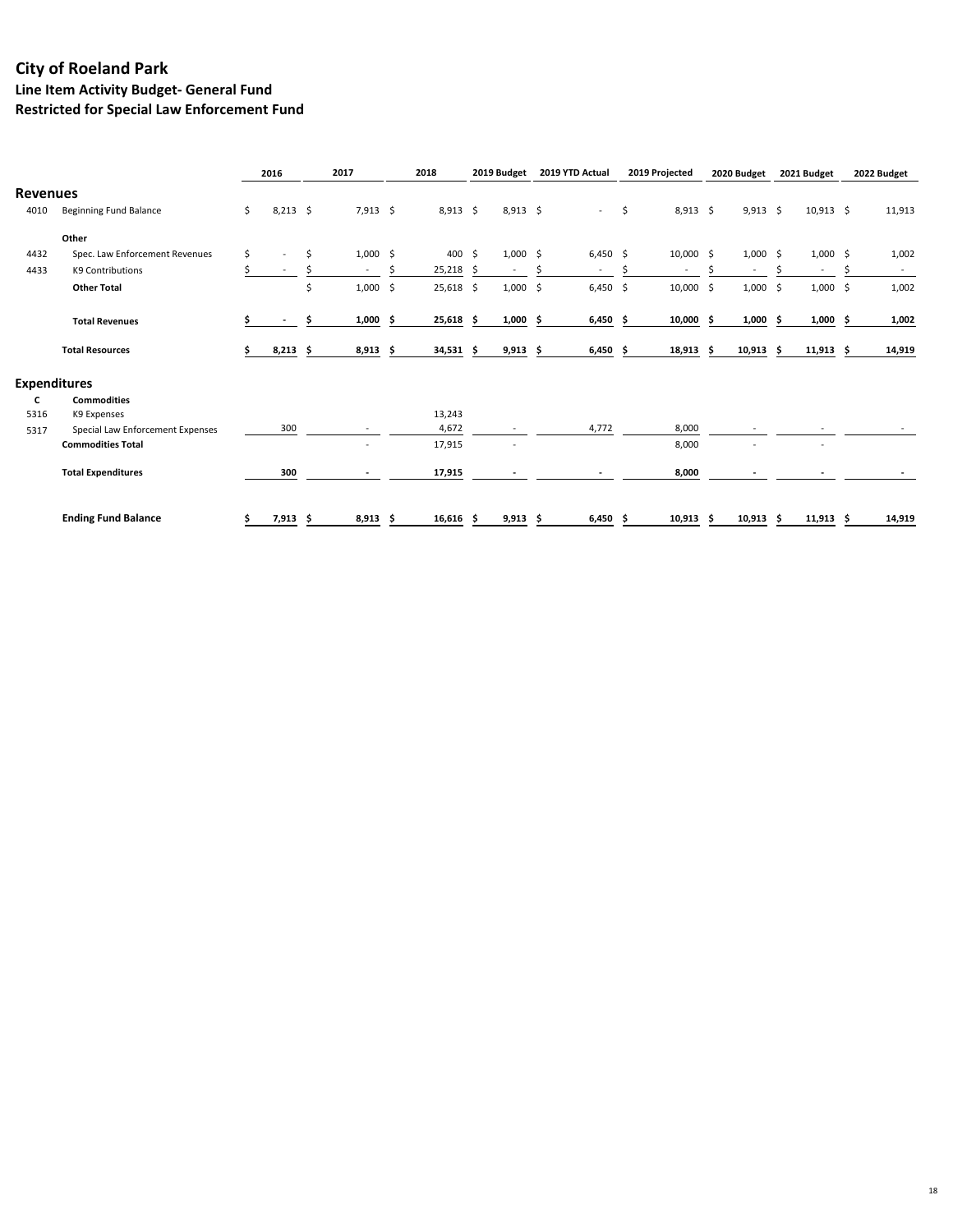## **I200 City of Roeland Park**

**Line Item Activity Budget - Bond & Interest Fund**

|     |           |                                             | 2016             | 2017                     | 2018           | 2019 Budget              | 2019 YTD Actual          | 2019 Projected           | 2020 Budget              | 2021 Budget              | 2022 Budget    |
|-----|-----------|---------------------------------------------|------------------|--------------------------|----------------|--------------------------|--------------------------|--------------------------|--------------------------|--------------------------|----------------|
| 200 | 4010      | <b>Beginning Fund Balance</b>               | 421,228 \$<br>\$ | 363,620 \$               | 268,346        | 124,466                  |                          | 131,777                  | 115,323                  | 266,999                  | 80,028         |
|     |           | Taxes                                       |                  |                          |                |                          |                          |                          |                          |                          |                |
| 200 | 4050      | Ad Valorem Tax                              | 267,902          | 283,217                  | 184,981        | 160,074                  | 76,145                   | 136,021                  | 165,923                  | 168,412                  | 170,938        |
| 200 | 4070      | Personal Property Tax-deliquen              | 46               | 88                       |                | 50                       |                          | 50                       | 50                       | 50                       | 50             |
| 200 | 4080      | Real Property Tax - Delinquent              | 4,797            | 3,522                    | 1,583          | 2,000                    | 613                      | 2,000                    | 2,000                    | 2,000                    | 2,000          |
|     |           | <b>Total Taxes</b>                          | 272,745          | 286,827                  | 186,564        | 162,124                  | 76,758                   | 138,071                  | 167,973                  | 170,462                  | 172,988        |
|     |           |                                             |                  |                          |                |                          |                          |                          |                          |                          |                |
|     |           | <b>Special Assessments</b>                  |                  |                          |                |                          |                          |                          |                          |                          |                |
| 200 | 4610      | <b>Special Assessments</b>                  | 29               |                          |                |                          |                          |                          |                          |                          |                |
| 200 | 4620      | Special Assmnt Tax - Delinquent             | 951              |                          |                | 364                      |                          | 364                      | 364                      | 300                      | 300            |
| 200 | 4630      | Storm Drainage RC12-013                     | 62,570           | 59,494                   | 62,142         | 63,250                   | 29,763.13                | 59,895                   | 63,250                   | 60,750                   | 58,250         |
| 200 | 4640      | Storm Drainage RC12-012                     | 94,647           | 92,573                   | 94,045         | 91,782                   | 51,661.94                | 90,864                   | 93,808                   | 95,603                   | 93,071         |
| 200 | 4650      | Storm Drainage RC12-014                     | 109,224          | 105,221                  | 106,371        | 106,551                  | 58,717.56                | 105,485                  | 106,551                  | 106,551                  | 106,551        |
|     |           | <b>Total Special Assessments</b>            | 267,420          | 257,289                  | 262,558        | 261,947                  | 140,143                  | 256,609                  | 263,973                  | 263,204                  | 258,172        |
|     |           | Intergovernmental                           |                  |                          |                |                          |                          |                          |                          |                          |                |
| 200 | 4020      | Recreational Vehicle Tax                    | 132              | 124                      | 138            | 60                       | 48                       | 60                       | 50                       | 50                       | 50             |
| 200 | 4021      | <b>Commercial Vehicle Tax</b>               |                  |                          |                |                          |                          |                          |                          |                          |                |
| 200 | 4040      | <b>Heavy Trucks Tax</b>                     | 94               | 181                      | 112            | 140                      | 54                       | 140                      | 120                      | 120                      | 120            |
| 200 | 4060      | Motor Vehicle Tax                           | 34,276           | 36,686                   | 37,712         | 24,000                   | 8,596                    | 24,000                   | 16,206                   | 16,000                   | 16,640         |
|     |           | <b>Total Intergovernmental</b>              | 34,502           | 36,991                   | 37,962         | 24,200                   | 8,698                    | 24,200                   | 16,376                   | 16,170                   | 16,810         |
|     |           |                                             |                  |                          |                |                          |                          |                          |                          |                          |                |
|     |           | Interest                                    |                  |                          |                |                          |                          |                          |                          |                          |                |
| 200 | 4510.4512 | Interest on Investment                      | 1,151            | 4,248                    | 8,463          | 4,465                    | 1,858                    | 8,500                    | 8,500                    | 8,500                    | 8,500          |
|     |           | <b>Total Interest</b>                       | 1,151            | 4,248                    | 8,463          | 4,465                    | 1,858                    | 8,500                    | 8,500                    | 8,500                    | 8,500          |
|     |           | <b>Transfers</b>                            |                  |                          |                |                          |                          |                          |                          |                          |                |
| 200 | 4830      | Transfer from 27A Fund                      | 428,841          | 416,000                  | 475,000        | 300,000                  | 50,000                   | 285,000                  | 225,000                  |                          |                |
| 200 | 4840      | <b>Transfer from General Fund</b>           | 117,228          |                          |                | 25,000                   | 6,250                    |                          | 75,000                   |                          |                |
| 200 | 4880      | Transfer from Streetlights Fund             | $\sim$           | $\overline{\phantom{a}}$ | $\sim$         | $\sim$                   | $\sim$                   | $\overline{\phantom{a}}$ | $\sim$                   |                          |                |
|     |           | <b>Total Transfers</b>                      | 546,069          | 416,000                  | 475,000        | 325,000                  | 56,250                   | 285,000                  | 300,000                  |                          |                |
|     |           |                                             |                  |                          |                |                          |                          |                          |                          |                          |                |
|     |           | <b>Total Revenues</b>                       | 1,121,887        | 1,001,355                | 970,547        | 777,736                  | 283,707                  | 712,380                  | 756,823                  | 458,337                  | 456,470        |
|     | В         | <b>Contracted Services</b>                  |                  |                          |                |                          |                          |                          |                          |                          |                |
| 200 | 5209      | <b>Professional Services</b>                | 1,375            | 3,050                    | 3,100          | 3,050                    |                          | 3,100                    | 3,100                    | 3,100                    | 3,100          |
| 200 | 5214      | <b>Other Contracted Services</b>            | $\sim$           |                          | $\blacksquare$ | $\overline{\phantom{a}}$ |                          | $\blacksquare$           | $\overline{\phantom{a}}$ |                          | $\sim$         |
|     | В         | <b>Contracted Services Total</b>            | 1,375            | 3,050                    | 3,100          | 3,050                    |                          | 3,100                    | 3,100                    | 3,100                    | 3,100          |
|     | E.        | <b>Debt Service</b>                         |                  |                          |                |                          |                          |                          |                          |                          |                |
| 200 | 5607      | Principal Bonds (2008-A Issue)              | 360,000          | $\blacksquare$           |                |                          |                          |                          | $\overline{\phantom{a}}$ |                          |                |
| 200 | 5608      | Principal Bonds - 2010-1                    | 260,000          | 265,000                  | 275,000        | 280,000                  |                          | 280,000                  | 290,000                  | 100,000                  | 100,000        |
| 200 | 5609      | Interest Bonds - 2010-1                     | 51,860           | 46,660                   | 40,565         | 33,415                   | 16,708                   | 33,415                   | 25,575                   | 17,020                   | 13,920         |
| 200 | 5610      | Interest Bonds (2008-A Issue)               | 13,140           |                          | $\blacksquare$ |                          |                          |                          |                          |                          |                |
| 200 | 5614      | Bond Principal 2014-1                       | 105,000          | 107,000                  | 110,000        | 112,000                  |                          | 112,000                  | 114,000                  |                          |                |
| 200 | 5615      | Bond Interest 2014-1                        | 12,332           | 9,969                    | 7,561          | 5,088                    |                          | 5,088                    | 2,568                    | $\overline{\phantom{a}}$ |                |
| 200 | 5628      | Principal Bonds - 2011-2                    | 165,000          | 180,000                  | 190,000        | 85,000                   |                          | 85,000                   | 85,000                   | 90,000                   | 95,000         |
| 200 | 5629      | Interest Bonds - 2011-2                     | 34,698           | 31,398                   | 27,798         | 23,808                   |                          | 23,808                   | 21,640                   | 19,473                   | 16,773         |
| 200 | 5630      | Bond Principal - 2011-1                     | 105,000          |                          |                |                          |                          |                          |                          |                          |                |
| 200 | 5631      | Bond Interest - 2011-1                      | 2,153            |                          |                |                          |                          |                          |                          |                          |                |
| 200 | 5644      | Principal Bonds - 2012-1                    | 35,000           | 420,000                  | 425,000        | 200,000                  |                          | 200,000                  | 205,000                  | 205,000                  | 215,000        |
| 200 | 5645      | Interest Bonds - 2012-1                     | 33,938           | 33,553                   | 28,093         | 21,718                   |                          | 21,718                   | 18,318                   | 14,423                   | 10,118         |
|     | E.        | <b>Debt Service Total</b>                   | 1,178,120        | 1,093,579                | 1,104,017      | 761,029                  | 16,708                   | 761,029                  | 762,101                  | 445,916                  | 450,811        |
|     | N         | <b>Non-Expenditures Appropriation</b>       |                  |                          |                |                          |                          |                          |                          |                          |                |
| 200 | 5751      | TIF Fund Expenditure                        |                  |                          |                | 22,800                   | $\overline{\phantom{a}}$ |                          | 23,126                   | 18,288                   | 13,354         |
|     | N         | <b>Non-Appropriation Expenditures Total</b> |                  |                          |                | 22,800                   |                          |                          | 23,126                   | 18,288                   | 13,354         |
|     |           |                                             |                  |                          |                |                          |                          |                          |                          |                          |                |
|     |           | <b>Total Expenditures</b>                   | 1,179,495        | 1,096,629                | 1,107,117      | 786,879                  | 16,708                   | 764,129                  | 788,327                  | 467,304                  | 467,265        |
| 200 |           | <b>Ending Fund Balance</b>                  | 363,620          | 268,346                  | 131,777        | 115,323                  | 266,999                  | 80,028                   | 83,819                   | 258,031                  | 69,233         |
|     | Notes:    |                                             |                  |                          |                |                          |                          | $\frac{11\%}{1}$         |                          | $\frac{58\%}{2}$         | $\frac{15}{1}$ |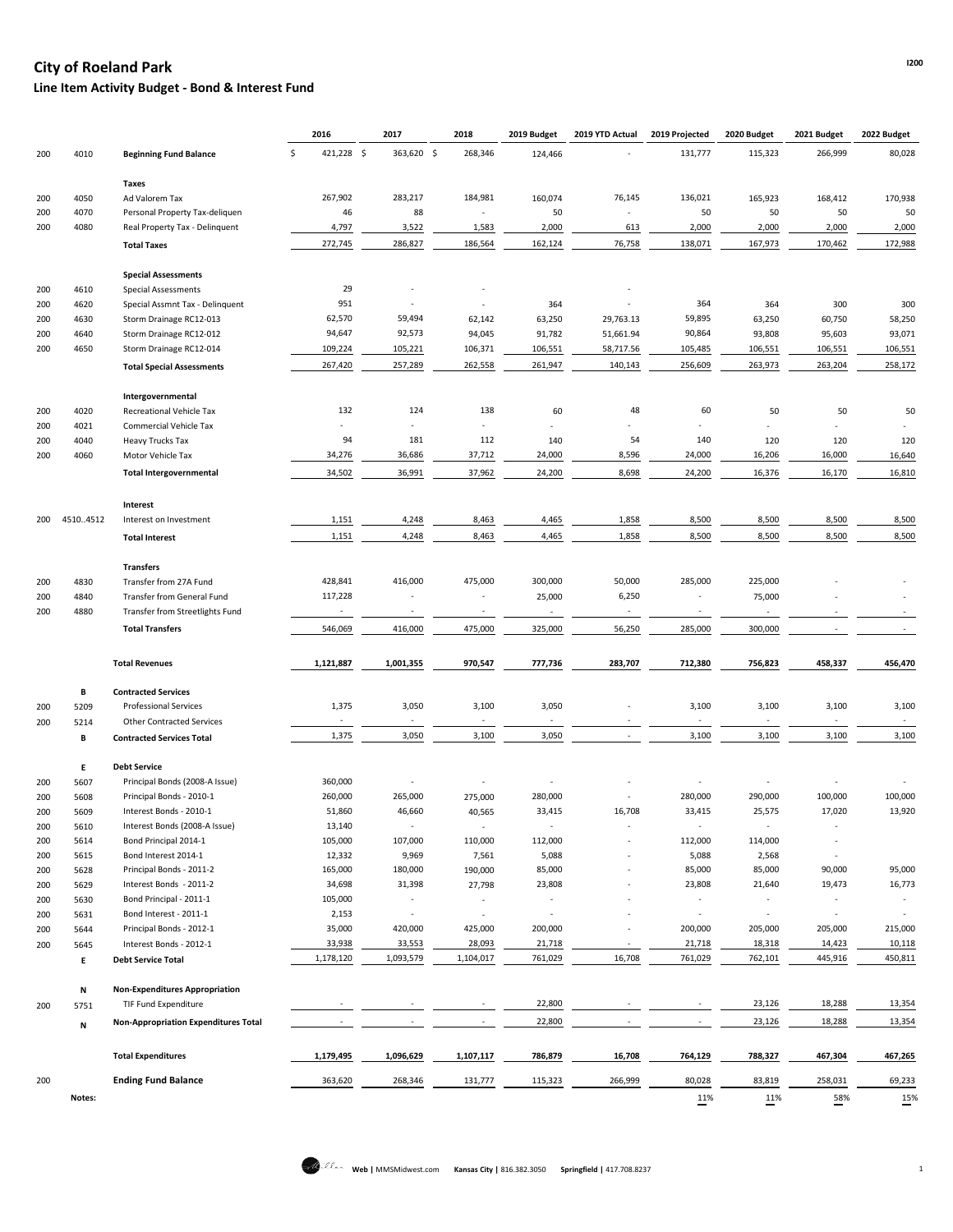#### **City of Roeland Park Line Item Activity Budget - Aquatic Center Fund**

#### **Roeland Park Aquatics Center** *For Illustrative Purposes Only - 2016-18 will be zeroed out*

|              |                                       |          | 2016          |                    | 2017          |           | 2018               |         | 2019 Projected<br><b>JCPRD Mgmt</b> |      | 2020 Projected<br><b>JCPRD Mgmt</b> |      | 2021 Projected City<br><b>Assumes Mgmt</b> |           | 2022 Projected City<br><b>Assumes Mgmt</b> |
|--------------|---------------------------------------|----------|---------------|--------------------|---------------|-----------|--------------------|---------|-------------------------------------|------|-------------------------------------|------|--------------------------------------------|-----------|--------------------------------------------|
|              | <b>Beginning Fund Balance</b>         |          |               |                    |               |           |                    |         |                                     | \$   | 101,781                             | \$   | 74,275                                     | \$        | 66,221                                     |
|              | <b>RPAC</b>                           |          |               |                    |               |           |                    |         |                                     |      |                                     |      |                                            |           |                                            |
| 4010         | Revenues                              |          |               |                    |               |           |                    |         |                                     |      |                                     |      |                                            |           |                                            |
|              | Program Fees                          | \$       | 44,803        | -\$                | 37,081        | Ŝ.        | 21,788             | - \$    | 32,556                              | -\$  | 32,556                              | - \$ | 15,000                                     | - Ś       | 15,450                                     |
|              | Internal Program Revenue              | \$       | 12,260        | \$                 | 11,644        | \$        | 11,168             | -\$     | 13,000                              | \$   | 13,000                              | \$   | 11,000                                     | \$        | 11,000                                     |
|              | <b>Concession Revenue</b>             | \$       | 12,536        | \$                 | 14,579        | \$        | 10,694             | \$      | 15,000                              | \$   | 15,000                              | \$   | 10,000                                     | \$        | 10,000                                     |
|              | Retail Sales - Taxable                |          |               | Ś                  | 54            | \$        | 82                 | \$      | 522                                 | \$   | 522                                 | \$   |                                            | \$        |                                            |
|              | <b>Participation Fees</b>             | \$       | 139,458       | \$                 | 121,962       | \$        | 94,738             | -\$     | 95,488                              | \$   | 95,488                              | \$   | 95,000                                     | \$        | 97,850                                     |
|              | <b>Advertising Sponsorship</b>        |          |               | Ś                  |               | Ś         | 600                |         |                                     |      |                                     | \$   | 2,000                                      | \$        | 2,000                                      |
|              | Taxable Sales Discounts (contra \$    |          | $(140)$ \$    |                    | (220)         | $\zeta$   | $(23)$ \$          |         | $(8,000)$ \$                        |      | (8,000)                             |      |                                            |           |                                            |
|              | Nontaxable Sales Discounts (co \$     |          | $(3,372)$ \$  |                    | (1,877)       |           |                    |         |                                     |      |                                     |      |                                            |           |                                            |
|              | <b>Facility Rental</b>                | \$       | 15,473        | -\$                | 13,328        | \$,       | $3,800$ \$         |         | 4,850                               | -\$  | 4,850                               | \$   | 5,000                                      | S         | 5,000                                      |
|              | Reimbursement                         |          |               |                    |               | Ś         | 158                |         |                                     |      |                                     |      |                                            | Ś         |                                            |
|              | Costs Shared by JCPRD                 | Ś.       | 204,168       | .S                 | 214,091       | \$        | 210,274            | \$      |                                     |      |                                     |      |                                            |           |                                            |
|              | <b>Subtotal Revenue</b>               | \$       | 425,186       | Ŝ                  | 410,642       |           | 353,279            | \$      | 153,416                             | \$   | 153,416                             | \$   | 138,000                                    | \$        | 141,300                                    |
|              |                                       |          |               |                    |               |           |                    |         |                                     |      |                                     |      |                                            |           |                                            |
|              | Transfer from Equip Reserve Fund      |          |               |                    |               |           |                    | Ś       | 131,391                             |      |                                     |      |                                            |           |                                            |
|              | Transfer from the General Func \$     |          | 412,698       | \$                 | 425,951       | \$        | 364,714            | \$      | 420,000                             | \$   | 420,000                             | \$   | 285,000                                    | \$        | 285,000                                    |
|              | Transfers                             |          | 412,698       | \$                 | 425,951       | \$        | 364,714            | \$      | 551,391                             | \$   | 420,000                             | \$   | 285,000                                    | \$        | 285,000                                    |
|              | <b>Total Revenues</b>                 | \$       | 837,884       | <b>S</b>           | 836,592       | -S        | 717,993            | -S      | 704,807                             | \$.  | 573,416                             | \$   | 423,000                                    | Ŝ         | 426,300                                    |
|              |                                       |          |               |                    |               |           |                    |         |                                     |      |                                     |      |                                            |           |                                            |
| Α            | <b>Salaries</b>                       |          |               |                    |               |           |                    |         |                                     |      |                                     |      |                                            |           |                                            |
| 5101<br>5102 | <b>Full Time Salaries</b><br>Overtime | \$<br>\$ | 78,352<br>450 | \$<br>\$           | 80,351<br>615 | -\$<br>\$ | $77,558$ \$<br>819 |         | 37,329 \$                           |      | 38,229                              | \$   | 16,033<br>600                              | -\$<br>\$ | 16,513<br>600                              |
| 5104         | <b>Part Time Salaries</b>             | \$       | 225,155       | \$                 | 237,651       | \$        | 151,960 \$         |         | 143,051 \$                          |      | 143,051                             | \$   | 157,000                                    | Ŝ.        | 161,710                                    |
|              |                                       |          |               |                    |               |           |                    |         |                                     |      |                                     |      |                                            |           |                                            |
|              | FICA/SSI                              |          |               |                    |               |           |                    |         |                                     |      |                                     |      | 12,200                                     | \$        | 12,566                                     |
|              | <b>KPERS</b>                          |          |               |                    |               |           |                    |         |                                     |      |                                     |      |                                            | Ś         |                                            |
|              | Benefits (includes medical premit \$  |          | 3,252         | \$                 | 6,456         | \$,       | 17,656             | -\$     | 5,819                               | \$   | 5,819                               | \$   |                                            |           |                                            |
|              | Cell phone allowance                  |          | 400           | \$                 | 333           | \$        | 609                | \$      |                                     |      |                                     |      | 120                                        | \$        | 120                                        |
| A            | <b>Salaries Total</b>                 |          | 307,609       | Ś                  | 325,406       | \$.<br>Ś  | 248,602            | \$.     | 186,199                             | \$   | 187,099                             | Ś    | 185,953                                    | \$        | 191,509                                    |
| В            | <b>Contracted Services</b>            |          |               |                    |               |           |                    |         |                                     |      |                                     |      |                                            |           |                                            |
|              | Pool Management Fee                   |          |               |                    |               |           |                    | \$      | 106,032                             | -\$  | 106,032                             |      |                                            |           |                                            |
| 5201         | Electric                              | \$       | 54,159        | \$                 | 49,798        | \$        | 25,220             | \$      | 30,000                              | \$   | 30,000                              | \$.  | 30,000                                     | -\$       | 30,000                                     |
| 5202         | Telephone                             | \$       | 6,716         | \$                 | 3,032         | \$        | 3,772              | -\$     | 600                                 | \$   | 600                                 | \$   | 1,600                                      | Ŝ.        | 1,600                                      |
| 5203         | <b>Printing and Advertising</b>       | \$       | 126           | \$                 | 353           | \$        | 497                | \$      | 1,300                               | \$   | 1,300                               | \$   | 600                                        | Ŝ         | 600                                        |
| 5205         | Postage                               | \$       |               | \$                 | 19            | \$        |                    | \$      | 500                                 | \$   | 500                                 | \$   | 300                                        | Ŝ         | 300                                        |
| 5206         | <b>Travel &amp; Training</b>          | \$       | 3,351         | \$                 | 2,165         | \$        | 4,327              | $\zeta$ | 2,912                               | \$   | 2,912                               | \$   | 2,000                                      | \$        | 2,000                                      |
|              | Memberships and Dues                  |          |               |                    |               | Ś         |                    |         |                                     |      |                                     |      | 300                                        | \$        | 300                                        |
|              | <b>Bank Charges</b>                   | \$       | 3,059         | \$                 | 3,409         | \$        | $2,874$ \$         |         | 200                                 | \$   | 200                                 | \$   | 3,000                                      | \$        | 3,000                                      |
|              | <b>Management Services</b>            | \$       | 988           | \$                 | 1,672         | \$        | 950                |         |                                     |      |                                     | Ś    | 1,000                                      | Ŝ.        | 1,000                                      |
|              | Pest Control                          |          |               | Ś                  | 618           | \$        | 528                | - \$    | 600                                 | - \$ | 600                                 | \$   | 600                                        | Ś.        | 600                                        |
|              | <b>Inspection Services</b>            | \$       | 275           | \$                 | 5,917         | \$        | 1,497              | \$      | 100                                 | \$   | 100                                 | \$   | 1,500                                      | \$        | 1,500                                      |
|              | <b>Recreational Services</b>          | \$       | 98            | \$                 | 2,684         |           |                    |         |                                     |      |                                     | \$   | 3,000                                      | \$        | 3,000                                      |
|              | <b>Facility Rentals</b>               |          | 599           | \$                 | 88            | \$        | 118                |         |                                     |      |                                     |      | 200                                        | \$        | 200                                        |
|              | Equipment & Furnishings Rental/ \$    |          | 4,116         | \$                 | 3,804         | \$        | 640                |         |                                     |      |                                     |      | 3,000                                      | \$        | 3,000                                      |
|              | Rental or Leasing - Unclassified      | \$       | 160           | \$                 | 904           | \$        |                    |         |                                     |      |                                     |      |                                            | \$        |                                            |
| 5207         | Medical Expense & Drug Testing        |          |               |                    |               |           |                    | \$      | $3,040$ \$                          |      | 3,040                               | \$   | 1,800                                      | \$        | 1,800                                      |
| 5210         | Maintenance & Repair of Bldg.         | \$       | 2,888         | \$                 | 3,036         | \$        | $5,816$ \$         |         | 6,627                               | \$   | 3,000                               | \$   | 5,000                                      | \$        | 5,000                                      |
| 5211         | Maintenance & Repair of Equip         | \$       | 29,763        | $\ddot{\varsigma}$ | 25,119        | \$        | 8,136              |         |                                     |      |                                     | \$   | 25,000                                     | \$        | 25,000                                     |
|              | Internal contractual services         |          |               |                    |               | Ś         | 12,847             |         |                                     |      |                                     |      |                                            |           |                                            |
| 5214         | <b>Other Contractual Services</b>     | \$       | 15,974        | -\$                | 19,795        | \$        | 20,591 \$          |         | 21,020 \$                           |      | 21,020                              | \$   | 10,000                                     | \$        | 10,000                                     |
| 5250         | Insurance & Surety Bonds              |          |               |                    |               |           |                    |         |                                     |      |                                     | \$   |                                            | \$        |                                            |
| 5266         | Computer Software                     | \$       | 299           | \$                 | 662           |           |                    |         |                                     |      |                                     |      | 2,000                                      | \$        | 2,000                                      |
| 5287         | Water                                 | \$       | 15,725        | \$                 | 13,452        | \$        | 11,604 \$          |         | 14,000                              | \$   | 14,000                              | \$   | 14,000                                     | \$        | 14,000                                     |
| 5288         | Waste Water/Trash                     | \$       | 19,629        | \$                 | 20,470        | \$        | 14,965             | \$      | 15,100                              | \$   | 15,100                              | \$   | 15,000                                     | \$        | 15,000                                     |
| 5289         | <b>Natural Gas</b>                    | \$       | 38,745        | \$.                | 35,187        | \$        | 5,201              | \$      | 30,100                              | \$,  | 30,100                              | \$,  | 30,100                                     | \$        | 30,100                                     |
|              | State fees, permits/Sales tax         | \$       | 611           | \$                 | 640           | \$        | 1,030              | \$      | $\overline{\phantom{a}}$            | \$   |                                     | Ś    | 1,000                                      | \$        | 1,000                                      |
| В            | <b>Contracted Services Total</b>      | \$       | 197,281       | -S                 | 192,824       | \$        | 120,613            | \$.     | 232,131                             | \$   | 228,504                             | \$.  | 151,000                                    | \$.       | 151,000                                    |
|              |                                       |          |               |                    |               |           |                    |         |                                     |      |                                     |      |                                            |           |                                            |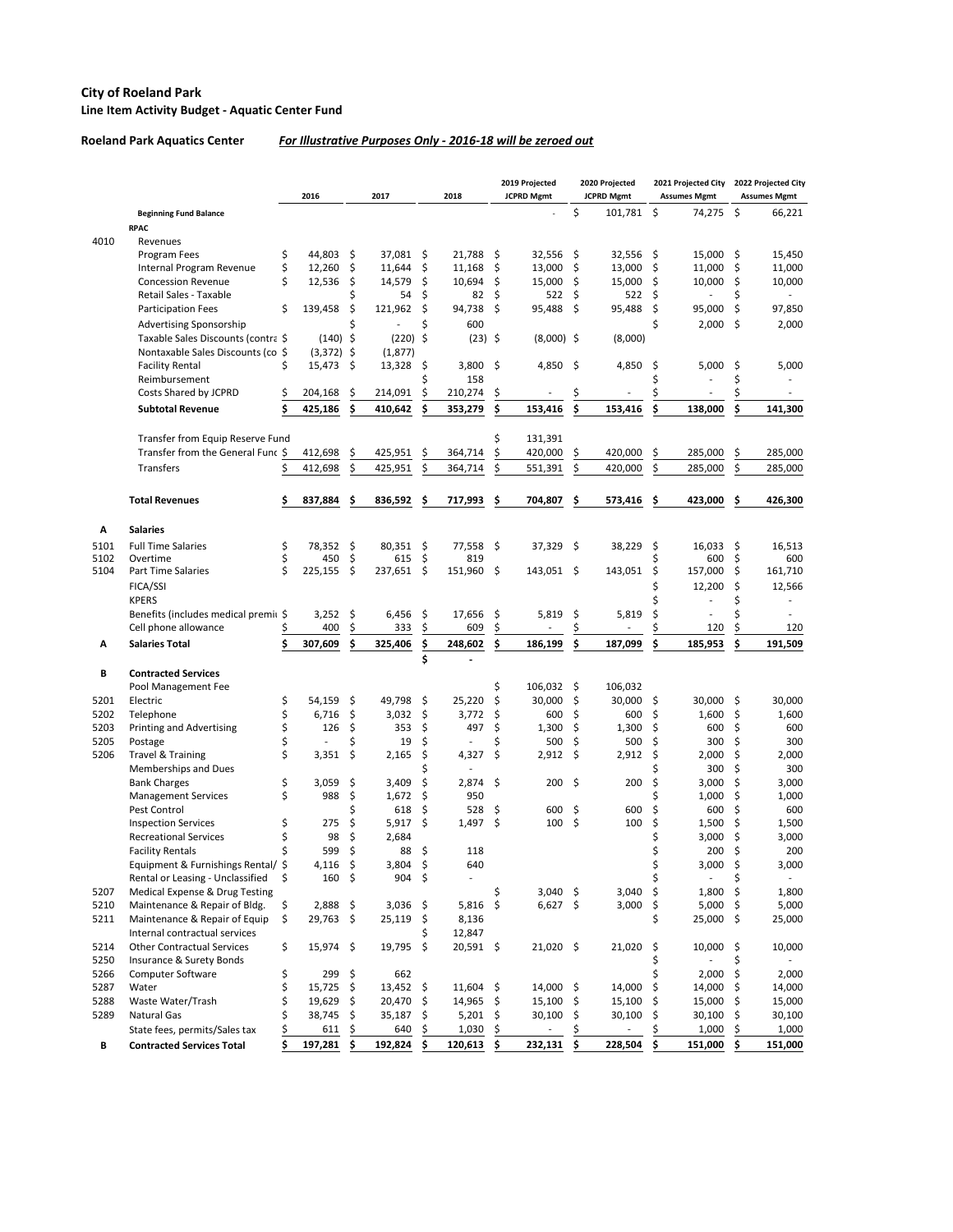#### **City of Roeland Park Line Item Activity Budget - Aquatic Center Fund**

## **Roeland Park Aquatics Center** *For Illustrative Purposes Only - 2016-18 will be zeroed out*

|      |                                                                                                           |          | 2016            |          | 2017            |          | 2018            |           | 2019 Projected  |          | 2020 Budget     |          | 2021 Budget     |          | 2022 Budget     |
|------|-----------------------------------------------------------------------------------------------------------|----------|-----------------|----------|-----------------|----------|-----------------|-----------|-----------------|----------|-----------------|----------|-----------------|----------|-----------------|
| C    | <b>Commodities</b>                                                                                        |          |                 |          |                 |          |                 |           |                 |          |                 |          |                 |          |                 |
| 5301 | <b>Office Supplies</b>                                                                                    | \$       | 1,331           | \$       | 1,264           | \$       | 545             | \$        | 1,400           | \$       | 1,400           | \$       | 1,500           | \$       | 1,500           |
| 5304 | Janitorial Supplies                                                                                       | \$       | 1,622           | \$       | 2,064           | \$       | 1,245           | \$        | 2,000           | \$       | 2,000           | \$       | 1,500           | \$       | 1,500           |
| 3505 | Dues, Subscriptions & Books                                                                               | \$       | 245             | \$       |                 | \$       | 299             | \$        | 435             | \$       | 435             | \$       | 200             | \$       | 200             |
| 5306 | Materials                                                                                                 |          |                 |          |                 |          | 982             |           |                 |          |                 |          |                 |          |                 |
|      | <b>Building Supplies and Materials</b><br>Tools                                                           | \$<br>\$ | 11,067          | \$<br>\$ | 2,467<br>10     | \$<br>\$ | 12,604<br>364   | \$<br>\$. | 5,190<br>200    | \$<br>\$ | 5,190<br>200    | \$<br>\$ | 13,000<br>200   | \$<br>Ŝ. | 13,000<br>200   |
|      | Recreation Supplies/Equip                                                                                 |          | 735             | \$       | 1,613           | \$       | 5,016           | \$        | 3,325           | \$       | 3,325           | \$       | 2,000           | \$       | 2,000           |
|      | Grounds supplies and equipment                                                                            | Ŝ        | 451             | \$       | 213             | \$       | 221             | \$        | 2,050           | \$       | 2,050           | \$       | 500             | \$       | 500             |
|      | Computer Hardware/Equip                                                                                   | \$       | 2,996           | \$       | 8,297           | \$       | 990             | \$        | 1,492           | \$       | 1,492           | \$       | 3,000           | \$       | 3,000           |
|      | Appliances                                                                                                |          |                 |          |                 | Ś        | 123             | \$        | 150             | \$       | 150             | \$       | 500             | \$       | 500             |
|      | Safety Supplies/Equip                                                                                     | \$       | 1,670           | \$       | 650             | \$       | 1,743           | \$        | 2,300           | \$       | 2,300           | \$       | 1,500           | \$       | 1,500           |
|      | Furnishings & Office Equip                                                                                |          | 2,054           | \$       | 370             | \$       |                 | Ś         | 200             | Ŝ        | 200             | \$       | 1,000           | \$       | 1,000           |
|      | Operating Supplies/Personal Care \$                                                                       |          | 264             | \$       | 79              | \$       | 658             | \$        | 400             | \$       | 400             | \$       | 500             | \$       | 500             |
| 5302 | Motor Fuels and Lubricants                                                                                |          | 181             | \$       | 61              | \$       | 106             | \$        | 200             | \$       | 200             | \$       | 200             | \$       | 200             |
|      | Concessions food and supplies<br>Chemicals                                                                | \$<br>\$ | 9,667<br>28,843 | \$<br>\$ | 8,402<br>23,341 | \$<br>\$ | 4,661<br>18,114 | \$<br>\$  | 8,650<br>20,000 | \$<br>\$ | 8,650<br>20,000 | \$<br>\$ | 5,000<br>15,000 | \$<br>Ŝ. | 5,000<br>15,000 |
| 5307 | <b>Other Commodities</b>                                                                                  |          |                 |          |                 | Ś        | 92              | Ŝ         |                 | Ś        |                 | \$       | 2,500           | \$       | 2,500           |
| 5308 | Clothing/Uniforms                                                                                         | \$       | 5,864           | \$       | 2,672           | \$       | 2,309           |           | 6,420           |          | 6,420           | \$       | 2,500           | \$       | 2,500           |
| C    | <b>Commodities</b>                                                                                        | \$       | 66,990          | \$       | 51,503          | \$       | 50,072          | \$        | 54,412          | Ś.       | 54,412          | \$.      | 50,600          | \$       | 50,600          |
|      | <b>Total Operating Expenses</b>                                                                           |          |                 |          |                 |          |                 |           |                 |          |                 |          |                 |          |                 |
|      | (Salaries+Contractual                                                                                     |          |                 |          |                 |          |                 |           |                 |          |                 |          |                 |          |                 |
|      | Services+Commodities)                                                                                     | \$       | 571,880         | \$       | 569,733         | \$       | 419,287         | \$        | 472,742         | \$       | 470,015         | \$       | 387,553         | \$       | 393,109         |
| D    | <b>Capital Outlay</b>                                                                                     |          |                 |          |                 |          |                 |           |                 |          |                 |          |                 |          |                 |
| 5403 | Office Equipment                                                                                          |          |                 |          |                 |          |                 |           |                 |          |                 | \$       | 10,000          |          |                 |
|      | <b>Undesignated Maintenance</b>                                                                           |          |                 |          |                 |          |                 |           |                 | \$       | 31,907          | \$       | 33,502 \$       |          | 35,000          |
|      | Heater/Blower                                                                                             |          |                 | \$       | 55,000          |          |                 |           |                 |          |                 |          |                 |          |                 |
|      | Light Pole Replacement                                                                                    |          |                 |          |                 | \$       | 15,470          |           |                 |          |                 |          |                 |          |                 |
|      | Pool Sandblasting/Deck painting                                                                           |          |                 |          |                 | \$       |                 |           |                 |          |                 |          |                 |          |                 |
|      | <b>Bulkhead Repair</b>                                                                                    |          |                 |          |                 | \$       | $5,892$ \$      |           | 28,479          |          |                 |          |                 |          |                 |
|      | Pool Deck Caulking                                                                                        | \$       | 16,306          |          |                 |          |                 |           |                 |          |                 |          |                 |          |                 |
|      | <b>Shade Structures</b>                                                                                   |          |                 |          |                 |          |                 |           |                 |          |                 |          |                 |          |                 |
|      | Diving Board Replacement                                                                                  |          |                 |          |                 | \$       | $2,000$ \$      |           | 5,000           |          |                 |          |                 |          |                 |
|      | Painting lobby and restrooms                                                                              |          |                 |          |                 |          |                 |           | 10,000          |          |                 |          |                 |          |                 |
|      | Repaint main pool, vortex or slid(\$                                                                      |          | 41,168          |          |                 | \$       | 17,204          |           |                 |          |                 |          |                 |          |                 |
|      | Paint repairs to diving well and slide pool                                                               |          |                 |          |                 |          |                 | \$        | 5,525           |          |                 |          |                 |          |                 |
|      | Replace Furnace in the pool house                                                                         |          |                 |          |                 | \$       | 2,795           |           |                 |          |                 |          |                 |          |                 |
|      | Repair water damage to concessions wall                                                                   |          |                 |          |                 | \$       | 3,919           |           |                 |          |                 |          |                 |          |                 |
|      | Main Drain Valve Replacement                                                                              |          |                 |          |                 | \$<br>\$ | 52,890          |           |                 |          |                 |          |                 |          |                 |
|      | Replace Bad Concrete Deck Areas<br>Paint exterior, repair soffits, replace gutters of pump and pool house |          |                 |          |                 |          | 10,410          | -S<br>Ş   | 27,432<br>9,000 |          |                 |          |                 |          |                 |
|      | Replace Electrical conduit supports in pump house                                                         |          |                 |          |                 |          |                 | \$        | 2,863           |          |                 |          |                 |          |                 |
|      | <b>Climbing Wall</b>                                                                                      |          |                 |          |                 |          |                 | \$        | 10,825          |          |                 |          |                 |          |                 |
|      | New Roofs for Buildings                                                                                   |          |                 |          |                 | \$       | 33,686          |           |                 |          |                 |          |                 |          |                 |
|      | Pool Acid Ventilation                                                                                     |          |                 |          |                 |          |                 |           |                 |          |                 |          |                 |          |                 |
|      | Remove ballasts and electrical boxes for old dome lighting                                                |          |                 |          |                 |          |                 | \$        | 1,000           |          |                 |          |                 |          |                 |
|      | <b>ADA Issues Addressed</b>                                                                               |          |                 |          |                 |          |                 | \$        | 20,000          |          |                 |          |                 |          |                 |
|      | Men's Shower Modification                                                                                 |          |                 |          |                 |          |                 |           |                 | \$       | 99,000 \$       |          |                 | \$       |                 |
|      | Convert pump house to LED lighting                                                                        |          |                 |          |                 |          |                 | \$<br>\$  | 2,335           |          |                 |          |                 |          |                 |
|      | West Pool Wall Repair                                                                                     |          |                 |          |                 |          |                 |           | 7,825           |          |                 |          |                 |          |                 |
|      |                                                                                                           |          |                 |          |                 |          |                 |           |                 |          |                 |          |                 |          |                 |
|      | Lobby/Locker Room Floor Epoxy                                                                             |          |                 |          |                 |          |                 | \$        |                 |          |                 |          |                 |          |                 |
| D    | <b>Capital Outlay Total</b>                                                                               | \$       | 57,474          | \$       | 55,000          | \$       | 144,266         | \$        | 130,283         | S        | 130,907         | \$       | 43,502 \$       |          | 35,000          |
|      |                                                                                                           |          |                 |          |                 |          |                 |           |                 |          |                 |          |                 |          |                 |
| E    | Debt Service                                                                                              |          |                 |          |                 |          |                 |           |                 |          |                 |          |                 |          |                 |
| 5600 | Lease/Purchase Pool                                                                                       | \$       | 189,000 \$      |          | 198,000         | \$       | 148,500         |           |                 |          |                 | \$       |                 | \$       |                 |
| 5601 | <b>Interest Pool</b>                                                                                      | \$       | 19,530          | \$.      | 13,860          | \$       | 5,940           | -Ş        |                 |          |                 |          |                 |          |                 |
| E    | <b>Debt Service Total</b>                                                                                 | \$       | 208,530         | \$       | 211,860         | \$       | 154,440 \$      |           |                 |          |                 | Ś        |                 | \$       |                 |
|      | <b>Total Expenditures</b>                                                                                 | \$       | 837,884         | \$.      | 836,593         | \$,      | 717,993         | \$        | 603,025         | \$.      | 600,922         | \$       | 431,055         | \$       | 428,109         |
|      | <b>Total Annual Surplus or (Loss)</b>                                                                     | \$       |                 |          | $(0)$ \$        |          | 0               | \$        | 101,781         | \$.      | 74,275          | \$.      | $66,221$ \$     |          | 64,411          |
|      |                                                                                                           |          |                 |          |                 |          |                 | \$        | 101,781         | \$.      | 74,275          | \$.      | 66,221 \$       |          | 64,411          |
|      | <b>Ending Fund Balance</b>                                                                                |          |                 |          |                 |          |                 |           |                 |          |                 |          |                 |          |                 |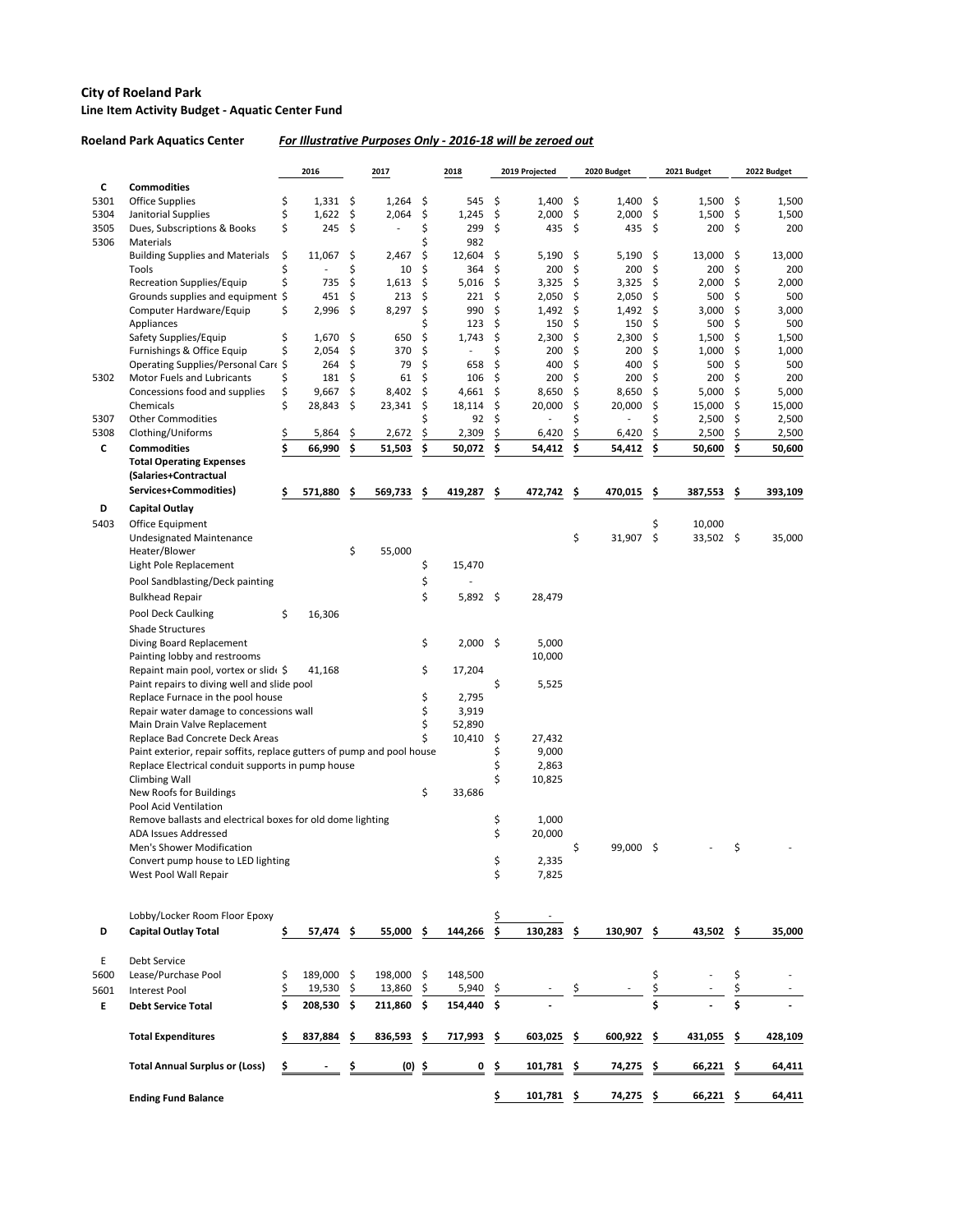## **Line Item Activity Budget - Special Highway Fund**

|              |                                      | 2016                     | 2017                     | 2018                     | 2019 Budget              | 2019 YTD Actual             | 2019 Projected           | 2020 Budget | 2021 Budget | 2022 Budget     |
|--------------|--------------------------------------|--------------------------|--------------------------|--------------------------|--------------------------|-----------------------------|--------------------------|-------------|-------------|-----------------|
| 4010         | <b>Beginning Fund Balance</b>        | 76,721                   | 127,445                  | 186,611                  | 229,950                  |                             | 227,231                  | 321,731     |             | $0 \quad \zeta$ |
|              | Intergovernmental                    |                          |                          |                          |                          |                             |                          |             |             |                 |
| 4140         | Spec City/county Highway Fund        | 182,426                  | 181,464                  | 184,520                  | 183,980                  | 46,160                      | 183,980                  |             |             |                 |
|              | <b>Total Intergovernmental</b>       | 182,426                  | 181,464                  | 184,520                  | 183,980                  | 46,160                      | 183,980                  |             |             |                 |
|              | Interest                             |                          |                          |                          |                          |                             |                          |             |             |                 |
| 45104512     | Interest on Investment               | $\blacksquare$           | $\overline{\phantom{a}}$ | 1,988                    | $\blacksquare$           | 462                         |                          |             |             |                 |
|              | <b>Total Interest</b>                |                          |                          | 1,988                    |                          | 462                         |                          |             |             |                 |
|              | <b>Total Revenues</b>                | 182,426                  | 181,464                  | 186,508                  | 183,980                  | 46,622                      | 183,980                  |             |             |                 |
| Α            | <b>Salaries &amp; Benefits</b>       |                          |                          |                          |                          |                             |                          |             |             |                 |
| 5101         | Salaries - Regular                   | 56,323                   | 58,194                   | 62,000                   | 64,480                   |                             | 64,480                   |             |             |                 |
| Α            | <b>Salaries &amp; Benefits Total</b> | 56,323                   | 58,194                   | 62,000                   | 64,480                   |                             | 64,480                   |             |             |                 |
| B            | <b>Contracted Services</b>           |                          |                          |                          |                          |                             |                          |             |             |                 |
| 5221         | Maintenace & Repair of Streets       | ÷,                       |                          |                          |                          |                             |                          |             |             |                 |
| 5260         | Vehicle Maintenance                  |                          |                          |                          |                          |                             |                          |             |             |                 |
| В            | <b>Contracted Services Total</b>     |                          |                          |                          |                          |                             |                          |             |             |                 |
| C            | <b>Commodities</b>                   |                          |                          |                          |                          |                             |                          |             |             |                 |
| 5303         | Sand and Salt                        | 17,409                   | 6,134                    | 25,918                   | 25,000                   | 1,559                       | 25,000                   |             |             |                 |
| 5315         | Machinery & Auto Equipment           | $\blacksquare$           | $\blacksquare$           | $\blacksquare$           | $\overline{\phantom{a}}$ | $\mathcal{L}_{\mathcal{A}}$ | $\overline{\phantom{a}}$ |             |             |                 |
| $\mathbf c$  | <b>Commodities Total</b>             | 17,409                   | 6,134                    | 25,918                   | 25,000                   | 1,559                       | 25,000                   |             |             |                 |
| E.           | <b>Capital Outlay</b>                |                          |                          |                          |                          |                             |                          |             |             |                 |
| 5454         | Sidewalk Improvements                |                          |                          |                          | 25,000                   |                             |                          |             |             |                 |
| 5456         | <b>CARS Projects</b>                 |                          |                          |                          |                          |                             |                          |             |             |                 |
| E.           | <b>Capital Outlay Total</b>          |                          |                          | $\sim$                   | 25,000                   |                             |                          |             |             |                 |
| $\mathbf{T}$ | <b>Transfers</b>                     |                          |                          |                          |                          |                             |                          |             |             |                 |
| 58095825     | Transfer to Equipment Reserve Fund   | 57,970                   | 57,970                   | 57,970                   |                          |                             |                          |             |             |                 |
|              | Transfer to Special Street Fund      | $\overline{\phantom{a}}$ | $\overline{\phantom{a}}$ | $\overline{\phantom{a}}$ |                          |                             | $\overline{\phantom{a}}$ | 321,731     |             |                 |
| T            | <b>Transfers Total</b>               | 57,970                   | 57,970                   | 57,970                   |                          |                             | $\omega$                 | 321,731     |             | $\sim$          |
|              | <b>Total Expenditures</b>            | 131,702                  | 122,298                  | 145,888                  | 114,480                  | 1,559                       | 89,480                   | 321,731     |             |                 |
|              | <b>Ending Fund Balance</b>           | 127,445                  | 186,611                  | 227,231                  | 299,450                  | 45,063                      | 321,731                  | 0           | $\mathbf 0$ | -\$             |

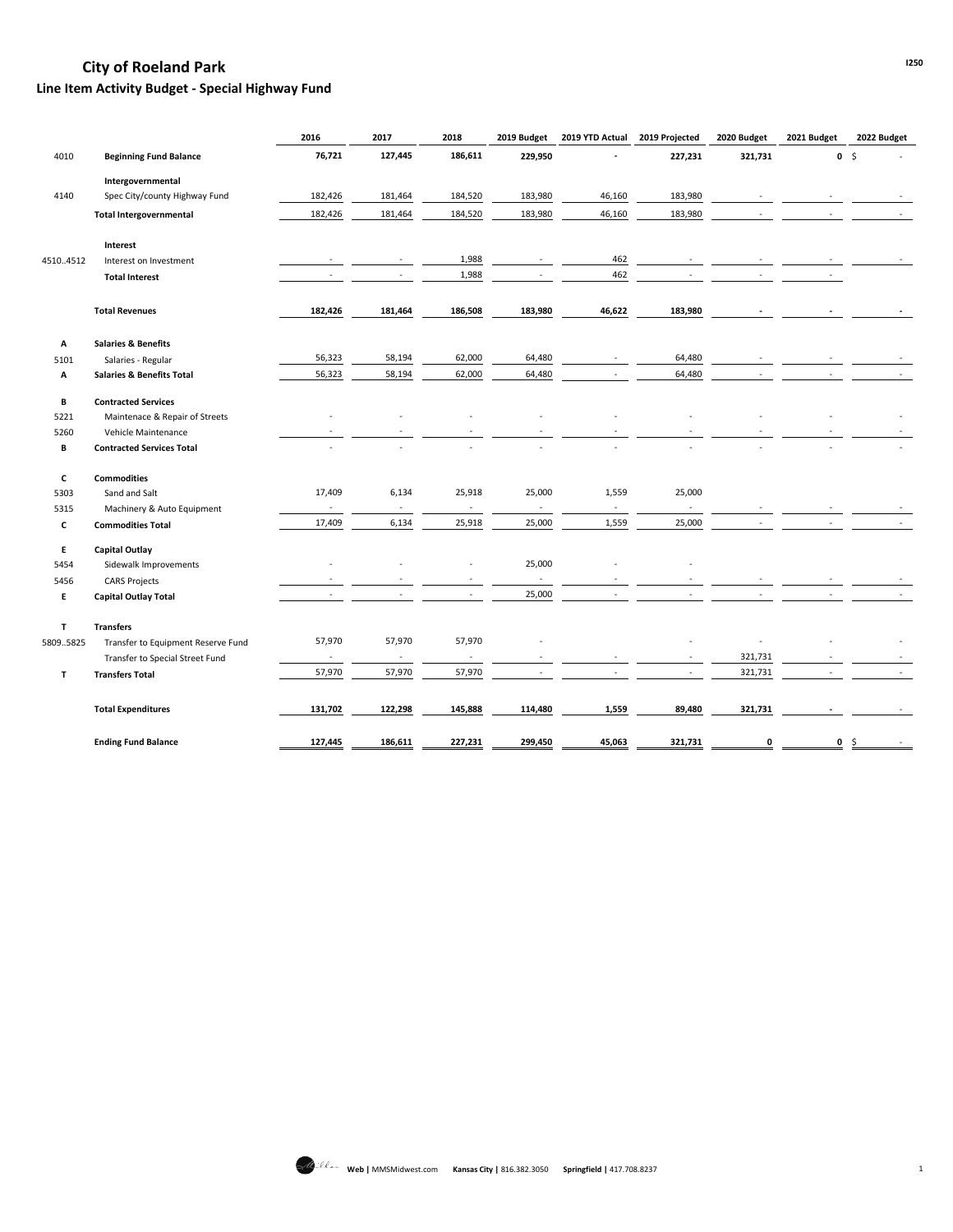# **I270 City of Roeland Park**

**Line Item Activity Budget - Combined Special Highway and Street Fund 27A**

|     |              |                                                   | 2016                     | 2017                     | 2018 |            | 2019 Budget |                          | 2019 YTD Actual 2019 Projected | 2020 Budget              | 2021 Budget              | 2022 Budget | 2023 Budget |
|-----|--------------|---------------------------------------------------|--------------------------|--------------------------|------|------------|-------------|--------------------------|--------------------------------|--------------------------|--------------------------|-------------|-------------|
| 270 | 4010         | <b>Beginning Fund Balance</b>                     | $$397,506$ \$            | 409,743 \$               |      | 786,844 \$ | 229,598 \$  |                          | 451,393 \$                     | 251,510 \$               | 1,173,293 \$             | 730,267 \$  | 577,581     |
|     |              | Intergovernmental                                 |                          |                          |      |            |             |                          |                                |                          |                          |             |             |
| 270 | 4110         | City Sales & Use Tax                              | 776,544                  | 809,940                  |      | 790,117    | 796,095     | 194,876.68               | 750,611                        | 836,482                  | 844,847                  | 853,295     | 861,828.24  |
| 270 | 4135         | County Courthouse Sales Tax                       |                          | 121,133                  |      | 160,051    | 162,610     | 41,197.71                | 159,358                        | 160,951                  |                          |             |             |
| 250 | 4140         | Spec City/county Highway Fund                     |                          |                          |      |            |             |                          |                                | 187,678                  | 189,555                  | 191,450     | 193,365     |
| 270 | 4150         | <b>CARS Funding</b>                               | 196,213                  | $\overline{\phantom{a}}$ |      | 510,676    | 103,620     |                          | 103,620                        | 1,658,075                | $\overline{\phantom{a}}$ | 468,900     | 689,660     |
| 270 | 4154         | <b>STP Grant</b>                                  | $\sim$                   | $\sim$                   |      | $\sim$     | $\sim$      | $\overline{\phantom{a}}$ | $\sim$                         | 4,662,500                | $\sim$                   | $\sim$      | $\sim$      |
|     |              | <b>Total Intergovernmental</b>                    | 972,757                  | 931,073                  |      | 1,460,843  | 1,062,325   | 236,074                  | 1,013,589                      | 7,505,686                | 1,034,402                | 1,513,646   | 1,744,853   |
|     |              |                                                   |                          |                          |      |            |             |                          |                                |                          |                          |             |             |
|     |              | Interest                                          |                          |                          |      |            |             |                          |                                |                          |                          |             |             |
|     | 270 45104512 | Interest on Investment                            | 1,404                    | 1,172                    |      | 6,176      | 1,500       | 1,435                    | 7,000                          | 7,000                    | 7,000                    | 7,000       | 7,000       |
|     |              | <b>Total Interest</b>                             | 1,404                    | 1,172                    |      | 6,176      | 1,500       | 1,435                    | 7,000                          | 7,000                    | 7,000                    | 7,000       | 7,000       |
|     |              | Other                                             |                          |                          |      |            |             |                          |                                |                          |                          |             |             |
| 270 | 4520         | <b>Other Sources</b>                              | 51,220                   |                          |      |            |             |                          |                                |                          |                          |             |             |
|     | 4530         | Reimbursed Expense                                | 353                      |                          |      |            |             |                          |                                |                          |                          |             |             |
|     |              | <b>Total Other</b>                                | 51,573                   |                          |      |            |             |                          |                                |                          |                          |             |             |
|     |              |                                                   |                          |                          |      |            |             |                          |                                |                          |                          |             |             |
|     |              | <b>Transfers In</b><br>Transfer from Sp. Hwy Fund |                          |                          |      |            |             |                          |                                |                          |                          |             |             |
|     |              |                                                   |                          |                          |      |            |             |                          |                                | 321,731                  |                          |             |             |
|     |              | <b>Total Transfers</b>                            |                          |                          |      |            |             |                          |                                | 321,731                  |                          |             |             |
|     |              | <b>Total Revenues</b>                             | 1,025,734                | 932,245                  |      | 1,467,019  | 1,063,825   | 237,509                  | 1,020,589                      | 7,834,417                | 1,041,402                | 1,520,646   | 1,751,853   |
|     |              |                                                   |                          |                          |      |            |             |                          |                                |                          |                          |             |             |
|     | Α            | <b>Salaries &amp; Benefits</b>                    |                          |                          |      |            |             |                          |                                | 67,059                   | 69,742                   | 72,531      | 55,432      |
| 250 | 5101         | Salaries - Regular                                |                          |                          |      |            |             |                          |                                |                          |                          |             |             |
|     | Α            | <b>Salaries &amp; Benefits Total</b>              |                          |                          |      |            |             |                          |                                | 67,059                   | 69,742                   | 72,531      | 55,432      |
|     | В            | <b>Contracted Services</b>                        |                          |                          |      |            |             |                          |                                |                          |                          |             |             |
| 270 | 5209         | <b>Professional Services</b>                      | 115,752                  | 74,757                   |      | 84,816     | 100,000     | 7,924.00                 | 100,000                        | 100,000                  | 100,000                  | 100,000     | 100,000     |
| 270 | 5214         | <b>Other Contracted Services</b>                  |                          |                          |      |            |             |                          |                                |                          |                          |             |             |
| 250 | 5221         | Maintenace & Repair of Streets                    | $\overline{\phantom{a}}$ |                          |      |            |             |                          |                                |                          | 160,000                  | 160,000     | 160,000     |
| 270 | 5245         | In-house Street Maintenance                       | 56,579                   |                          |      |            |             |                          |                                |                          |                          | $\sim$      |             |
|     | В            | <b>Contracted Services Total</b>                  | 172,332                  | 74,757                   |      | 84,816     | 100,000     | 7,924                    | 100,000                        | 100,000                  | 260,000                  | 260,000     | 260,000     |
|     | C            | <b>Commodities</b>                                |                          |                          |      |            |             |                          |                                |                          |                          |             |             |
| 250 | 5303         | Sand and Salt                                     |                          |                          |      |            |             |                          |                                | 25,000                   | 20,000                   | 25,000      | 25,000      |
| 250 | 5315         | Machinery & Auto Equipment                        |                          |                          |      |            |             |                          |                                | $\overline{\phantom{a}}$ |                          | $\sim$      | $\sim$      |
|     | C            | <b>Commodities Total</b>                          |                          |                          |      |            |             |                          |                                | 25,000                   | 20,000                   | 25,000      | 25,000      |
|     | E.           | <b>Capital Outlay</b>                             |                          |                          |      |            |             |                          |                                |                          |                          |             |             |
| 270 | 5426         | Other Improvements                                |                          |                          |      |            |             |                          |                                | $\overline{\phantom{a}}$ |                          |             |             |
| 270 | 5430         | Residential Street Reconstruction                 |                          |                          |      | 40,073 \$  | 534,000     | $1,555$ \$               | 603,232                        | 100,000                  | 895,186                  | 100,000     | 700,000     |
| 270 | 5454         | Sidewalk Improvements                             |                          |                          |      |            |             |                          | 25,000                         | 75,000                   | 75,000                   | 75,000      | 75,000      |
|     |              | <b>Street Light Replacement</b>                   |                          |                          |      |            |             |                          |                                |                          | 45,000                   | 45,000      | 45,000      |
| 270 | 5456         | <b>CARS Projects</b>                              | 412,324                  | 64,387                   |      |            |             |                          |                                |                          |                          |             | 9,500       |
|     | 5457         | CARS Roe 2020                                     |                          |                          |      | 226,211.11 |             |                          |                                | 6,320,575                |                          |             |             |
|     | 5458         | 2018 CARS                                         |                          |                          |      | 970,653.02 |             | 177,037                  |                                |                          |                          |             |             |
|     |              |                                                   |                          |                          |      |            |             |                          |                                |                          |                          |             |             |
|     | 5459         | 2019 CARS                                         |                          |                          |      | 5,716.54   | 191,000     | 2,940                    | 207,240                        |                          |                          |             |             |
|     |              | 2022 CARS - Johnson Drive                         |                          |                          |      |            |             |                          |                                |                          | 4,500                    | 43,800      |             |
|     | 5460         | 2022 CARS - 53rd St                               |                          |                          |      |            |             |                          |                                |                          | 9,000                    | 54,000      |             |
|     | 5461         | 2022 CARS - Nall                                  |                          |                          |      |            |             |                          |                                |                          | 106,000                  | 840,000     |             |
|     |              | 2023 CARS-55th b/t SMP & Roe                      |                          |                          |      |            |             |                          |                                |                          |                          | 18,000      | 135,500     |
|     |              | 2023 CARS - Elledge b.t Roe Ln and 47th           |                          |                          |      |            |             |                          |                                |                          |                          | 140,000     | 1,243,820   |
|     | E.           | <b>Capital Outlay Total</b>                       | 412,324                  | 64,387                   |      | 1,242,654  | 725,000     | 181,532                  | 835,472                        | 6,495,575                | 1,134,686                | 1,315,800   | 2,208,820   |

|     |      | Transfers                  |           |         | 1,178,267 |           |         |           |           |           |           |            |
|-----|------|----------------------------|-----------|---------|-----------|-----------|---------|-----------|-----------|-----------|-----------|------------|
| 270 | 5818 | Transfer To Bond & Intfund | 428,841   | 416,000 | 475,000   | 300,000   | 50,000  | 285,000   | 225,000   |           |           |            |
|     |      | <b>Transfers Total</b>     | 428,841   | 416,000 | 475,000   | 300,000   | 50,000  | 285,000   | 225,000   |           |           |            |
|     |      | <b>Total Expenditures</b>  | 1,013,497 | 555,144 | 1,802,470 | 1,125,000 | 239,456 | 1,220,472 | 6,912,634 | 1,484,428 | 1,673,331 | 2,549,252  |
| 270 |      | <b>Ending Fund Balance</b> | 409,743   | 786,844 | 451,393   | 168,423   |         | 251,510   | 1,173,293 | 730,267   | 577,581   | (219, 818) |

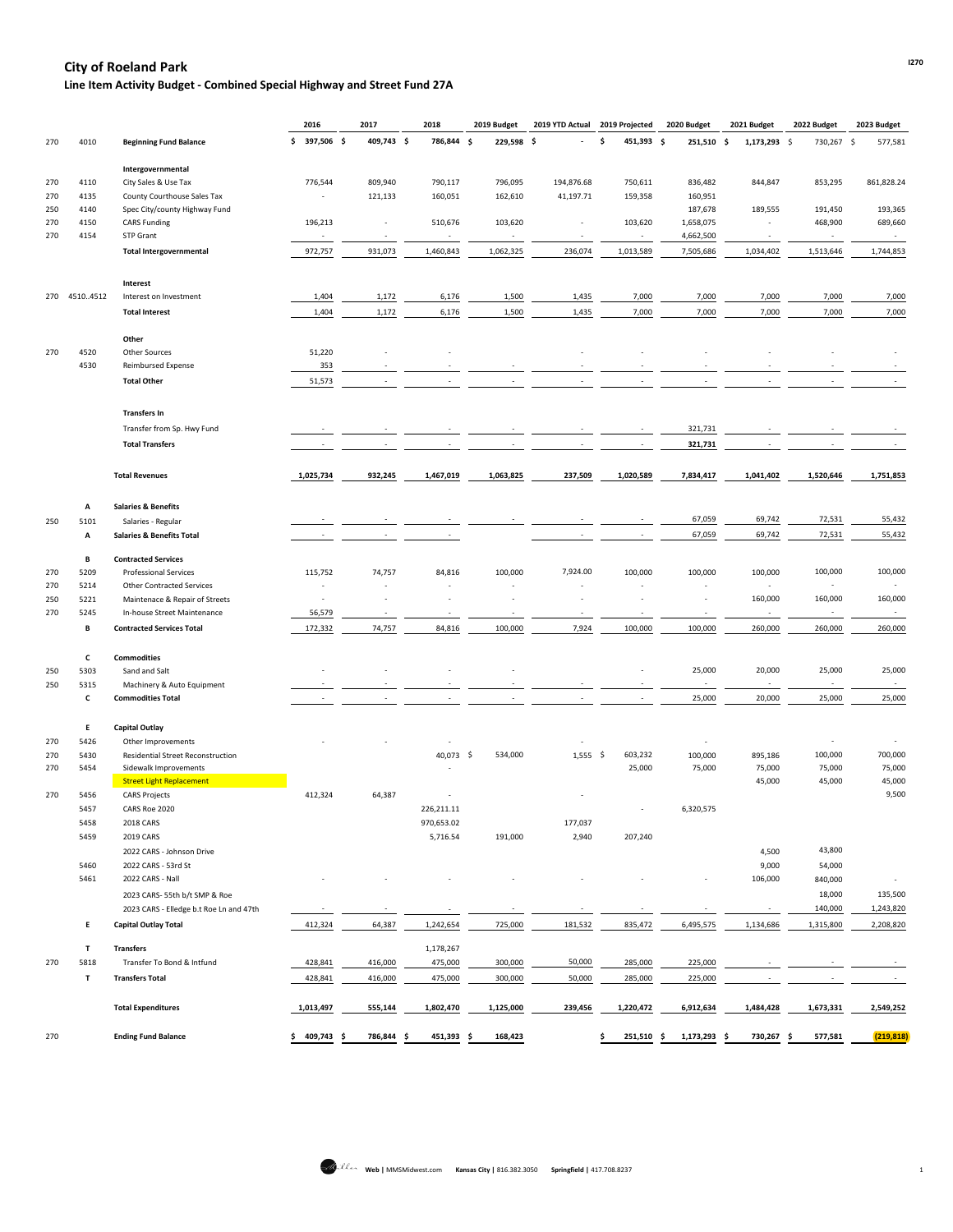## **I290 City of Roeland Park**

## **Line Item Activity Budget - Community Center Fund 27C**

|      |                                      | 2016                     | 2017                     | 2018       | 2019 Budget              | 2019 YTD Actual          | 2019 Projected           | 2020 Budget              | 2021 Budget              | 2022 Budget              |
|------|--------------------------------------|--------------------------|--------------------------|------------|--------------------------|--------------------------|--------------------------|--------------------------|--------------------------|--------------------------|
| 4010 | <b>Beginning Fund Balance</b>        | 257,388 \$<br>\$         | 351,253 \$               | 462,823 \$ | 545,370 \$               |                          | \$<br>566,969 \$         | 532,871 \$               | 189,958 \$               | 185,069                  |
|      | Intergovernmental                    |                          |                          |            |                          |                          |                          |                          |                          |                          |
| 4110 | City Sales & Use Tax                 | 194,136                  | 202,485                  | 197,530    | 199,024                  | 48,719                   | 187,654                  | 189,530                  | 191,425                  | 193,340                  |
|      | <b>Total Intergovernmental</b>       | 194,136                  | 202,485                  | 197,530    | 199,024                  | 48,719                   | 187,654                  | 189,530                  | 191,425                  | 193,340                  |
|      | Interest                             |                          |                          |            |                          |                          |                          |                          |                          |                          |
| 4511 | Interest on Invested Assets          |                          |                          | 4,708      |                          | 1,045                    | 4,500                    | 4,500                    | 4,500                    | 4,500                    |
|      | <b>Total Interest</b>                | $\overline{\phantom{a}}$ |                          | 4,708      |                          | 1,045                    | 4,500                    | 4,500                    | 4,500                    | 4,500                    |
|      | <b>Total Revenues</b>                | 194,136                  | 202,485                  | 202,238    | 199,024                  | 49,764                   | 192,154                  | 194,030                  | 195,925                  | 197,840                  |
| Α    | <b>Salaries &amp; Benefits</b>       |                          |                          |            |                          |                          |                          |                          |                          |                          |
| 5101 | Salaries - Regular                   |                          |                          |            |                          |                          | 15,500                   | 35,291                   | 36,703                   | 38,171                   |
| 5104 | Salaries - Part-time                 |                          |                          |            |                          | $\overline{\phantom{a}}$ | 18,000                   | 36,520                   | 37,981                   | 39,500                   |
| Α    | <b>Salaries &amp; Benefits Total</b> | $\overline{\phantom{a}}$ |                          |            |                          |                          | 33,500                   | 71,811                   | 74,684                   | 77,671                   |
| В    | <b>Contracted Services</b>           |                          |                          |            |                          |                          |                          |                          |                          |                          |
| 5209 | <b>Professional Services</b>         |                          |                          |            | 30,000                   |                          | 28,500                   |                          |                          |                          |
| 5210 | Maintenace And Repair Building       | 14,635                   | 4,079                    | 16,989.01  | 15,000                   | 6,653.00                 | 15,000                   | 15,000                   | 15,000                   | 15,000                   |
| 5211 | Maintenace & Repair Equipment        | 5,956                    | $\overline{\phantom{a}}$ | 115.00     | 7,000                    |                          | 7,000                    | 7,000                    | 7,000                    | 7,000                    |
| 5214 | <b>Other Contracted Services</b>     | $\overline{\phantom{a}}$ | $\overline{\phantom{a}}$ |            |                          |                          | $\blacksquare$           | $\overline{a}$           | $\sim$                   | $\overline{\phantom{a}}$ |
| 5250 | Insurance & Surety Bonds             | 3,915                    | 3,246                    | 4,150.00   | 4,608                    |                          | 4,608                    | 5,114                    | 5,677                    | 6,302                    |
| 5253 | <b>Public Relations</b>              |                          |                          |            | 400                      |                          | 400                      |                          |                          |                          |
| 5255 | JoCo Management Fee                  | 75,000                   | 70,197                   | 68,194.00  | 83,640                   | 20,889.00                | 41,500                   | 42,330                   | 43,177                   | 44,040                   |
| 5257 | <b>Property Tax Payments</b>         | 156                      | $\overline{\phantom{a}}$ |            | $\overline{\phantom{a}}$ |                          | $\overline{\phantom{a}}$ | $\overline{\phantom{a}}$ | $\overline{\phantom{a}}$ | $\overline{\phantom{a}}$ |
| 5262 | Grounds Maintenance                  | $\overline{\phantom{a}}$ | 1,833                    | 1,513.00   | 2,500                    |                          | 2,500                    | 2,500                    | 2,500                    | 2,500                    |
| 5264 | Grounds Improvements                 | 608                      | $\sim$                   | 2,706.00   | 1,500                    | $\overline{\phantom{a}}$ | 1,500                    | 1,500                    | 1,500                    | 1,500                    |
| В    | <b>Contracted Services Total</b>     | 100,271                  | 79,355                   | 93,667     | 144,648                  | 27,542                   | 101,008                  | 73,444                   | 74,854                   | 76,342                   |
| C    | <b>Commodities</b>                   |                          |                          |            |                          |                          |                          |                          |                          |                          |
| 5307 | <b>Other Commodities</b>             |                          | 4,179                    | 5,065      | 5,500                    | 670                      | 5,000                    | 5,000                    | 5,000                    | 5,000                    |
| C    | <b>Commodities Total</b>             |                          | 4,179                    | 5,065      | 5,500                    | 670                      | 5,000                    | 5,000                    | 5,000                    | 5,000                    |
| E.   | Capital Outlay                       |                          |                          |            |                          |                          |                          |                          |                          |                          |
| 5425 | Other Capital Outlay                 |                          | 7,380                    | (640)      | 28,400                   | 6,519                    | 75,400                   | 364,000                  | 22,000                   | 2,000                    |
| E.   | <b>Capital Outlay Total</b>          |                          | 7,380                    | (640)      | 28,400                   | 6,519                    | 75,400                   | 364,000                  | 22,000                   | 2,000                    |
| T    | <b>Transfers</b>                     |                          |                          |            |                          |                          |                          |                          |                          |                          |
| 5818 | Transfer to General Fund             |                          |                          |            |                          |                          | 11,344                   | 22,688                   | 24,276                   | 25,975                   |
| T    | <b>Transfers Total</b>               |                          |                          |            |                          |                          | 11,344                   | 22,688                   | 24,276                   | 25,975                   |
|      | <b>Total Expenditures</b>            | 100,271                  | 90,915                   | 98,092     | 178,548                  | 34,731                   | 226,252                  | 536,943                  | 200,814                  | 186,988                  |
|      | <b>Ending Fund Balance</b>           | 351,253 \$               | $462,823$ \$             | 566,969    | <u>565,846 \$</u>        | $15,033$ \$              | 532,871 \$               | 189,958                  | 185,069<br>- 5           | 195,921                  |
|      |                                      |                          |                          |            |                          |                          |                          |                          |                          |                          |

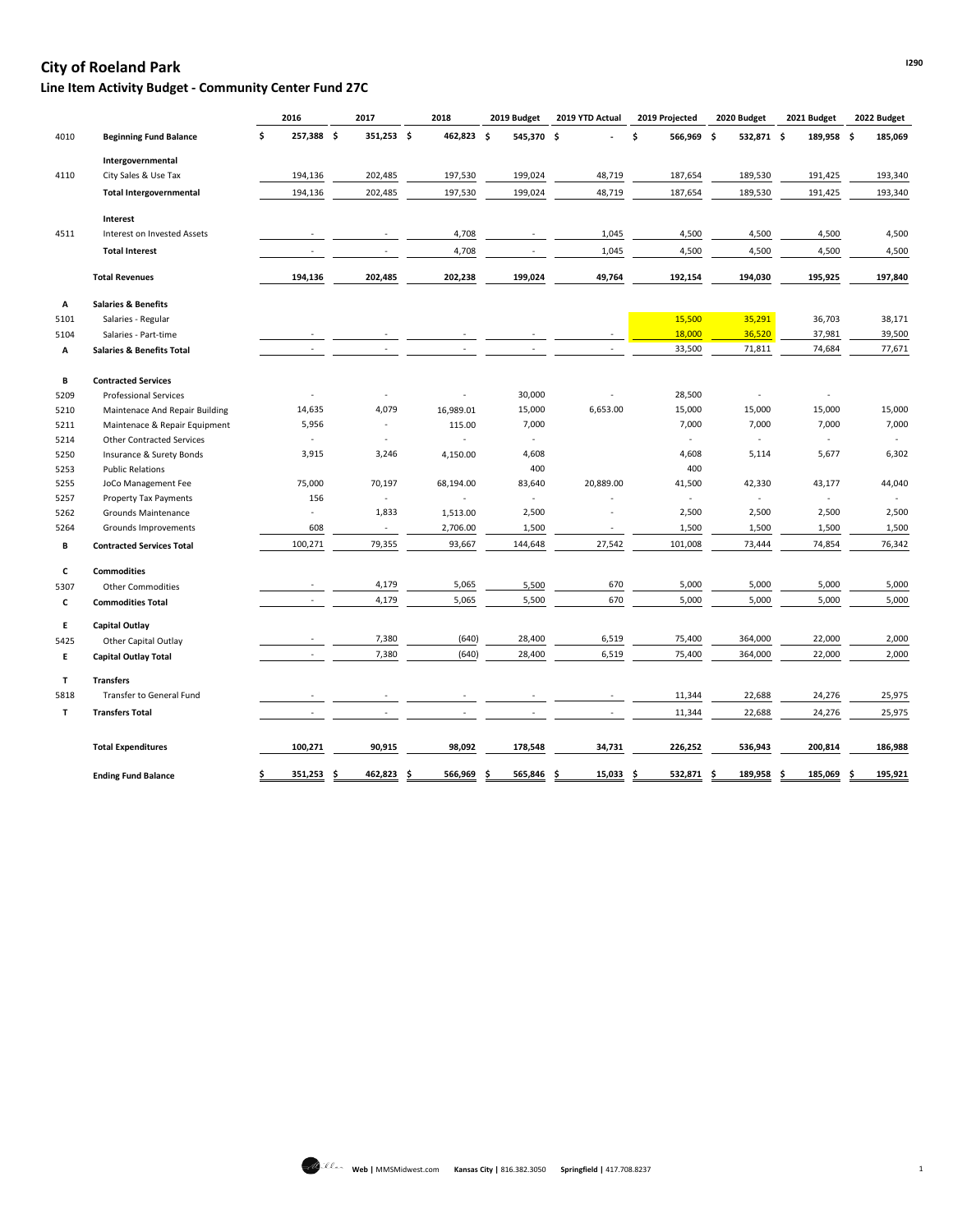## **I300 City of Roeland Park**

 **Line Item Activity Budget - Special Infrastructure 27D**

|           |                                                                 | 2016                                | 2017                     | 2018                     | 2019 Budget       | 2019 YTD Actual                    | 2019 Projected           | 2020 Budget                           | 2021 Budget              | 2022 Budget              | 2023 Budget                   | 2024 Budget | 2025 Budget  |
|-----------|-----------------------------------------------------------------|-------------------------------------|--------------------------|--------------------------|-------------------|------------------------------------|--------------------------|---------------------------------------|--------------------------|--------------------------|-------------------------------|-------------|--------------|
| 4010      | <b>Beginning Fund Balance</b>                                   | 195,274                             | 194,022                  | 861,541                  | 521,336           |                                    | 1,075,705                | 930,317                               | 78                       | 2,304                    | 22,518                        | 164,013     | 740,121      |
|           | Intergovernmental                                               |                                     |                          |                          |                   |                                    |                          |                                       |                          |                          |                               |             |              |
| 4110      | City Sales & Use Tax                                            | 388,272                             | 404,970                  | 395,057.00               | 398,048           | 97,438                             | 375,304                  | 379,057                               | 382,848                  | 386,676                  | 390,543                       | 394,448     | 398,393      |
| 4135      | County Courthouse Sales Tax                                     |                                     |                          |                          |                   |                                    |                          |                                       | 165,878                  | 167,537                  | 169,213                       | 170,905     | 172,614      |
| 4150      | <b>CARS Funding</b>                                             |                                     |                          |                          |                   |                                    |                          |                                       |                          |                          |                               |             |              |
| 4155      | <b>CDBG Grant</b>                                               |                                     |                          | 100,000.00               | 166,600           |                                    | 136,000                  |                                       |                          |                          |                               |             |              |
| 4156      | <b>FEMA Grant</b>                                               |                                     | $\sim$                   | 106,718.76               |                   | $\overline{\phantom{a}}$           | $\sim$                   |                                       |                          |                          |                               |             |              |
|           | <b>Total Intergovernmental</b>                                  | 388,272                             | 404,970                  | 601,776                  | 564,648           | 97,438                             | 511,304                  | 379,057                               | 548,726                  | 554,213                  | 559,756<br>-S                 | 565,353     | 571,007<br>S |
|           | Other                                                           |                                     |                          |                          |                   |                                    |                          |                                       |                          |                          |                               |             |              |
| 4161      | Grants/Donations - Private                                      |                                     |                          | 32,000                   |                   |                                    |                          | 50,000                                |                          |                          |                               |             |              |
| 4790      | <b>Reimbursed Expenses</b>                                      | 4,242                               | $\overline{\phantom{a}}$ | 2,765                    |                   |                                    |                          | $\overline{\phantom{a}}$              |                          |                          |                               |             |              |
|           | <b>Total Other</b>                                              | 4,242                               | $\overline{\phantom{a}}$ | 34,765                   |                   |                                    | $\sim$                   | 50,000                                |                          |                          | $\overline{\phantom{a}}$      |             |              |
|           | Interest                                                        |                                     |                          |                          |                   |                                    |                          |                                       |                          |                          |                               |             |              |
| 4511      | Investment Income                                               |                                     |                          | 4,652                    |                   | 848                                | 4,000                    | 4,000                                 | 4,000                    | 4,000                    | 4,000                         | 4,000       | 4,000        |
|           | <b>Total Interest</b>                                           |                                     |                          | 4,652                    |                   | 848                                | 4,000                    | 4,000                                 | 4,000                    | 4,000                    | 4,000                         | 4,000       | 4,000        |
|           | <b>Transfers In</b>                                             |                                     |                          |                          |                   |                                    |                          |                                       |                          |                          |                               |             |              |
| 4840      | <b>Transfer From General Fund</b>                               |                                     | 551,250                  | 275,000                  | 200,000           | 50,000                             | 200,000                  | 565,000                               | 230,000                  | 200,000                  | 200,000                       | 200,000     | 300,000      |
|           | <b>Total Transfers In</b>                                       |                                     | 551,250                  | 275,000                  | 200,000           | 50,000                             | 200,000                  | 565,000                               | 230,000                  | 200,000                  | 200,000                       | 200,000     | 300,000      |
|           | <b>Total Revenues</b>                                           | 392,514                             | 956,220                  | 916,193                  | 764,648           | 148,286                            | 715,304                  | 998,057                               | 782,726                  | 758,213                  | 763,756                       | 769,353     | 875,007      |
|           |                                                                 |                                     |                          |                          |                   |                                    |                          |                                       |                          |                          |                               |             |              |
|           | <b>B</b> Contracted Services                                    |                                     |                          |                          |                   |                                    |                          |                                       |                          |                          |                               |             |              |
| 5209      | <b>Professional Services</b>                                    | 27,383                              | 22,614                   | 17,697.02                | 40,000            | 29,355                             | 40,000                   | 39,800                                | 40,000                   | 40,000                   | 40,000                        | 40,000.00   | 40,000.00    |
| 5211      | Maintenace & Repair Equipment                                   | $\overline{\phantom{a}}$<br>138,050 | 225<br>539               | $\overline{\phantom{a}}$ | $\sim$<br>115,000 | 11,090                             | $\sim$<br>160,000        | $\sim$<br>160,000                     | $\sim$<br>10,000         | $\overline{\phantom{a}}$ | $\overline{\phantom{a}}$      | 10,000.00   |              |
| 5221      | Maintenance & Repair of Streets                                 | $\sim$                              | 56,423                   | 121,601.58<br>83,941     | $\sim$            |                                    | $\sim$                   | $\overline{\phantom{a}}$              | $\sim$                   |                          | $\overline{\phantom{a}}$      |             |              |
| 5246<br>B | In-House Street Maintenance<br><b>Contracted Services Total</b> | 165,433                             | 79,801                   | 223,240                  | 155,000           | 40,445                             | 200,000                  | 199,800                               | 50,000                   | 40,000                   | 40,000                        | 50,000.00   | 40,000.00    |
|           |                                                                 |                                     |                          |                          |                   |                                    |                          |                                       |                          |                          |                               |             |              |
|           | D Capital Outlay                                                |                                     |                          |                          |                   |                                    |                          |                                       |                          |                          |                               |             |              |
| 5468      | 2020 Stormwater-57th and Roeland                                |                                     |                          |                          |                   | $\overline{\phantom{a}}$           | 150,000                  | 750,000                               | $\overline{\phantom{a}}$ |                          |                               |             |              |
| 5469      | <b>Stormwater Maintenance</b>                                   | 188                                 | 181,142                  | 22,935.39                | 170,000           | 9,800                              | 20,000                   | 20,000                                | 20,000                   |                          |                               |             |              |
| 5470      | Park Maint/Infrastructure                                       | 103,146                             | 27,758                   | 37,235.03                | 64,000            | 21,151                             | 106,189                  | 21,000                                | 35,500                   | 23,000                   | 24,000<br>$\overline{\frown}$ | 115,000     | 165,000      |
| 5471      | Tennis Court Replacement                                        |                                     |                          | 143,857.50               |                   |                                    |                          |                                       |                          |                          | $\mathcal{L}$                 |             |              |
|           | R Park Development Plan                                         |                                     |                          |                          |                   |                                    | 118,504                  | 887,496                               |                          |                          | 558,260                       | 28,245      | 254,205      |
|           | RPAC Improvements                                               |                                     |                          |                          |                   |                                    | 100,000                  | 50,000                                | 675,000                  | 675,000                  |                               |             |              |
| 5498      | 2019 CDBG                                                       |                                     |                          | $\overline{\phantom{a}}$ | 196,000           | $\overline{\phantom{a}}$           | 166,000                  | $\overline{\phantom{a}}$              | $\overline{\phantom{a}}$ |                          |                               |             |              |
| 5499      | 2018 CDBG                                                       | 103,333                             | $\sim$<br>208,900        | 274,760.79<br>478,789    | $\sim$<br>430,000 | $\overline{\phantom{a}}$<br>30,951 | $\sim$<br>660,693        | $\overline{\phantom{a}}$<br>1,728,496 | 730,500                  | 698,000                  | $\sim$<br>582,260             | 143,245     | 419,205      |
|           | D Capital Outlay Total                                          |                                     |                          |                          |                   |                                    |                          |                                       |                          |                          |                               |             |              |
| N         | <b>Non-Appropriation Expenditures</b>                           |                                     |                          |                          |                   |                                    |                          |                                       |                          |                          |                               |             |              |
| 5750      | Contingency                                                     |                                     |                          |                          |                   |                                    |                          |                                       |                          |                          |                               |             |              |
|           | N Non-Appropriation Expenditures                                |                                     |                          |                          |                   |                                    |                          |                                       |                          |                          |                               |             |              |
|           | T Transfers                                                     |                                     |                          |                          |                   |                                    |                          |                                       |                          |                          |                               |             |              |
| 5802      | Transfer to General Fund                                        | 125,000                             |                          |                          |                   |                                    |                          |                                       |                          |                          |                               |             |              |
| 5826      | Transfer to Capital Projects Fund                               | $\overline{\phantom{a}}$            |                          |                          |                   |                                    |                          |                                       |                          |                          |                               |             |              |
|           | T Transfers Total                                               | 125,000                             |                          | $\overline{\phantom{a}}$ |                   |                                    | $\overline{\phantom{a}}$ | $\overline{\phantom{a}}$              |                          |                          | $\blacksquare$                |             |              |
|           | <b>Total Expenditures</b>                                       | 393,766                             | 288,701                  | 702,028                  | 585,000           | 71,396                             | 860,693                  | 1,928,296                             | 780,500                  | 738,000                  | 622,260                       | 193,245     | 459,205      |
|           | <b>Ending Fund Balance</b>                                      | 194,022                             | 861,541                  | 1,075,705                | 700,984           | 76,890                             | 930,317                  | 78                                    | 2,304                    | 22,518                   | 164,013                       | 740,121     | 1,155,923    |

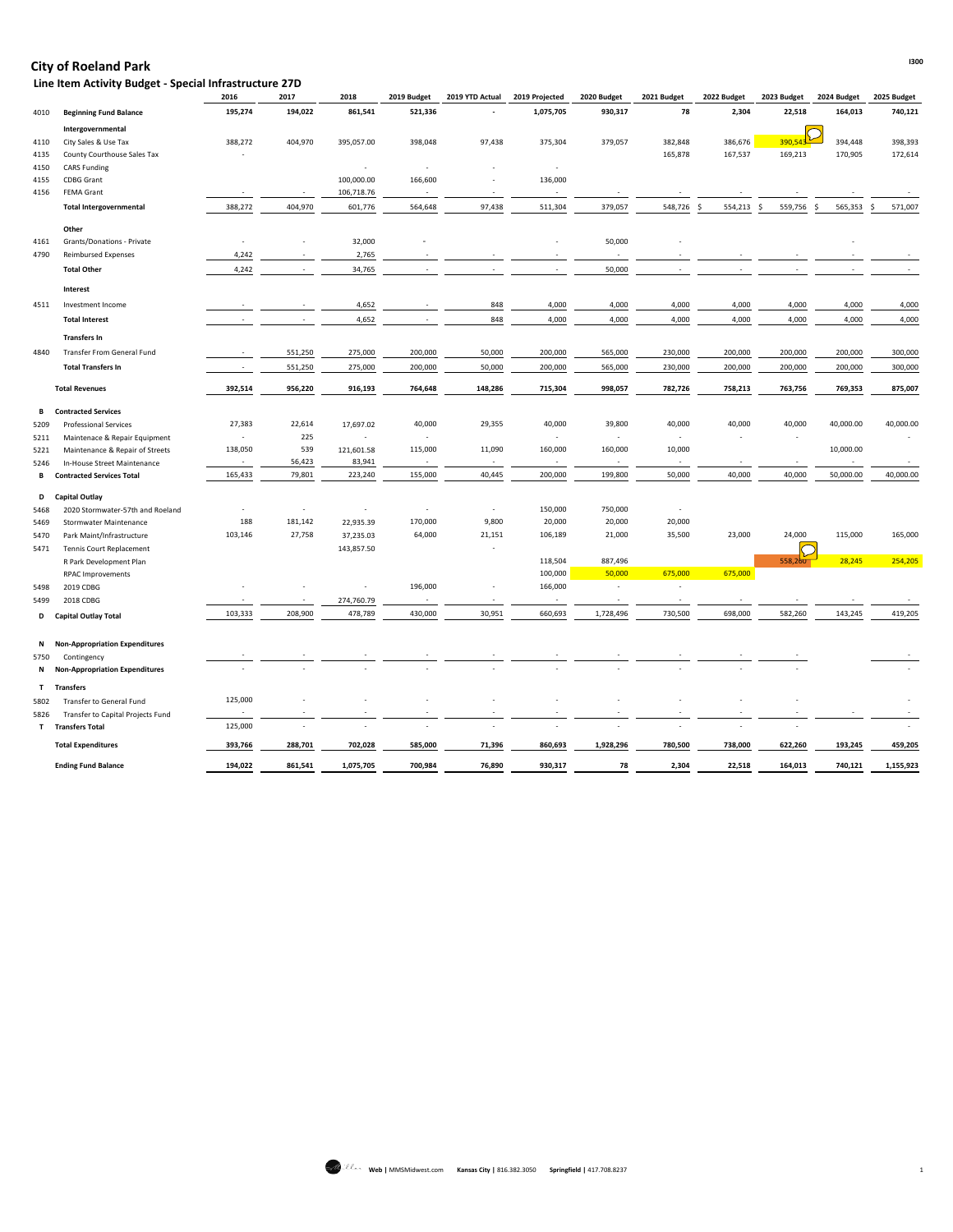# **Islam City of Roeland Park** and the set of the set of the set of the set of the set of the set of the set of the set of the set of the set of the set of the set of the set of the set of the set of the set of the set of th

## **Line Item Activity Budget - Equipment & Bldg Reserve Fund**

|      |                                            |                  |                          |            |             | 2019 YTD |           |                  |             |                          |             |
|------|--------------------------------------------|------------------|--------------------------|------------|-------------|----------|-----------|------------------|-------------|--------------------------|-------------|
|      |                                            | 2016             | 2017                     | 2018       | 2019 Budget | Actual   |           | 2019 Projected   | 2020 Budget | 2021 Budget              | 2022 Budget |
| 4010 | <b>Beginning Fund Balance</b>              | \$<br>372,371 \$ | 310,307 \$               | 375,139 \$ | 53,637 \$   |          |           | \$<br>290,720 \$ | 59,329 \$   | 59,329 \$                | 59,329      |
|      | Other                                      |                  |                          |            |             |          |           |                  |             |                          |             |
| 4780 | Sale of Assets                             |                  |                          | 22,000     |             |          |           | 1,200,000        |             |                          |             |
|      | <b>Total Other</b>                         |                  |                          | 22,000     |             |          |           | 1,200,000        |             |                          |             |
|      | Interest                                   |                  |                          |            |             |          |           |                  |             |                          |             |
| 4511 | Investment Income                          | $\sim$           | $\sim$                   | 4,406      |             |          | 1,028     | $\sim$           |             |                          |             |
|      | <b>Total Interest</b>                      | $\sim$           | $\overline{\phantom{a}}$ | 4,406      |             |          | 1,028     | $\sim$           |             |                          |             |
|      | <b>Transfers</b>                           |                  |                          |            |             |          |           |                  |             |                          |             |
| 4840 | <b>Transfer from General Fund</b>          | 269,351          | 12,500                   | 112,051    | 119,888     |          | 29,973.00 | 44,700           | 3,650       | 800                      | 28,400      |
| 4841 | Transfer from PD/GF                        |                  | 142,960                  | 24,000     | 70,320      |          | 17,580.00 | 70,320           | 28,242      | 107,367                  | 101,495     |
| 4842 | Transfer from PW / GF                      |                  | 3,500                    | 166,500    | 49,200      |          | 12,300.00 | 24,200           | 12,500      | 64,000                   |             |
| 4860 | Transfer from Special Highway              | 57,970           | 57,970                   | 57,971     | $\sim$      |          | $\sim$    | $\blacksquare$   | $\sim$      | $\overline{\phantom{a}}$ | $\sim$      |
|      | <b>Total Transfers</b>                     | 327,321          | 216,930                  | 360,522    | 239,408     |          | 59,853    | 139,220          | 44,392      | 172,167                  | 129,895     |
|      | <b>Total Revenues</b>                      | 327,321          | 216,930                  | 386,928    | 239,408     |          | 60,881    | 1,339,220        | 44,392      | 172,167                  | 129,895     |
|      |                                            |                  |                          |            |             |          |           |                  |             |                          |             |
| C    | <b>Commodities</b>                         |                  |                          |            |             |          |           |                  |             |                          |             |
| 5315 | Machinery & Auto Equipment                 | 231,779          | 24,466                   | 346,080    | 119,520     |          | 30,473    | 139,220          | 44,392      | 172,167                  | 129,895     |
| C    | <b>Commodities Total</b>                   | 231,779          | 24,466                   | 346,080    | 119,520     |          | 30,473    | 139,220          | 44,392      | 172,167                  | 129,895     |
| D    | <b>Capital Outlay</b>                      |                  |                          |            |             |          |           |                  |             |                          |             |
| 5442 | <b>Building Expense</b>                    | 99,636           | 69,663                   | 67,305     | 89,500      |          | 61,288    |                  |             |                          |             |
| D    | <b>Capital Outlay Total</b>                | 99,636           | 69,663                   | 67,305     | 89,500      |          | 61,288    |                  |             |                          |             |
| Е.   | <b>Debt Service</b>                        |                  |                          |            |             |          |           |                  |             |                          |             |
| 5619 | Lease/Purchase - Principal                 | 52,744           | 54,532                   | 56,369     |             |          |           |                  |             |                          |             |
| 5620 | Lease/Purchase - Interest                  | 5,226            | 3,437                    | 1,593      |             |          |           |                  |             |                          |             |
| Е.   | <b>Debt Service Total</b>                  | 57,970           | 57,969                   | 57,962     |             |          |           |                  |             |                          |             |
| N    | <b>Non-Expenditures Appropriation</b>      |                  |                          |            |             |          |           |                  |             |                          |             |
| 5705 | Future CIP - PW                            |                  |                          |            |             |          |           | 1,300,000        |             |                          |             |
| 5707 | Future CIP - Building Reserve              |                  |                          |            | 30,388      |          |           |                  |             |                          |             |
| N    | <b>Non-Appropriation Expenditues Total</b> |                  |                          |            | 30,388      |          |           | 1,300,000        |             |                          |             |
| Τ    | <b>Transfers</b>                           |                  |                          |            |             |          |           |                  |             |                          |             |
| 5801 | <b>Transfer of Funds</b>                   |                  |                          |            |             |          |           | 131,391          |             |                          |             |
| T    | <b>Transfers Total</b>                     |                  |                          |            |             |          |           | 131,391          |             |                          |             |
|      | <b>Total Expenditures</b>                  | 389,385          | 152,098                  | 471,347    | 239,408     |          | 91,761    | 1,570,611        | 44,392      | 172,167                  | 129,895     |
|      | <b>Ending Fund Balance</b>                 | 310,307          | 375,139                  | 290,720    | 53,637      |          | (30, 880) | 59,329           | 59,329      | 59,329                   | 59,329      |

1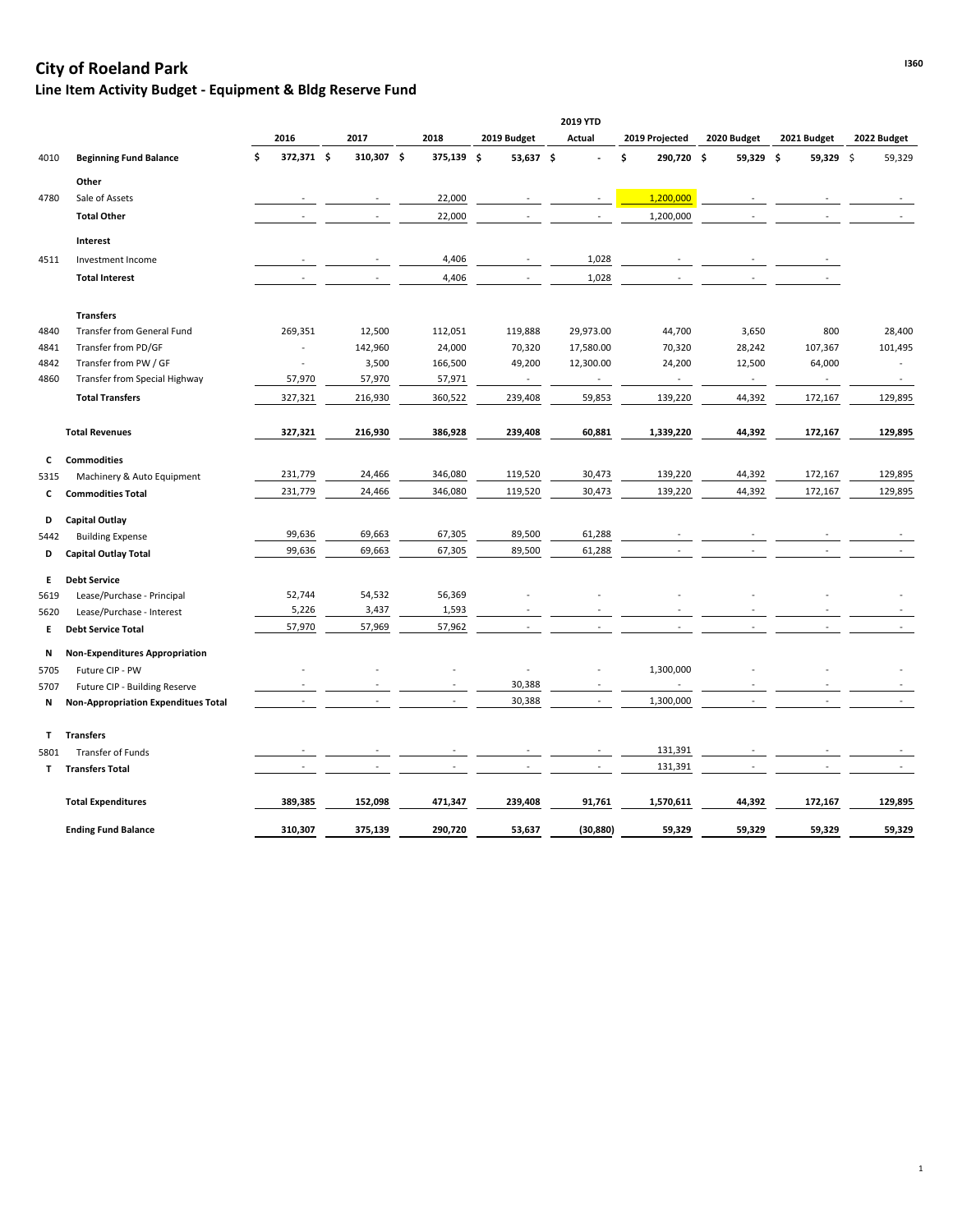## **I370 City of Roeland Park**

#### **Line Item Activity Budget - TIF 1 - Bella Roe/Walmart**

|      |                                             |    | 2016       | 2017          |    | 2018                     | 2019 Budget     |     | 2019 YTD Actual          |    | 2019 Projected |    | 2020 Budget  |   | 2021 Budget |     | 2022 Budget |
|------|---------------------------------------------|----|------------|---------------|----|--------------------------|-----------------|-----|--------------------------|----|----------------|----|--------------|---|-------------|-----|-------------|
| 4010 | <b>Beginning Fund Balance</b>               | \$ | 833,278 \$ | 1,038,280 \$  |    | 907,195 \$               | 931,917 \$      |     |                          | Ś. | 893,273 \$     |    | 1,102,938 \$ |   | 688 \$      |     | 662,484     |
|      | <b>Taxes</b>                                |    |            |               |    |                          |                 |     |                          |    |                |    |              |   |             |     |             |
| 4730 | Tax Increment Income                        |    | 274,747    | 448,614       |    | 420,732                  | 412,733         |     | 91,873.50                |    | 379,642        |    | 379,642      |   | 387,235 \$  |     | 394,980     |
| 4735 | Tax Increment Income IB                     |    | 291,081    | 588,597       |    | 497,688                  | 599,199         |     | 198,118.27               |    | 363,040        |    | 363,040      |   | 370,301 \$  |     | 377,707     |
|      | <b>Total Taxes</b>                          |    | 565,828    | 1,037,211     |    | 918,420                  | 1,011,932       |     | 289,992                  |    | 742,682        |    | 742,682      |   | 757,536 \$  |     | 772,686     |
|      | Interest                                    |    |            |               |    |                          |                 |     |                          |    |                |    |              |   |             |     |             |
| 4511 | Interest on Invested Assets                 |    | 16,794     | 18,515        |    | 9,679                    | 17,500          |     | $\sim$                   |    | 8,000          |    | 8,000        |   | 8,000       | \$  | 8,000       |
|      | <b>Total Interest</b>                       |    | 16,794     | 18,515        |    | 9,679                    | 17,500          |     |                          |    | 8,000          |    | 8,000        |   | 8,000       | -\$ | 8,000       |
|      | <b>Total Revenues</b>                       |    | 582,622    | 1,055,726     |    | 928,099                  | 1,029,432       |     | 289,992                  |    | 750,682        |    | 750,682      |   | 765,536 \$  |     | 780,686     |
|      | <b>Expenditures</b>                         |    |            |               |    |                          |                 |     |                          |    |                |    |              |   |             |     |             |
| В    | <b>Contracted Services</b>                  |    |            |               |    |                          |                 |     |                          |    |                |    |              |   |             |     |             |
| 5209 | <b>Professional Services</b>                |    | 2,070      | 3,715         |    | 2,887                    | 1,100           |     |                          |    | 1,100          |    | 1,100        |   | $1,100$ \$  |     | 1,100       |
| 5214 | <b>Other Contracted Services</b>            |    | 1,656      | 2,640         |    | $\overline{\phantom{a}}$ | 2,640           |     | $\overline{\phantom{a}}$ |    | 2,640          |    | 2,640        |   | 2,640       | Ŝ.  | 2,640       |
| В    | <b>Contracted Services Total</b>            |    | 3,726      | 6,355         |    | 2,887                    | 3,740           |     |                          |    | 3,740          |    | 3,740        |   | 3,740       | \$  | 3,740       |
| D    | <b>Capital Outlay</b>                       |    |            |               |    |                          |                 |     |                          |    |                |    |              |   |             |     |             |
| 5459 | 2019 CARS                                   |    |            |               |    |                          |                 |     |                          |    | 18,043         |    |              |   |             |     |             |
| 5457 | CARS Roe 2020                               |    |            |               |    |                          |                 |     |                          |    | 519,234        |    | 1,849,192    |   | 100,000     | Ŝ.  |             |
| D    | <b>Capital Outlay</b>                       |    |            |               |    |                          |                 |     |                          |    | 537,277        |    | 1,849,192    |   | 100,000     | \$  |             |
| E.   | <b>Debt Service</b>                         |    |            |               |    |                          |                 |     |                          |    |                |    |              |   |             |     |             |
| 5601 | <b>Bond Principal</b>                       |    | 250,000    | 1,070,000     |    | 914,162                  |                 |     |                          |    |                |    |              |   |             | \$  |             |
| 5602 | <b>Bond Interest</b>                        |    | 123,894    | 110,456       |    | 24,972                   |                 |     |                          |    |                |    |              |   |             |     |             |
| E.   | <b>Debt Service Total</b>                   |    | 373,894    | 1,180,456     |    | 939,134                  |                 |     |                          |    |                |    |              |   |             | \$  |             |
| N    | <b>Non-Expenditures Appropriation</b>       |    |            |               |    |                          |                 |     |                          |    |                |    |              |   |             |     |             |
| 5755 | Property Tax Reduction - Appeals            |    |            |               |    |                          | 140,250         |     |                          |    |                |    |              |   |             |     |             |
| N    | <b>Non-Appropriation Expenditures Total</b> |    |            |               |    |                          | 140,250         |     |                          |    |                |    |              |   |             |     |             |
|      | <b>Total Expenditures</b>                   |    | 377,620    | 1,186,811     |    | 942,021                  | 143,990         |     |                          |    | 541,017        |    | 1,852,932    |   | 103,740     | \$  | 3,740       |
|      | <b>Ending Fund Balance</b>                  | Ŝ  | 1,038,280  | \$<br>907,195 | -S | 893,273                  | 1,817,359<br>.S | -\$ | 289,992                  | -S | 1,102,938      | -S | 688          | S | 662,484     | -S  | 1,439,430   |

Notes: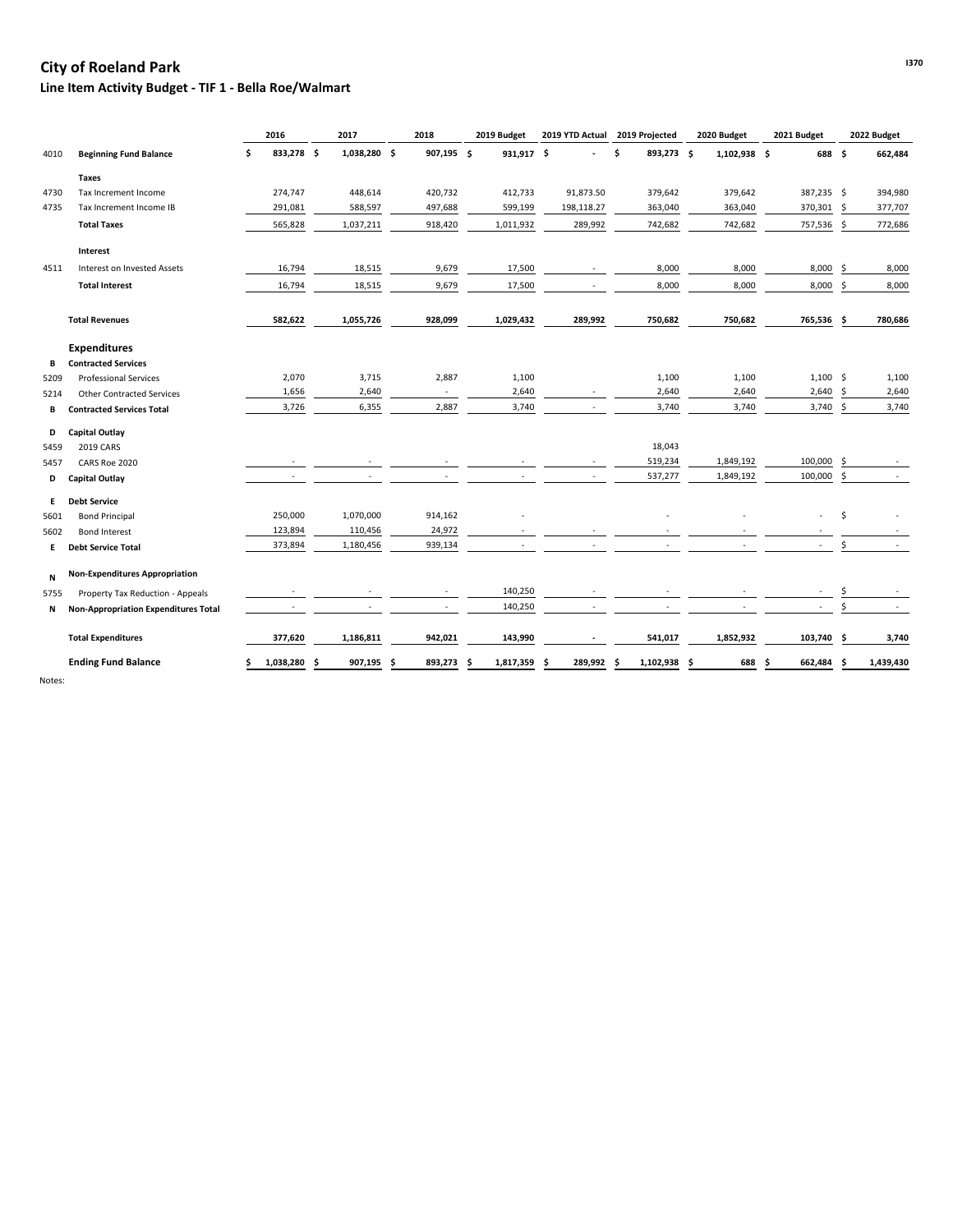# **Internal Park I400 City of Roeland Park I400**

## **Line Item Activity Budget - TDD#1 - Price Chopper**

|      |                                  |                          |                  |                  |                  | 2019 YTD  |    |                  |                  |                  |    |             |
|------|----------------------------------|--------------------------|------------------|------------------|------------------|-----------|----|------------------|------------------|------------------|----|-------------|
|      |                                  | 2016                     | 2017             | 2018             | 2019 Budget      | Actual    |    | 2019 Projected   | 2020 Budget      | 2021 Budget      |    | 2022 Budget |
| 4010 | <b>Beginning Fund Balance</b>    | \$<br>$(20,769)$ \$      | $(107, 318)$ \$  | $(2,756,849)$ \$ | $(2,720,995)$ \$ |           | Ś  | $(2,507,302)$ \$ | $(2,272,274)$ \$ | $(2,034,706)$ \$ |    | (1,794,570) |
|      | Intergovernmental                |                          |                  |                  |                  |           |    |                  |                  |                  |    |             |
| 4110 | City/county Sales & Use Tax      | 267,227                  | 264,456          | 261,987          | 280,908          | 60,766.00 |    | 254,127          | 256,669          | 259,235          | \$ | 261,828     |
|      | <b>Intergovernmental Total</b>   | 267,227                  | 264,456          | 261,987          | 280,908          | 60,766    |    | 254,127          | 256,669          | 259,235          | \$ | 261,828     |
|      | <b>Interest</b>                  |                          |                  |                  |                  |           |    |                  |                  |                  |    |             |
| 4510 | Interest on Investment           | 10                       | 132              | 918              | $\sim$           | 164.00    |    | 900              | 900              | 900              | Š. | 900         |
|      | <b>Total Interest</b>            | 10                       | 132              | 918              |                  | 164       |    | 900              | 900              | 900              | \$ | 900         |
|      | <b>Total Revenues</b>            | 267,237                  | 264,588          | 262,905          | 280,908          | 60,930    |    | 255,027          | 257,569          | 260,135          | Ŝ. | 262,728     |
| В    | <b>Contracted Services</b>       |                          |                  |                  |                  |           |    |                  |                  |                  |    |             |
| 5209 | <b>Professional Services</b>     |                          | 2,467            | 610              |                  |           |    |                  |                  |                  | \$ |             |
| 5214 | <b>Other Contracted Services</b> | 6,427                    | 5,030            | 4,630            | 6,500            | 1,502.99  |    | 5,000            | 5,000            | 5,000            | \$ | 5,000       |
| 5281 | Project Expense                  | $\overline{\phantom{a}}$ | $\blacksquare$   |                  | $\sim$           |           |    | $\sim$           | $\sim$           |                  |    | $\sim$      |
| B    | <b>Contracted Services Total</b> | 6,427                    | 7,497            | 5,240            | 6,500            | 1,503     |    | 5,000            | 5,000            | 5,000            | \$ | 5,000       |
| E.   | <b>Debt Service</b>              |                          |                  |                  |                  |           |    |                  |                  |                  |    |             |
| 5601 | <b>Bond Principal</b>            | 215,000                  | 2,900,000        |                  |                  |           |    |                  |                  |                  |    |             |
| 5602 | <b>Bond Interest</b>             | 132,359                  | 6,622            | 8,118            | 274,408          |           |    | 15,000           | 15,000           | 15,000           | \$ | 15,000      |
| Е.   | <b>Debt Service Total</b>        | 347,359                  | 2,906,622        | 8,118            | 274,408          | $\sim$    |    | 15,000           | 15,000           | 15,000           | Ŝ. | 15,000      |
|      | <b>Total Expenditures</b>        | 353,786                  | 2,914,119        | 13,358           | 280,908          | 1,503     |    | 20,000           | 20,000           | 20,000           | \$ | 20,000      |
|      | <b>Ending Fund Balance</b>       | \$<br>$(107, 319)$ \$    | $(2,756,849)$ \$ | $(2,507,302)$ \$ | $(2,720,995)$ \$ | 59,427    | -Ś | $(2,272,274)$ \$ | $(2,034,706)$ \$ | $(1,794,570)$ \$ |    | (1,551,843) |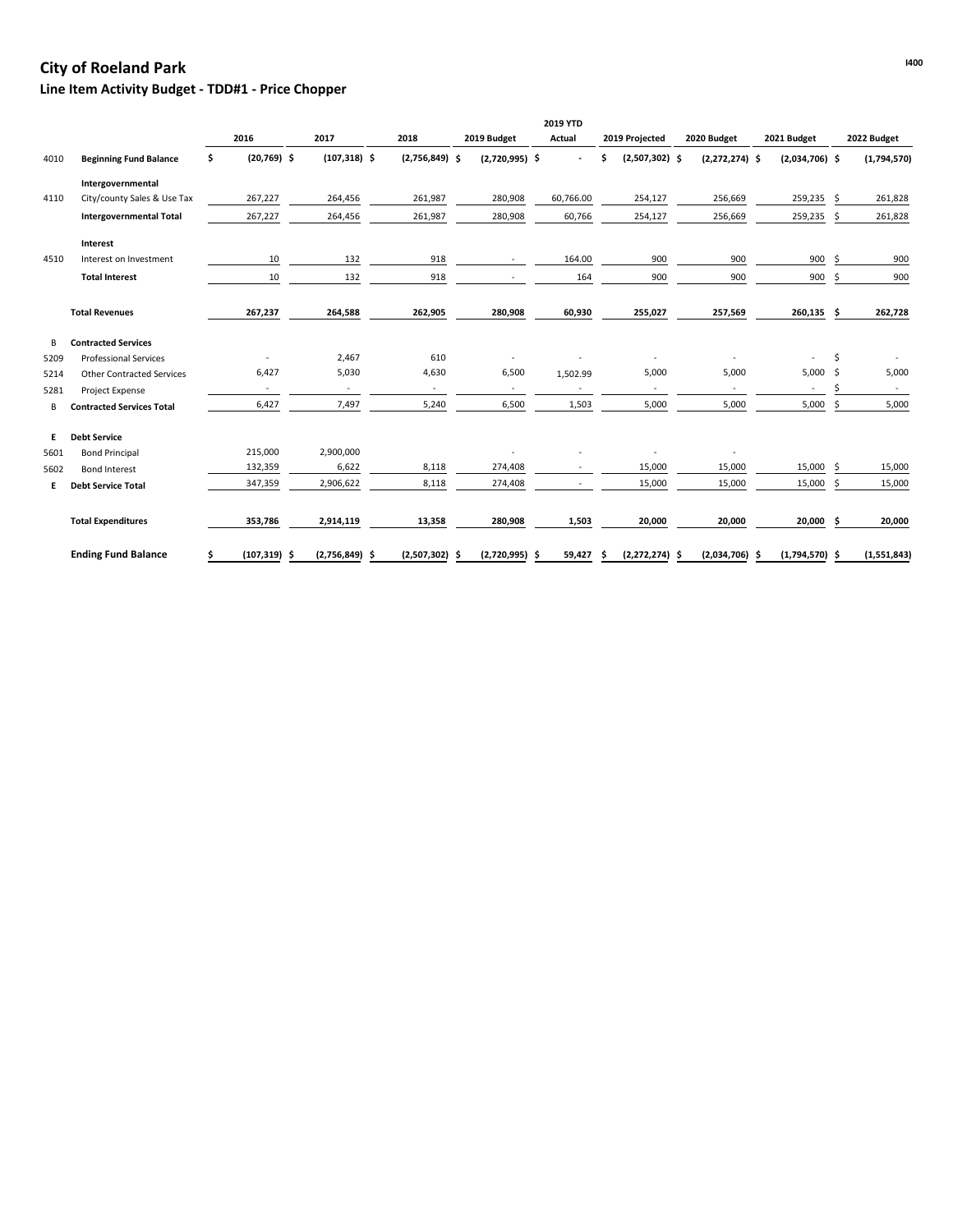## **I410 City of Roeland Park Line Item Activity Budget - TDD#2 - Lowes**

|      |                                  | 2016                    | 2017                     | 2018            | 2019 Budget              | 2019 YTD Actual          | 2019 Projected        | 2020 Budget     | 2021 Budget              | 2022 Budget |
|------|----------------------------------|-------------------------|--------------------------|-----------------|--------------------------|--------------------------|-----------------------|-----------------|--------------------------|-------------|
| 4010 | <b>Beginning Fund Balance</b>    | $(1,071,688)$ \$<br>\$. | $(941, 727)$ \$          | $(809, 752)$ \$ | $(811,530)$ \$           |                          | $(689, 301)$ \$<br>\$ | $(577, 302)$ \$ | $(464,099)$ \$           | (349, 678)  |
|      | Intergovernmental                |                         |                          |                 |                          |                          |                       |                 |                          |             |
| 4110 | City/county Sales & Use Tax      | 137,239                 | 140,435                  | 126,841         | 141,494                  | 24,332.42                | 120,499               | 121,704         | 122,921                  | 124,150     |
|      | <b>Total Intergovernmental</b>   | 137,239                 | 140,435                  | 126,841         | 141,494                  | 24,332                   | 120,499               | 121,704         | 122,921                  | 124,150     |
|      | Interest                         |                         |                          |                 |                          |                          |                       |                 |                          |             |
| 4510 | Interest on Investment           | 5                       | 66                       | 407             |                          | 47.00                    | 500                   | 500             | 500                      | 500         |
|      | <b>Total Interest</b>            | 5                       | 66                       | 407             |                          | 47                       | 500                   | 500             | 500                      | 500         |
|      | <b>Total Revenues</b>            | 137,244                 | 140,501                  | 127,248         | 141,494                  | 24,379                   | 120,999               | 122,204         | 123,421                  | 124,650     |
| B    | <b>Contracted Services</b>       |                         |                          |                 |                          |                          |                       |                 |                          |             |
| 5209 | <b>Professional Services</b>     |                         | 1,067                    |                 |                          |                          |                       |                 |                          |             |
| 5214 | <b>Other Contracted Services</b> | 3,380                   | 4,085                    | 2,685           | 5,000                    | 775.01                   | 5,000                 | 5,000           | 5,000                    | 5,000       |
| 5254 | Miscellaneous Charges            |                         | $\overline{\phantom{a}}$ |                 | $\overline{\phantom{a}}$ | $\overline{\phantom{a}}$ | $\blacksquare$        |                 | $\overline{\phantom{a}}$ | $\sim$      |
| В    | <b>Contracted Services Total</b> | 3,380                   | 5,151                    | 2,685           | 5,000                    | 775                      | 5,000                 | 5,000           | 5,000                    | 5,000       |
| E    | <b>Debt Service</b>              |                         |                          |                 |                          |                          |                       |                 |                          |             |
| 5601 | <b>Bond Principal</b>            |                         |                          |                 | 136,494                  |                          |                       |                 |                          |             |
| 5602 | <b>Bond Interest</b>             | 3,903                   | 3,375                    | 4,112           | $\sim$                   |                          | 4,000                 | 4,000           | 4,000                    | 4,000       |
| E.   | <b>Debt Service Total</b>        | 3,903                   | 3,375                    | 4,112           | 136,494                  | $\overline{\phantom{a}}$ | 4,000                 | 4,000           | 4,000                    | 4,000       |
|      | <b>Total Expenditures</b>        | 7,283                   | 8,526                    | 6,797           | 141,494                  | 775                      | 9,000                 | 9,000           | 9,000                    | 9,000       |
|      | <b>Ending Fund Balance</b>       | $(941, 727)$ \$<br>Ŝ.   | $(809, 752)$ \$          | $(689, 301)$ \$ | $(811,530)$ \$           | 23,604 \$                | $(577, 302)$ \$       | $(464,099)$ \$  | $(349, 678)$ \$          | (234, 027)  |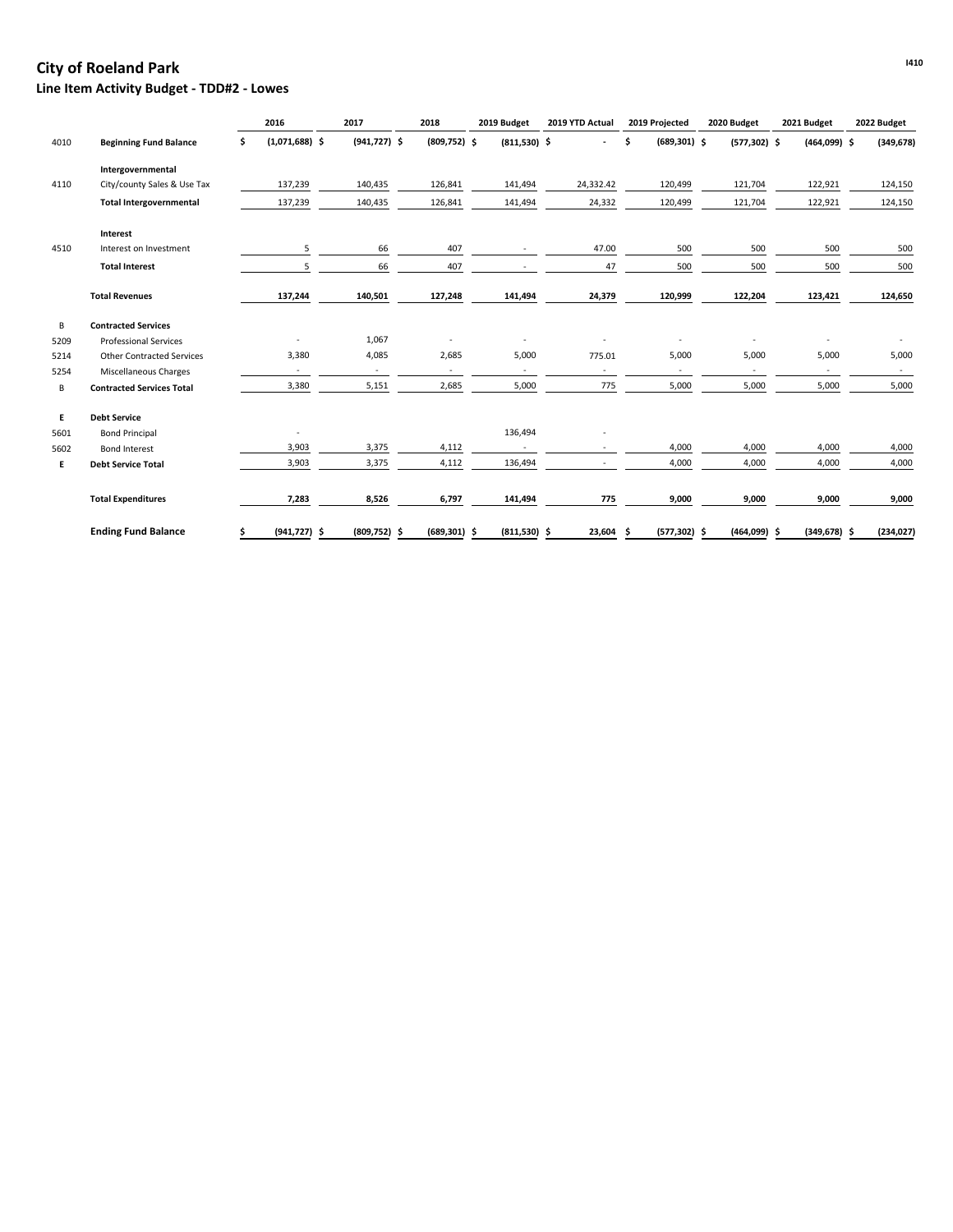# **IA20 City of Roeland Park**

**Line Item Activity Budget - CID #1 - RP Shopping Center**

|          | 2016                                        |                   | 2017 |              | 2018 |                          |    | 2019 Budget 2019 YTD Actual 2019 Projected |    |           |   | 2020 Budget |    | 2021 Budget |     | 2022 Budget |                |
|----------|---------------------------------------------|-------------------|------|--------------|------|--------------------------|----|--------------------------------------------|----|-----------|---|-------------|----|-------------|-----|-------------|----------------|
| 4010     | <b>Beginning Fund Balance</b>               | 1,306,294 \$<br>s |      | 1,764,485 \$ |      | 2,225,413                | Ś. | 2,697,076 \$                               |    |           |   | 2,716,943   | .S | 3,044,404   | - S | 3,052,864   | 3,061,324      |
|          | Intergovernmental                           |                   |      |              |      |                          |    |                                            |    |           |   |             |    |             |     |             |                |
| 4110     | City/county Sales & Use Tax                 | 457,379           |      | 454,122      |      | 459,069                  |    | 308,771                                    |    | 98,290.28 |   | 295,000     |    |             |     |             |                |
|          | <b>Total Intergovernmental</b>              | 457,379           |      | 454,122      |      | 459,069                  |    | 308,771                                    |    | 98,290    |   | 295,000     |    |             |     |             |                |
|          | Interest                                    |                   |      |              |      |                          |    |                                            |    |           |   |             |    |             |     |             |                |
| 45104512 | Interest on Investment                      | 813               |      | 6,892        |      | 32,461                   |    | 8,460                                      |    | 7,224.00  |   | 32,461      |    | 8,460       |     | 8,460       | 8,460          |
|          | <b>Total Interest</b>                       | 813               |      | 6,892        |      | 32,461                   |    | 8,460                                      |    | 7,224     |   | 32,461      |    | 8,460       |     | 8,460       | 8,460          |
|          | <b>Total Revenues</b>                       | 458,192           |      | 461,014      |      | 491,530                  |    | 317,231                                    |    | 105,514   |   | 327,461     |    | 8,460       |     | 8,460       | 8,460          |
| В        | <b>Contracted Services</b>                  |                   |      |              |      |                          |    |                                            |    |           |   |             |    |             |     |             |                |
| 5209     | <b>Professional Services</b>                |                   |      |              |      |                          |    |                                            |    |           |   |             |    |             |     |             |                |
| 5215     | City Attorney                               |                   |      | 86           |      |                          |    |                                            |    |           |   |             |    |             |     |             |                |
| В        | <b>Contracted Services Total</b>            |                   |      | 86           |      |                          |    |                                            |    |           |   |             |    |             |     |             |                |
| N        | <b>Non-Appropriation Expenditures</b>       |                   |      |              |      |                          |    |                                            |    |           |   |             |    |             |     |             |                |
| 5721     | CID #1 Expenses                             |                   |      |              |      | $\overline{\phantom{0}}$ |    | 3,008,000                                  |    |           |   |             |    |             |     |             |                |
| N        | <b>Non-Appropriation Expenditures Total</b> |                   |      |              |      | $\overline{\phantom{a}}$ |    | 3,008,000                                  |    |           |   |             |    |             |     |             |                |
|          | <b>Total Expenditures</b>                   |                   |      | 86           |      | $\blacksquare$           |    | 3,008,000                                  |    |           |   |             |    |             |     |             |                |
|          | <b>Ending Fund Balance</b>                  | 1,764,485<br>s    | S    | 2,225,413    | -S   | 2,716,943                | -S | 6,308                                      | -S | 105,514   | S | 3,044,404   | S  | 3,052,864   |     | 3,061,324   | 3,069,784<br>S |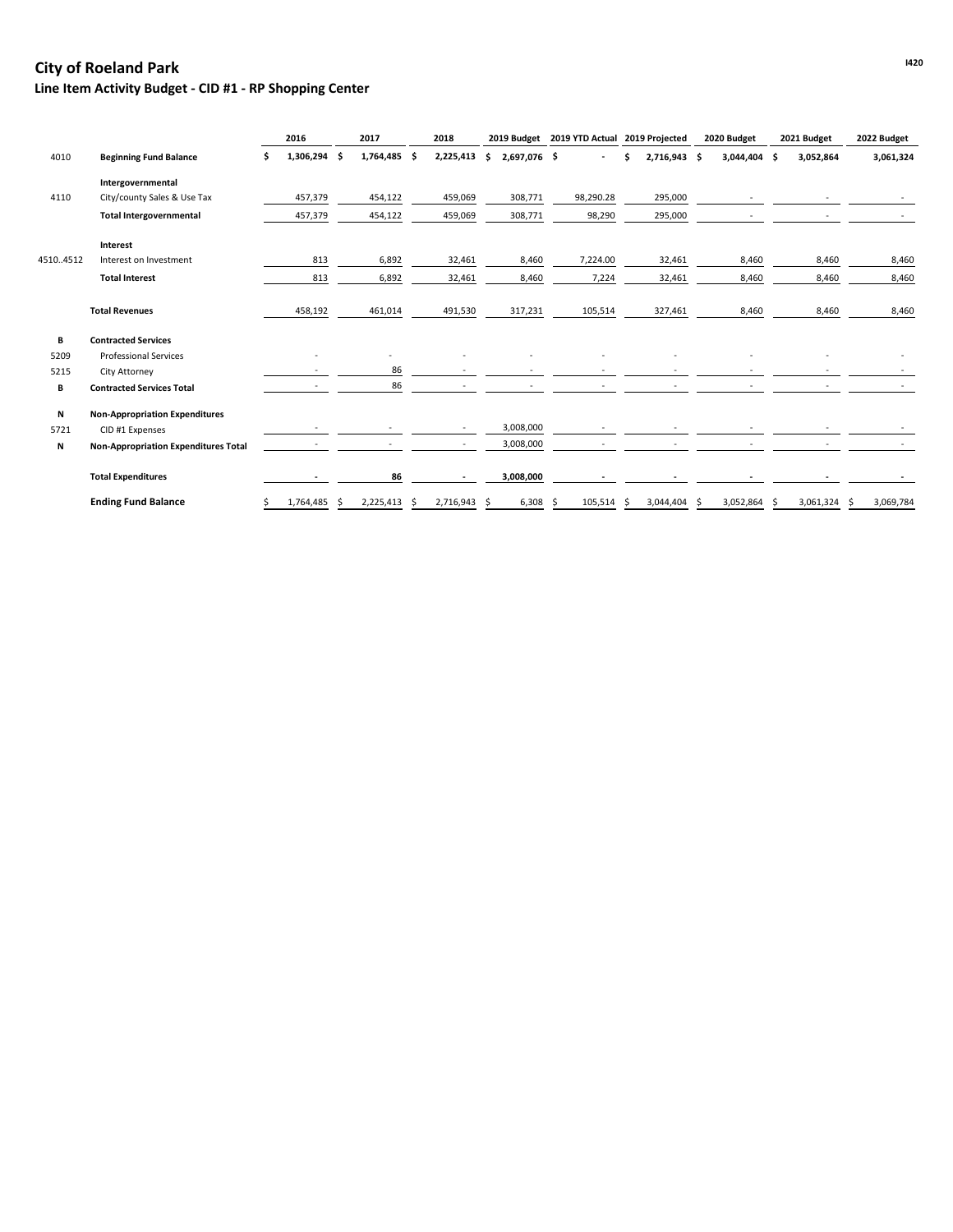## **I450 City of Roeland Park**

**Line Item Activity Budget - TIF 2D - City Hall**

|          |                                             | 2016           | 2017       | 2018       | 2019 Budget              | 2019 YTD Actual | 2019 Projected    | 2020 Budget<br>2021 Budget |                          | 2022 Budget |  |
|----------|---------------------------------------------|----------------|------------|------------|--------------------------|-----------------|-------------------|----------------------------|--------------------------|-------------|--|
|          |                                             |                |            |            |                          |                 |                   |                            |                          |             |  |
| 4010     | <b>Beginning Fund Balance</b>               | $$328,490$ \$  | 284,447 \$ | 160,094 \$ | $50,692$ \$              |                 | 199,223 \$<br>-\$ | 4,990 \$                   | 35,908 \$                | 160,003     |  |
|          | <b>Taxes</b>                                |                |            |            |                          |                 |                   |                            |                          |             |  |
| 4730     | Tax Increment Income                        | 310,233        | 315,659    | 282,400    | 303,534                  | 112,575         | 241,344           | 243,757                    | 246,195                  |             |  |
|          | <b>Total Taxes</b>                          | 310,233        | 315,659    | 282,400    | 303,534                  | 112,575         | 241,344           | 243,757                    | 246,195                  |             |  |
|          |                                             |                |            |            |                          |                 |                   |                            |                          |             |  |
|          | Other                                       |                |            |            |                          |                 |                   |                            |                          |             |  |
| 4789     | Loan from General Fund                      |                | 53,000     | 283,500    | 122,000                  | 30,500          |                   |                            |                          |             |  |
|          | <b>Other Total</b>                          |                | 53,000     | 283,500    | 122,000                  | 30,500          |                   |                            |                          |             |  |
|          | Interest                                    |                |            |            |                          |                 |                   |                            |                          |             |  |
| 45104512 | Interest on Investment                      | 505            | 1,465      | 7,902      | 1,000                    | 1,765.00        | 8,000             | 8,000                      | 8,000                    |             |  |
|          | <b>Total Interest</b>                       | 505            | 1,465      | 7,902      | 1,000                    | 1,765           | 8,000             | 8,000                      | 8,000                    |             |  |
|          | <b>Total Revenues</b>                       | 310,738        | 370,124    | 573,802    | 426,534                  | 144,840         | 249,344           | 251,757                    | 254,195                  |             |  |
| В        | <b>Contracted Services</b>                  |                |            |            |                          |                 |                   |                            |                          |             |  |
| 5209     | <b>Professional Services</b>                | 20,556         | (27, 750)  |            | 5,000                    |                 | 5,000             | 5,000                      | 5,000                    |             |  |
| 5214     | <b>Other Contracted Services</b>            | 3,395          |            |            | 3,000                    |                 | 3,000             | 3,000                      | 3,000                    |             |  |
| 5257     | <b>Property Tax Payments</b>                | $\sim$         |            |            | $\overline{\phantom{a}}$ |                 |                   | $\overline{\phantom{a}}$   | $\overline{\phantom{a}}$ |             |  |
| В        | <b>Contracted Services</b>                  | 23,950         | (27, 750)  |            | 8,000                    |                 | 8,000             | 8,000                      | 8,000                    |             |  |
| D        | <b>Capital Outlay</b>                       |                |            |            |                          |                 |                   |                            |                          |             |  |
| 5442     | City Hall Building Improvements             |                |            |            |                          |                 |                   | 62,840                     | 122,100                  |             |  |
| 5443     | Skateboard Park Maintenance                 |                |            |            |                          |                 |                   |                            |                          |             |  |
| 5444     | ADA Improvements                            |                | 12,024     |            |                          |                 |                   |                            |                          |             |  |
| 5456     | <b>CARS Projects</b>                        |                |            | $\sim$     |                          |                 |                   |                            |                          |             |  |
| 5457     | CARS Roe 2020                               |                | 337,693    | 131,120    | 245,000                  | 23,767.51       | 76,18             |                            |                          |             |  |
| 5458     | 2018 CARS                                   | $\blacksquare$ |            | 233,188    | $\overline{\phantom{a}}$ | 4,141.78        |                   |                            |                          |             |  |
| D        | <b>Capital Outlay Total</b>                 | 161,561        | 349,717    | 364,308    | 245,000                  | 27,909          | 76,187            | 62,840                     | 122,100                  |             |  |
| E.       | <b>Debt Service</b>                         |                |            |            |                          |                 |                   |                            |                          |             |  |
| 5644     | Principal Bonds - 2012-1                    | 160,000        | 165,000    | 165,000    | 170,000                  |                 | 170,000           |                            |                          |             |  |
| 5645     | Interest Bonds - 2012-1                     | 9,270          | 7,510      | 5,365      | 2,890                    |                 | 2,890             |                            |                          |             |  |
| Е        | <b>Debt Service Total</b>                   | 169,270        | 172,510    | 170,365    | 172,890                  |                 | 172,890           |                            |                          |             |  |
| N        | <b>Non-Expenditures Appropriation</b>       |                |            |            |                          |                 |                   |                            |                          |             |  |
| 5755     | Property Tax Reduction - Appeals            |                |            |            | 14,000                   |                 |                   |                            |                          |             |  |
| N        | <b>Non-Appropriation Expenditures Total</b> |                |            |            | 14,000                   |                 |                   |                            |                          |             |  |
| T        | <b>Transfers</b>                            |                |            |            |                          |                 |                   |                            |                          |             |  |
| 5802     | Transfer to General Fund                    |                |            |            |                          |                 | 186,500           | 150,000                    |                          |             |  |
| T        | <b>Transfers Total</b>                      |                |            |            |                          |                 | 186,500           | 150,000                    |                          |             |  |
|          | <b>Total Expenditures</b>                   | 354,782        | 494,477    | 534,673    | 439,890                  | 27,909          | 443,577           | 220,840                    | 130,100                  |             |  |
|          | <b>Ending Fund Balance</b>                  | \$284,447      | 160,094 \$ | 199,223 \$ | 37,336 \$                | 116,931 \$      | 4,990 \$          | 35,908 <mark>\$</mark>     | $160,003$ \$             | 160,003     |  |
|          |                                             |                |            |            |                          |                 |                   |                            |                          |             |  |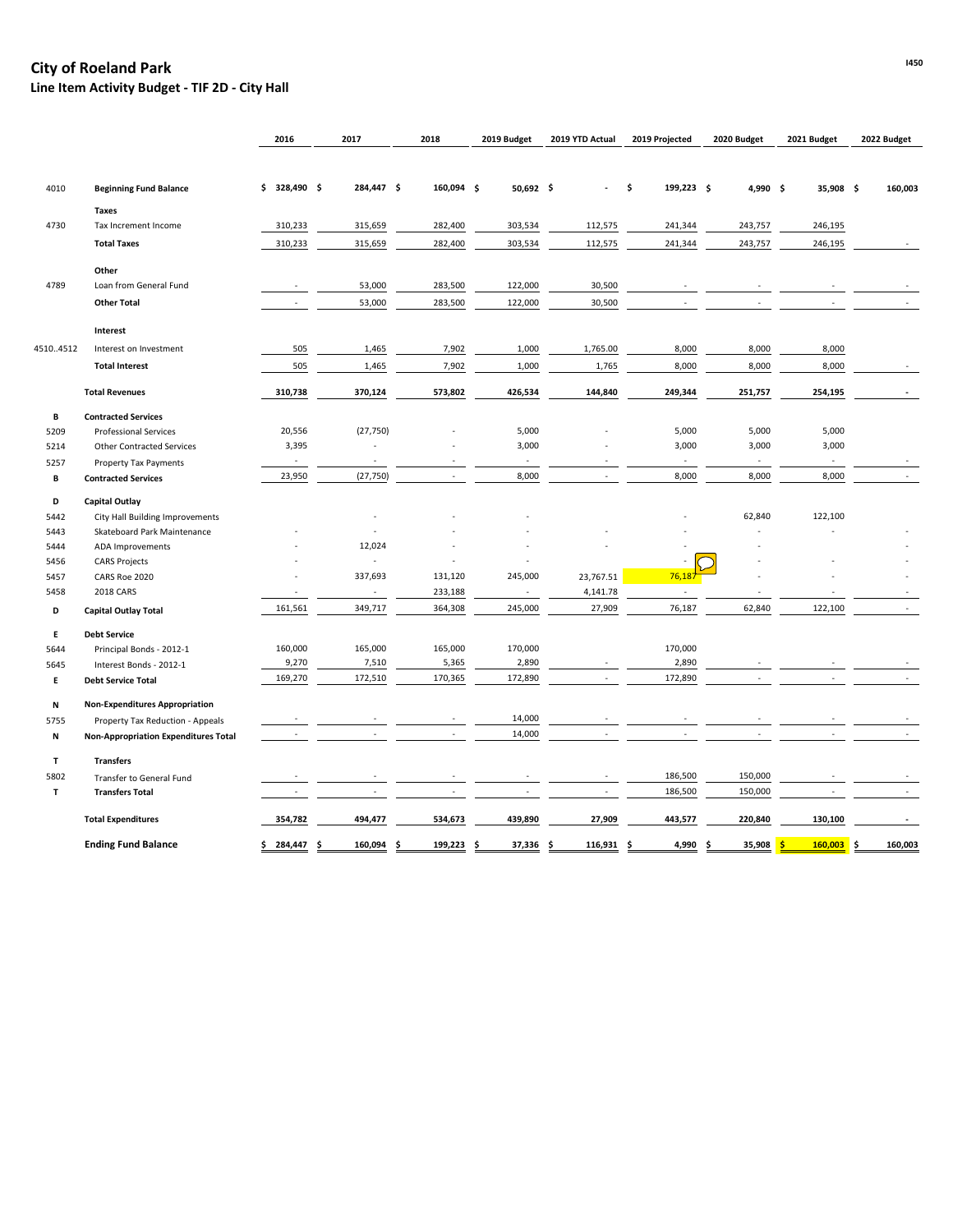## **IABO City of Roeland Park Line Item Activity Budget - TIF 2C - Security Bank**

|              |                                  | 2016         | 2017                     | 2018        | 2019 Budget              | 2019 YTD Actual          | 2019 Projected           | 2020 Budget              | 2021 Budget |
|--------------|----------------------------------|--------------|--------------------------|-------------|--------------------------|--------------------------|--------------------------|--------------------------|-------------|
| 4010         | <b>Beginning Fund Balance</b>    | \$<br>605 \$ | $1,169$ \$               | 14,862      |                          | 0 <sup>5</sup>           | 2,066<br>\$              | 0                        | $\Omega$    |
|              | <b>Taxes</b>                     |              |                          |             |                          |                          |                          |                          |             |
| 4730         | Tax Increment Income             | 57,597       | 69,375                   | 69,876      | 35,425                   | 73,884                   | 62,380                   | 29,000                   |             |
|              | <b>Total Taxes</b>               | 57,597       | 69,375                   | 69,876      | 35,425                   | 73,884                   | 62,380                   | 29,000                   |             |
|              | Interest                         |              |                          |             |                          |                          |                          |                          |             |
| 45104512     | Interest on Investment           |              |                          | 93          |                          | 20                       | 100                      |                          |             |
|              | <b>Total Interest</b>            |              |                          | 93          | 1,000                    | $20\,$                   | 100                      |                          |             |
|              | <b>Transfers</b>                 |              |                          |             |                          |                          |                          |                          |             |
| 4840         | Transfer from the General Fund   |              |                          | 8,000       |                          |                          |                          |                          |             |
|              | <b>Total Transfers</b>           |              |                          |             |                          |                          |                          |                          |             |
|              | <b>Total Revenues</b>            | 57,597       | 69,375                   | 77,969      | 35,425                   | 73,884                   | 62,380                   | 29,000                   |             |
| B            | <b>Contracted Services</b>       |              |                          |             |                          |                          |                          |                          |             |
| 5209         | <b>Professional Services</b>     |              | $\overline{\phantom{a}}$ |             |                          |                          |                          |                          |             |
| 5214         | <b>Other Contracted Services</b> | 1,683        | 1,650                    | 1,649       | 2,500                    | 825                      | 1,650                    | 10,000                   |             |
| В            | <b>Contracted Services Total</b> | 1,683        | 1,650                    | 1,649       | 2,500                    | 825                      | 1,650                    | 10,000                   |             |
| E            | <b>Debt Service</b>              |              |                          |             |                          |                          |                          |                          |             |
| 5601         | <b>Bond Principal</b>            |              | 38,827                   | 58,677      | 32,925                   | 49,204                   | 54,796                   | 19,000                   |             |
| 5602         | <b>Bond Interest</b>             | 26,896       | 13,329                   | 30,439      |                          |                          |                          |                          |             |
| 5612         | Debt Service - Bond Issue        | 28,454       | 1,875                    | $\sim$      | $\overline{\phantom{a}}$ | $\overline{\phantom{a}}$ | $\overline{\phantom{a}}$ | $\overline{\phantom{a}}$ |             |
| E            | Debt Service Total               | 55,350       | 54,031                   | 89,116      | 32,925                   | 49,204                   | 54,796                   | 19,000                   |             |
| $\mathbf{T}$ | <b>Transfers</b>                 |              |                          |             |                          |                          |                          |                          |             |
| 5802         | Transfer to General Fund         |              |                          |             |                          |                          | 8,000                    |                          |             |
| $\mathbf{T}$ | <b>Transfers Total</b>           |              |                          |             |                          |                          | 8,000                    |                          |             |
|              | <b>Total Expenditures</b>        | 57,033       | 55,681                   | 90,765      | 35,425                   | 50,029                   | 64,446                   | 29,000                   |             |
|              | <b>Ending Fund Balance</b>       | 1,169<br>s   | 14,862<br>\$.            | 2,066<br>-S | \$.<br>0                 | 23,855<br>\$.            | Ŝ.<br>0                  | 0<br>-S                  | 0<br>.s     |

1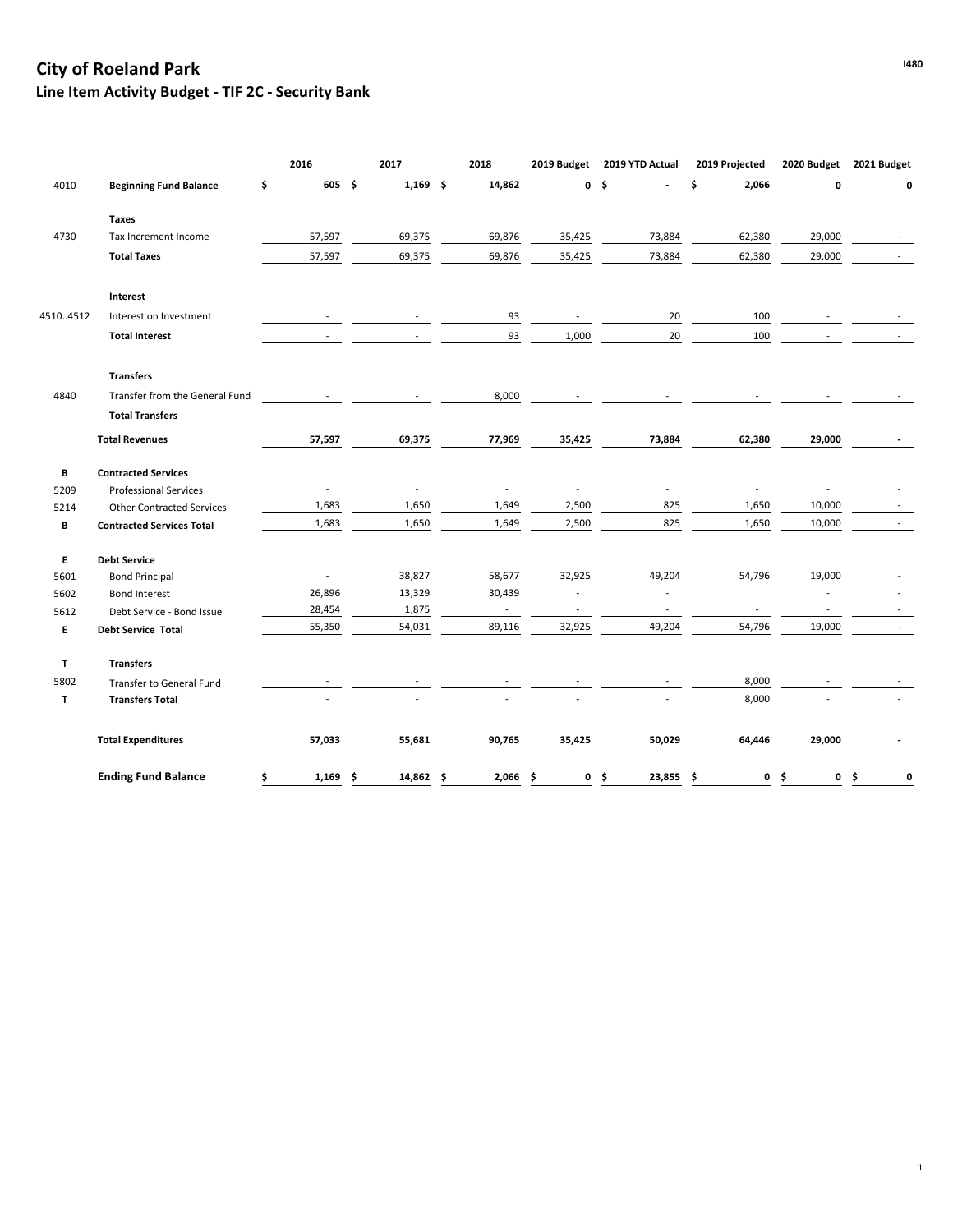## **IS10 City of Roeland Park** and  $\frac{1510}{200}$ **Line Item Activity Budget - TIF 3 - Boulevard Apartments/The Rocks**

|          |                                  | 2016             | 2017                     | 2018           | 2019 Budget | 2019 YTD Actual | 2019 Projected   | 2020 Budget | 2021 Budget | 2022 Budget      |
|----------|----------------------------------|------------------|--------------------------|----------------|-------------|-----------------|------------------|-------------|-------------|------------------|
| 4010     | <b>Beginning Fund Balance</b>    | 758,162 \$<br>\$ | 280,293 \$               | 265,232 \$     | 16,247 \$   |                 | \$<br>$8,725$ \$ | 169,125 \$  | 453,044 \$  | 741,039          |
|          | <b>Taxes</b>                     |                  |                          |                |             |                 |                  |             |             |                  |
| 4730     | Tax Increment Income             | 29,683           | 31,005                   | 35,341         | 35,000      | 16,776.52       | 36,000           | 36,360      | 36,724      | 37,091           |
| 4731     | Tax Increment Income 3A          | 198,644          | 211,481                  | 216,122        | $\sim$      | 113,484.27      | 243,900          | 247,559     | 251,272     | 255,041          |
|          | <b>Total Taxes</b>               | 228,327          | 242,486                  | 251,463        | 35,000      | 130,261         | 279,900          | 283,919     | 287,995     | 292,132          |
|          | Interest                         |                  |                          |                |             |                 |                  |             |             |                  |
| 45104512 | Interest on Investment           | 985              | 432                      | 1,994          |             | 443.00          | 500              |             |             |                  |
|          | <b>Total Interest</b>            | 985              | 432                      | 1,994          |             | 443             | 500              |             |             |                  |
|          | <b>Total Revenues</b>            | 1,216,787        | 242,918                  | 253,457        | 35,000      | 130,704         | 280,400          | 283,919     | 287,995     | 292,132          |
| В        | <b>Contracted Services</b>       |                  |                          |                |             |                 |                  |             |             |                  |
| 5204     | <b>Legal Printing</b>            |                  | 218                      |                |             |                 |                  |             |             |                  |
| 5205     | Postage & Mailing Permits        |                  | $\overline{a}$           |                |             |                 |                  |             |             |                  |
| 5209     | <b>Professional Services</b>     | 106,581          | 98,161                   | 5,963          |             |                 |                  |             |             |                  |
| 5214     | <b>Other Contracted Services</b> |                  | $\overline{\phantom{a}}$ | $\blacksquare$ |             |                 |                  |             |             |                  |
| 5243     | Contractual Reimbursement        |                  |                          | 40,000         |             |                 |                  |             |             |                  |
| 5244     | <b>General Contractor</b>        | 600,600          | 159,600                  | 464,001        |             |                 | 120,000          |             |             |                  |
| В        | <b>Contracted Services Total</b> | 707,181          | 257,979                  | 509,964        |             |                 | 120,000          |             |             |                  |
| T        | <b>Transfers</b>                 |                  |                          |                |             |                 |                  |             |             |                  |
| 5802     | Transfer to General Fund         |                  |                          |                |             |                 |                  |             |             |                  |
| T        | <b>Transfers Total</b>           |                  |                          |                |             |                 |                  |             |             |                  |
|          | <b>Total Expenditures</b>        | 707,181          | 257,979                  | 509,964        |             |                 | 120,000          |             |             |                  |
|          | <b>Ending Fund Balance</b>       | \$1,267,768      | 265,232 \$               | $8,725$ \$     | $51,247$ \$ | 130,704 \$      | $169, 125$ \$    | 453,044 \$  | 741,039     | 1,033,171<br>-\$ |